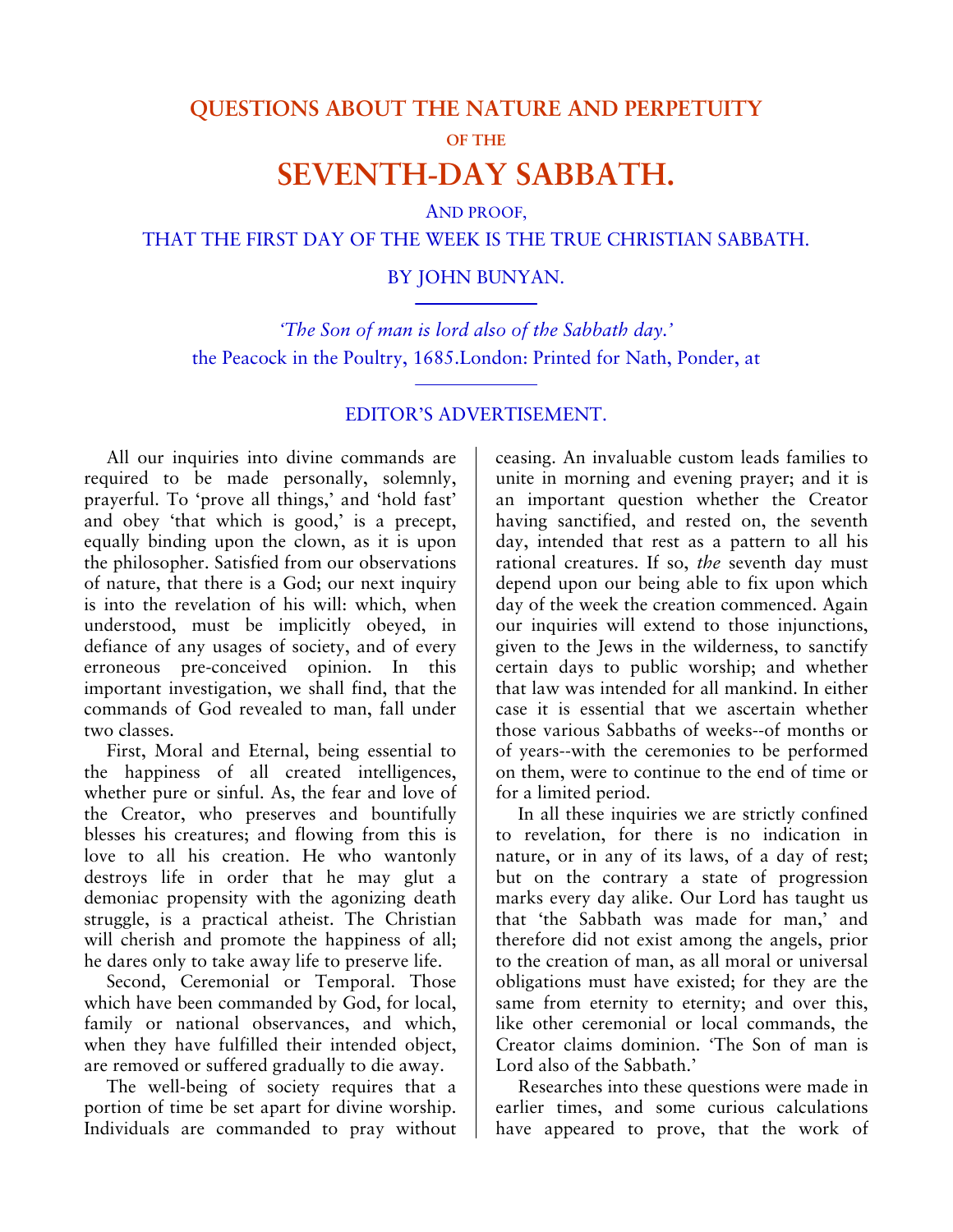creation commenced on the day called Monday, so that what is now termed the first day of the week, was originally the rest of God from creation; as it was his rest from the work of redemption, by rising from the tomb. But the extent of that period called a day, in creation, has never been defined: and the terms 'work' or 'rest,' as applied to the Deity, are used in condescension to our finite powers. The controversy upon this subject assumed a more public and definite form at the Reformation. Sir Thomas More asserted that the seventh day was superseded by the first, in obedience to tradition: $\frac{1}{1}$  it forms the first of the five commandments of Holy Church--'The Sundays hear thou mass.' William Tyndale, in reply, contends that 'we be lords over the Sabbath'; we may change it for Monday, or any other day, as we see need, or have two every week, if one is not enough to teach the people. $^{2}$  Calvin preferred a daily assembling of the church, but if that was impossible, then at stated intervals: his words are--'Since the Sabbath is abrogate, I do not so rest upon the number of seven, that I would bind the church to the bondage thereof; neither will I condemn those churches that have other solemn days for their meetings.'<sup>3</sup> Luther considers the observance of the Jewish Sabbath one of the 'weak and beggarly rudiments.'<sup>4</sup>

 The controversy became still more popular in this country, when James the First and Charles the First put forth the book of sports to be allowed and encouraged on Sundays. The Puritans called Sunday 'The Sabbath,' and a voluminous contest was carried on as to whether it ought not rather to be called 'The Lord's day.' In 1628, Mr. Brabourne, a clergyman of note, kept the Jewish Sabbath, and in a short time several churches, in England, assembled on that day, and were called 'seventh day, or Sabbath keepers'--many of them were Baptists. This led to the controversy in which Bunyan took his part, in this very conclusive and admirable treatise.

Institutes, b. ii. ch. 8.

 The work was first published in the year 1685, and was not reprinted until the year 1806, when it appeared in the third volume of select works by John Bunyan; since then it has been reprinted in two American editions of his works. The reason why it was not republished, probably was, that the churches of the Sabbath keepers died away. At this time only three are known in England; one of these is at Millyard, London, where my talented antiquarian friend, W. H. Black, is elder and pastor. These places of worship are supported by an endowment. Bunyan's book does not appear to have been answered; indeed, it would require genius of no ordinary kind to controvert such conclusive evidence.

 His arguments are, that the appearances of nature shew no difference of days--that no Sabbath or other day was set apart for worship before the giving of the Law at Sinai. 'Thou camest down also upon Mount Sinai, and madest KNOWN unto them thy holy Sabbaths, by the hand of Moses' (Neh 9:13,14). 'The seventh day is the Sabbath of the Lord thy God: *in it* thou shalt not do any work--and remember that thou wast a servant in the land of Egypt, and *that* the Lord thy God brought thee out thence through a mighty hand and by a stretched out arm, THEREFORE the Lord thy God commanded thee to keep the Sabbath day' (Deut 5:14,15). While many crimes are mentioned in patriarchal times, there is no complaint of Sabbath-breaking. We read of fratricide, drunkenness, lying, unbelief, theft, idolatry, slave-dealing, and other crimes, but no hint as to sanctifying or desecrating the Sabbath. At length, a few days before the giving of the law, a natural phenomenon announced to the Jews the great change that was at hand- the manna fell in double quantity on Friday, and was not found on Saturday. So new was this that, contrary to the command, the people went out on the seventh day as on other days, and were rebuked but not punished for it. But no sooner is the Sabbath instituted by Moses, than it is broken, and the Sabbath-breaker is punished with a cruel death. It was instituted as a peculiar observance to distinguish the Jews from all other nations--'The Lord hath given YOU the Sabbath' (Exo 16:39). 'The *children* 

Dialogues, 1st chapter, xxv.

Answer to More.

 $4$  Com. on Gal. 4:9.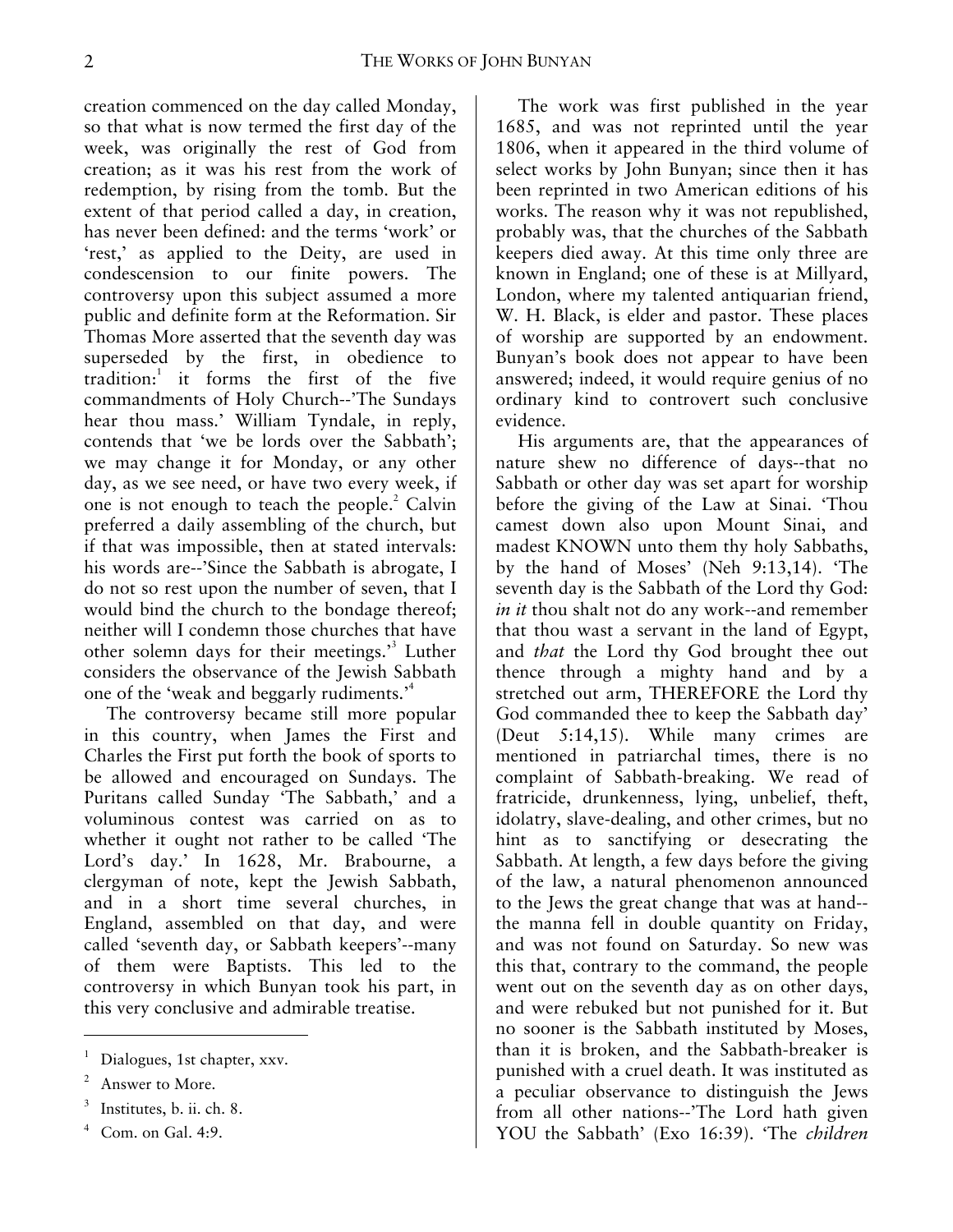*of Israel* shall keep the Sabbath' (Exo 31:16,17). 'I gave them [the Israelites who were delivered from Egypt] my Sabbaths to be a sign between me and them' (Eze 20:12). Ceremonies were commanded to be performed as the Sabbath worship, which cannot now be observed (see Lev 24; Numb 28: Neh 13:22; Eze 46:4). The Jewish Sabbath was 'a shadow of things to come, but the body is of Christ' (Col 2:16,17). The shadows have fled away; we possess the substance. The covenant of Moses was written on stone--the new covenant is written on our hearts (Heb 8:9,10). Bunyan admits no uncertainty as to a fixed day for christian worship: the law of nature requires it; the God of nature fixes the day, without borrowing it from the ministration of death. The Jewish passover and Sabbaths are superseded; Christ our passover is slain, and we have not an annual but a perpetual feast. We have an infinitely greater deliverance to commemorate than that of the Jews from Egypt. Released from the dominion and punishment of sin, we have entered into a rest boundless as eternity. Manna, which never fell on the Jewish Sabbath, falls in peculiar and rich abundance on the first day of the week, when it first began to fall. The first day is peculiarly sanctified and honoured of God. On *this* day the Son rested from His work of redemption (Heb 4:10). He is Lord of the Sabbath, and hath peculiarly blessed his own day. On *this* day some of the saints that slept arose (Matt 27:52,53). On *this* day Christ was made the head of the corner, and we will rejoice and be glad in it. On the *first* day God begat his beloved Son from the dead (Acts 13:33). Let all the angels of God worship him (Heb 1:6). Hence it is called the Lord's day (Rev 1:10). *This* day is the only one named upon which Christ appeared to his disciples after his resurrection: it was on the evening of the first

day of the week, and on the evening of the following eighth day, that they assembled and Christ appeared in the midst of them. On *this* day he walked with his disciples to Emmaus, and made their hearts to burn within them with holy joy and wonder. The marvels of the day of Pentecost honoured the first day of the week. On *this* day the first great conversion of 'about three thousand souls' took place. On *this* day the disciples at Jerusalem came together to break bread (Acts 20:7). Upon THE, not A, first day they broke bread; and upon THE first day, the collections were made for the poor saints (1 Cor 16:1,2). With such concurrent and ample testimony we must conclude that the seventh day Sabbath, with its Jewish ritual, is dissolved, and the first day has taken its place.The Saviour said, 'It is finished'; and from that moment to the end of the inspired volume, the seventh day is swallowed up in the glories of the first day of the week. Let Jews commemorate their temporal deliverance from Pharaoh and Egypt with their divers ceremonies; but Christians, blessed with a foretaste of eternal glory, will commemorate the resurrection of their Lord, as the first fruits of an unspeakable rest from the dominion of sin, of Satan, and of hell. Our glorified Redeemer sanctioned and blessed the first day, with his personal appearance in the assemblies of his saints. His inspired apostles kept it, as it is recorded, and thus it is sanctioned by the Holy Ghost; and their descendants are bound to keep it to the end of the world. Go, little treatise, and carry conviction with thee. Emancipate the christian mind from all the beggarly rudiments of Jewish rites and ceremonies. Add to the holy enjoyments of God's saints in public worship, on the day when their eternal redemption is commemorated by the triumphant resurrection of their Lord.--GEO. OFFOR.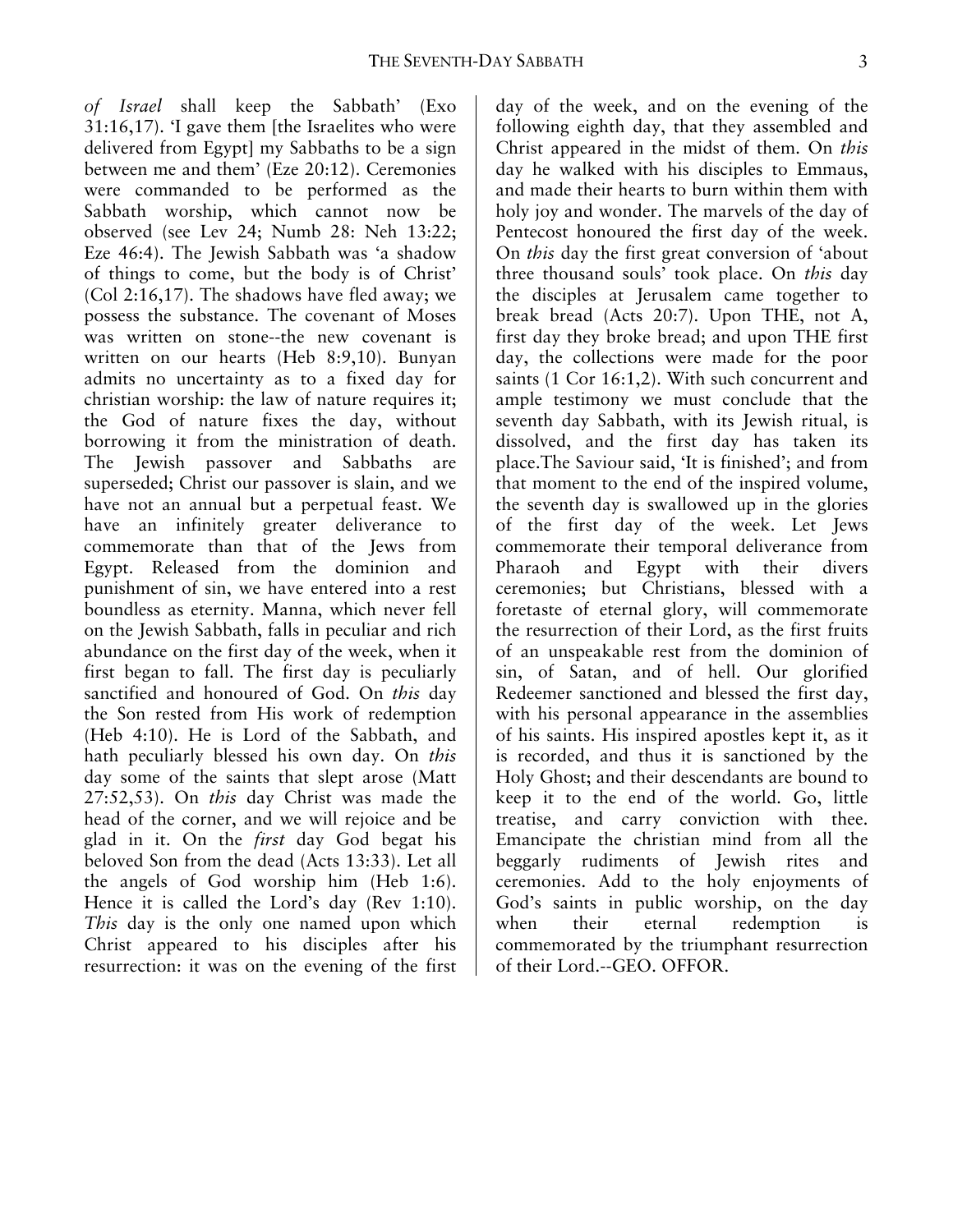### **TO THE READER.**

 Some may think it strange, since God's church has already been so well furnished with sound grounds and reasons by so many wise and godly men, for proof that the first day of the week is our true Christian sabbath, that I should *now* offer this small treatise upon the same account. But when the scales are even by what already is put in, a little more, you know, makes the weight the better.

 Or grant we had down weight before, yet something over and above may make his work the harder, that shall by hanging fictions on the other end, endeavour to make things seem too light.

 Besides, this book being little, may best suit such as have but shallow purses, short memories, and but little time to spare, which usually is the lot of the mean and poorer sort of men.

 I have also written upon this subject, for that I would, as in other gospel truths, be a fellow witness with good men that the day in which our Lord rose from the dead should be much set by of Christians.

 I have observed that some, otherwise sound in faith, are apt to be entangled with a Jewish sabbath, &c., and that some also that are afar off from the observation of that, have but little to say for their own practice, though good; and might I help them I should be glad.

 A Jewish seventh-day sabbath has no promise of grace belonging to it, if that be true, as to be sure it is, where Paul says, The command to honour parents is the first commandment with promise (Eph 6:1-3).

 Also it follows from hence, that the sabbath that has a promise annexed to the keeping of it, is rather that which the Lord Jesus shall give to the churches of the Gentiles (Isa 56).

 Perhaps my method here may not in all things keep the common path of argumentation with them that have gone before me: but I trust [that] the godly wise will find a taste of scripture truth in what I present them with as to the sanction of our Christian sabbath.

 I have here, by handling four questions, proved, that the seventh day sabbath was not moral. For that must of necessity be done, before it can be made appear that the first day of the week is that which is the sabbath day for Christians. But withal it follows, that if the seventh day sabbath was not moral, $^5$  the first day is not so. What is it then? Why, a sabbath for holy worship is moral; but *this* or *that* day appointed for such service, is sanctified by precept or by approved example. The timing then of a sabbath for us lies in God, not man; in grace, not nature; nor in the ministration of death, written and engraven in stones: God always reserving to himself a power to alter and change both *time* and *modes* of worship according to his own will.

 A sabbath then, or day of rest from worldly affairs to solemnize worship to God in, all good men do by nature conclude is meet; yea, necessary: yet *that*, not nature, but God reveals.

 Nor is that day or time by God so fixed on, in its own nature, better than any other: the holiness then of a sabbath lies, not in the nature or place of a day, but in the ordinance of God.

 Nor doth our sanctifying of it, to the ends for which it is ordained, lie in a bare confession that it is such; but in a holy performance of the duty of the day to God by Christ, according to his word.

 But I will not enlarge to detain the reader longer from the following sheets; but shall commit both him and them to the wise dispose of God, and rest,

> Thine to serve thee, JOH. BUNYAN.

<sup>&</sup>lt;sup>5</sup> The word 'moral' is here used to mark the difference between obligations binding on all mankind and a positive or limited command: thus, to love God is a moral or universal obligation, but to be baptized is positive and obligatory only on those who believe (Acts 8:37).—Ed.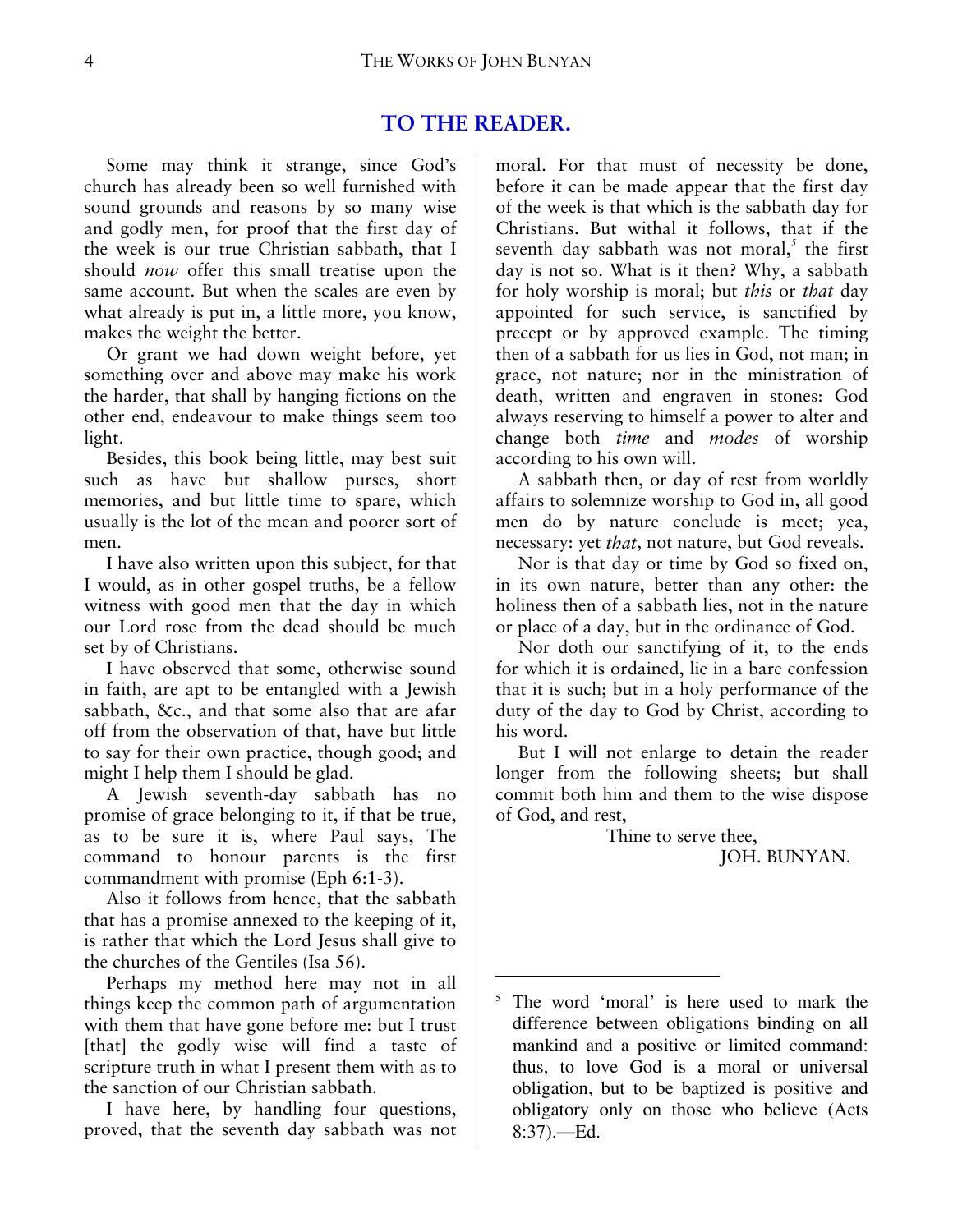#### **QUESTIONS ABOUT THE**

## **NATURE AND PERPETUITY OF THE SEVENTH-DAY SABBATH**.

#### **QUESTION I.**

#### *Whether the seventh day sabbath is of, or made known to, man by the law and light of nature?*

Something must be here premised before I show the grounds of this question. First then, by the law or light of nature, I mean that law which was concreate with man; that which is natural to him, being original with, and essential to, himself; consequently, that which is invariable and unalterable, as is that nature. Secondly, I grant that by this law of nature, man understands that there is one eternal God; that this God is to be worshiped according to his own will; consequently, that *time* must be allowed to do it in: but whether the law or light of nature teacheth, and that of itself, without the help of revelation, that the seventh day of the week is *that* time sanctified of God, and set apart for his worship, that is the question; and the grounds of it are these:

*First*, Because the law of nature is antecedent to this day, yea completed as a law before it was known or revealed to man, that God either did or would sanctify the seventh day of the week at all.

 Now this law, as was said, being natural to a man, for man is a law unto himself (Rom 2), could only teach the things of a man, and there the Apostle stints it (1 Cor 2:11). But to be able to determine, and that about things that were yet without being, either in nature or by revelation, is that which belongs not to a man as a man; and the seventh day sabbath, as yet, was such. For Adam was completely made the day before; and God did not sanctify the seventh day before it was, none otherwise than by his secret decree. Therefore, by the law of nature, Adam understood it not, it was not made known to him thereby.

 *Second*, To affirm the contrary, is to make the law of nature supernatural, which is an impossibility. Yea, they that do so make it a predictor, a prophet; a prophet about divine things to come; yea, a prophet able to foretell what shall be, and that without a revelation; which is a strain that never yet prophet pretended to.

 Besides, to grant this, is to run into a grievous error; for this doth not only make the law of nature the first of prophets, contrary to Genesis 3:10 compared with John 1:1 but it seems to make the will of God, made known by revelation, a needless thing. For if the law of nature, as such, can predict, or foretell God's secrets, and that before he reveals them, and this law of nature is universal in every individual man in the world, what need is there of particular prophets, or of their holy writings? And indeed here the Quakers and others split themselves. For if the law of nature can of itself reveal unto me one thing pertaining to instituted worship, for that we are treating of now, and the exact time which God has not yet sanctified and set apart for the performance thereof, why may it not reveal unto me more, and so still more; and at last all that is requisite for me to know, both as to my salvation, and how God is to be worshiped in the church on earth.

 *Third*, If it be of the law of nature, then all men by nature are convinced of the necessity of keeping it, and that though they never read or heard of the revealed will of God about it; but this we find not in the world.

 For though it is true that the law of nature is common to all, and that all men are to this day under the power and command thereof; yet we find not that they are by nature under the conviction of the necessity of keeping of a seventh day sabbath. Yea, the Gentiles, though we read not that they ever despised the law of nature, yet never had, as such, a reverence of a seventh day sabbath, but rather the contrary.

 *Fourth*, If therefore the seventh day sabbath is not of the law of nature, then it should seem not to be obligatory to all. For instituted worship, and the necessary circumstances thereunto belonging, is obligatory but to some.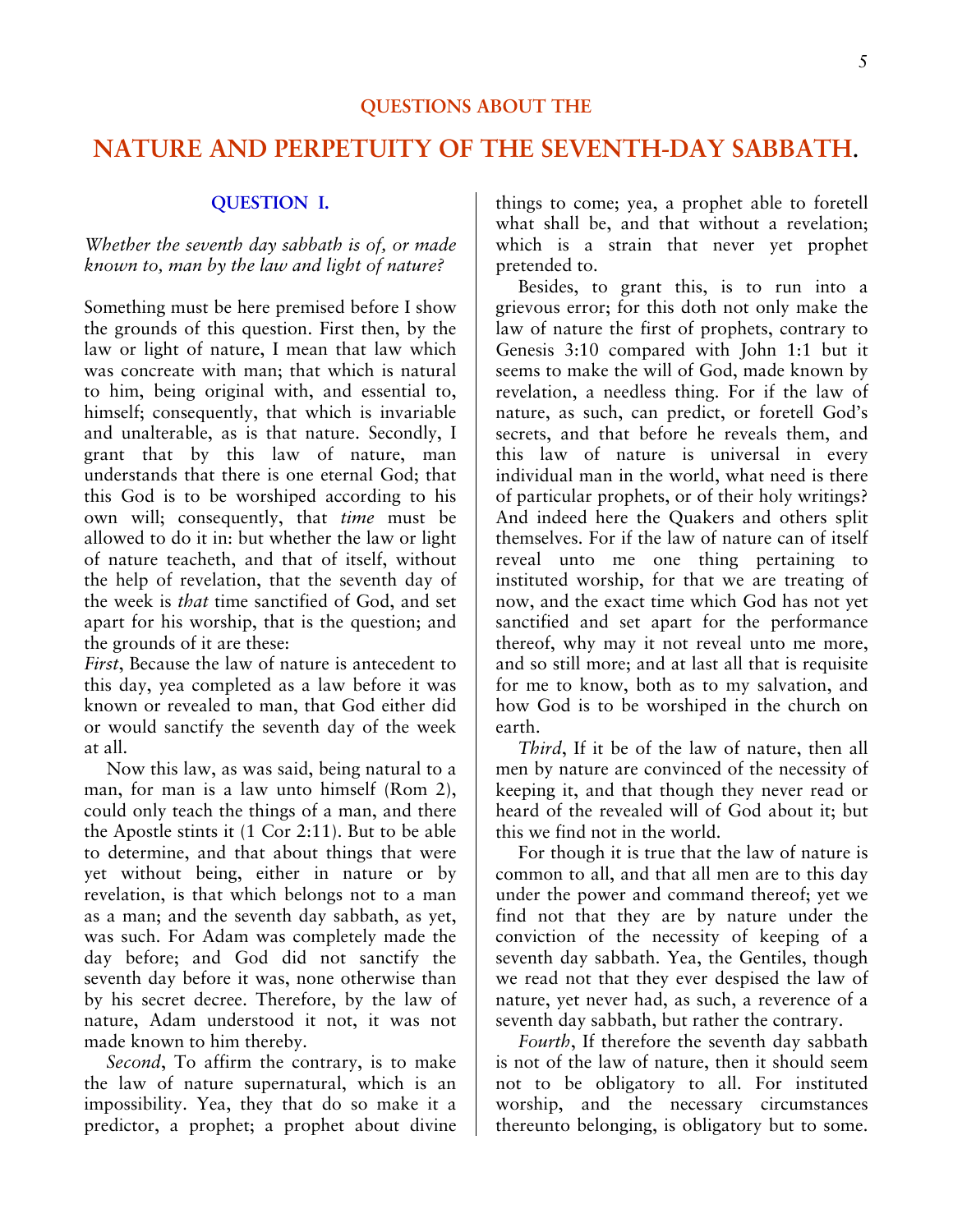The tree that Adam was forbid to eat of, we read not but that his children might have eat the fruit thereof: and circumcision, the passover, and other parts of instituted worship was enjoined but to some.

 *Fifth,* I doubt the seventh day sabbath is not of the law of nature, and so not moral; because though we read that the law of nature, and that before Moses, was charged upon the world, yet I find not till then, that the profanation of a seventh day sabbath was charged upon the world: and indeed to me this very thing makes a great scruple in the case.

 A law, as I said, we read of, and that from Adam to Moses (Rom 5:13,14). The transgressions also of *that* law, we read of them, and that particularly, as in Genesis 4:8, 6:5, 9:21, 22, 12:13, 13:13, 18:12-15, 19:5; (Eze 16:49,50°); Genesis 31:30, 35:2, 40:15, 44:8-10; Deuteronomy 8:19, 20, 12:2; Psalm 106:35-37 and Romans the first and second chapters.

 But in all the scriptures we do not read, that the breach of a seventh day sabbath was charged upon men as men all that time. Whence I gather, that either a seventh day sabbath was not discerned by the light of nature, and so not by that law imposed; or else, that men by the help and assistance of that, for we speak of men as men, $\frac{7}{7}$  in old time kept it better, than in after ages did the church of God with better assistance by far. For they are there yet found fault with as breakers of the sabbath (Eze 20:13).

 It follows therefore, that if the law of nature doth not of itself reveal to us, as men, that the seventh day is the holy sabbath of God. That that day, as to the sanction of it, is not moral, but rather arbitrary, to wit, imposed by the will of God upon his people, until the time he thought fit to change it for another day.

 And if so, it is hence to be concluded, that though by the light of nature men might see that time must be allowed and set apart for the

Man unaided by revelation.

performance of that worship that God would set up in his house, yet, as such, it could not see what time the Lord would to that end choose. Nature therefore saw *that*, by a positive precept, or a word revealing it, and by no other means.

 Nor doth this at all take away a whit of that sanction which God once put upon the seventh day sabbath; unless any will say, and by sufficient argument prove, that an ordinance for divine worship receiveth greater sanction from the law of nature than from a divine precept: or standeth stronger when it is established by a law humane, for such is the law of nature, than when imposed by revelation of God.

 But the text will put this controversy to an end. The sanction of the seventh day sabbath, even as it was the rest of God, was not till after the law of nature was completed; God rested the seventh day and sanctified it (Gen 2:3). Sanctified it; that is, set it apart to the end there mentioned, to wit, to rest thereon.

 Other grounds of this question I might produce, but at present I will stop here, and conclude, That if a seventh day sabbath was an essential necessary to the instituted worship of God, then itself also as to its sanction for that work, was not founded but by a positive precept; consequently not known of man at first, but by revelation of God.

#### **QUESTION II.**

*Whether the seventh day sabbath, as to man's keeping of it holy, was ever made known to, or imposed by, a positive precept upon him until the time of Moses? which from Adam was about two thousand years.*

 Something must also be here premised, in order to my propounding of my grounds for this question; and that is, That the seventh day was sanctified so soon as it had being in the world, unto the rest of God, as it is Genesis 2:2, 3 and he did rest, from all his works which he had made therein. But the question is, Whether when God did thus sanctify this day to his *own rest*, he did also by the space of time abovementioned, impose it as an holy sabbath of rest upon men; to the end they might solemnize

 $6$  The original edition refers to (Eze 49, 50), but it is evidently a typographical error in omitting the chapter.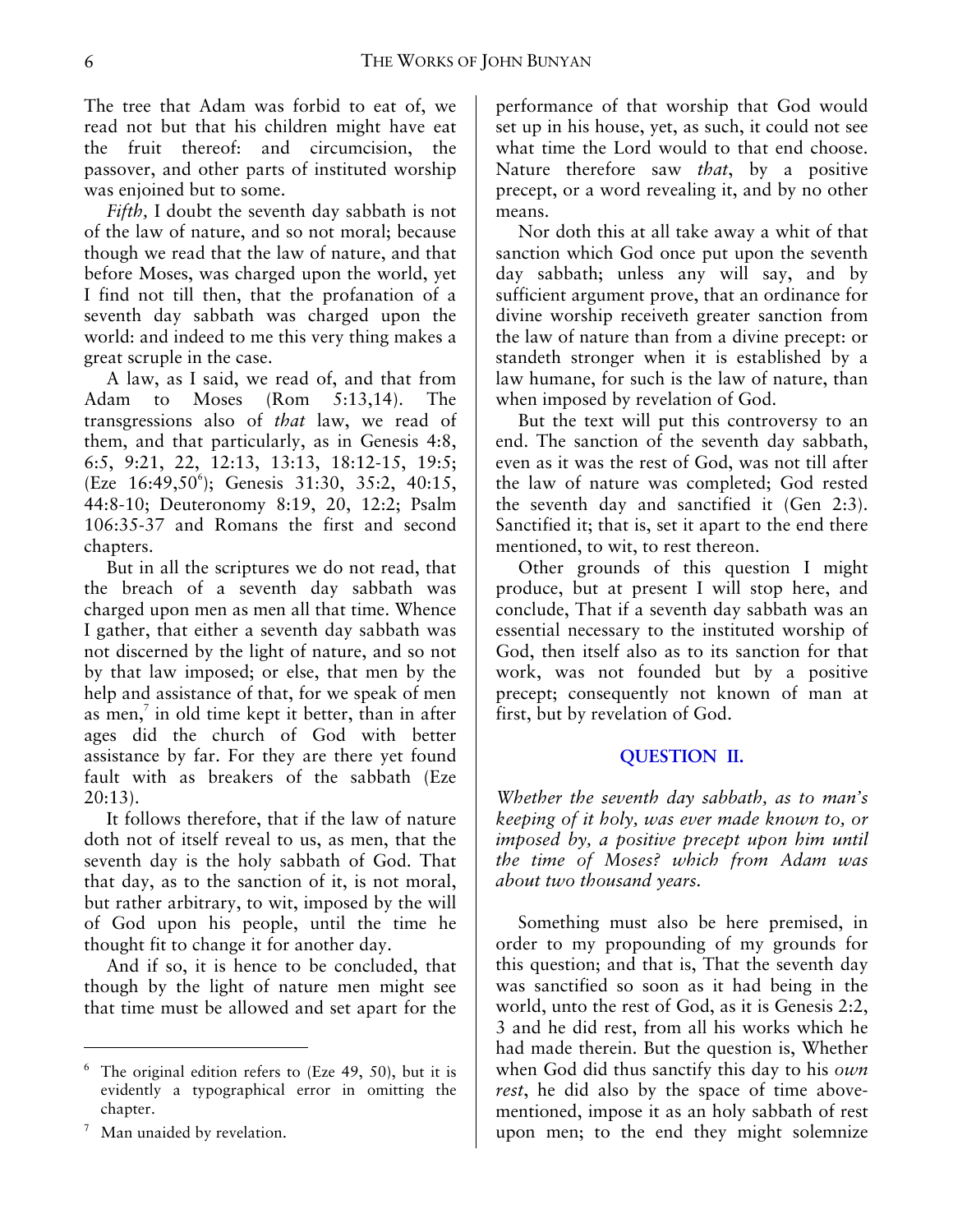worship to him in special manner thereon? And I question this,

 First, Because we read not that it was. And reading, I mean, of the divine testimony, is ordained of God, for us to find out the mind of God, both as to faith and our performance of acceptable service to him.

 In reading also, we are to have regard to two things.

I. To see if we can find a precept: or,

 II. A countenanced practice for what we do. For both these ways we are to search, that we may find out what is that good, that acceptable will of God.

 For the first of these we have Genesis 2:16, 17 and for the second, Genesis 8:20, 21 [as to public worship but not on a stated day].

 Now as to the imposing of a seventh day sabbath upon men from Adam to Moses,of that we find nothing in holy writ either from precept or example. True, we find that solemn worship was performed by the saints that then lived: for both Abel, Noah, Abraham, Isaac, Jacob, sacrificed unto God (Gen 4:4, 8:20,21, 12:7, 13:4, 35:1), but we read not that the seventh day was the time prefixed of God for their so worshipping, or that they took any notice of it. Some say, that Adam in eating the forbidden fruit, brake also the seventh day sabbath, because he fell on that day; but we read not that the breach of a sabbath was charged upon him. That which we read is this; 'Hast thou eaten of the tree, whereof I commanded thee that thou shouldest not eat?' (Gen 3:11). Some say also that Cain killed Abel on a sabbath day;<sup>9</sup> but we read not that, in his charge, God laid any such thing at his door. This was it of which he stood guilty before God; namely, That his brother's blood cried unto God against him from the ground (Gen 4:10).

 I therefore take little notice of what a man saith, though he flourisheth his matter with many brave words, if he bring not with him, 'Thus saith the Lord.' For that, and that only, ought to be my ground of faith as to how my God would be worshiped by me. For in the matters material to the worship of God, it is safest that thus I be guided in my judgment: for here only I perceive 'the footsteps of the flock' (Cant 1:8; Eze 3:11). They say further, that for God to sanctify a thing, is to set it apart. This being true; then it follows, that the seventh day sabbath was sanctified, that is, set apart for Adam in paradise; and so, that it was ordained a sabbath of rest to the saints from the beginning.

 But I answer, as I hinted before, that God did sanctify it to his own rest. 'The LORD [also] hath set apart him that is godly for himself.' But again, it is one thing for God to sanctify this or that thing to an use, and another thing to command that that thing be forthwith in being to us. As for instance: the land of Canaan was set apart many years for the children of Israel before they possessed that land. Christ Jesus was long sanctified; that is, set apart to be our redeemer before he sent him into the world (Deut 32:8; John 10:36).

 If then, by God's sanctifying of the seventh day for a sabbath, you understand it for a sabbath for man, (but the text saith not so) yet it might be so set apart for man, long before it should be, as such, made known unto him. And that the seventh day sabbath was not as yet made known to men.

 *Second*, Consider secondly, Moses himself seems to have the knowledge of it at first, not by tradition, but by revelation; as it is Exodus 16:23, 'This *is that* [saith he] which the Lord hath said, [namely to me; for we read not, as yet, that he said it to any body else]. To morrow *is* the sabbath of the holy rest unto the Lord.'

 Also holy Nehemiah suggesteth this, when he saith of Israel to God, Thou 'madest known unto them thy holy sabbath [by the hand of Moses thy servant]' (Neh 9:14). The first of these texts shews us, that tidings of a seventh day sabbath for men, came *first* to Moses from

Adam is supposed by some rabbins not to have passed one night in a state of perfection, (see Ainsworth on Gen 3:1, 28:11; Psa 49:13), and to have fallen on the Sabbath day.

<sup>9</sup> The murder of Abel took place 'at the end of days'; see margin to Genesis 4:3. Properly rendered 'in process of time'; but by some supposed to mean at the end of the week. See Dr. Gill's Commentary.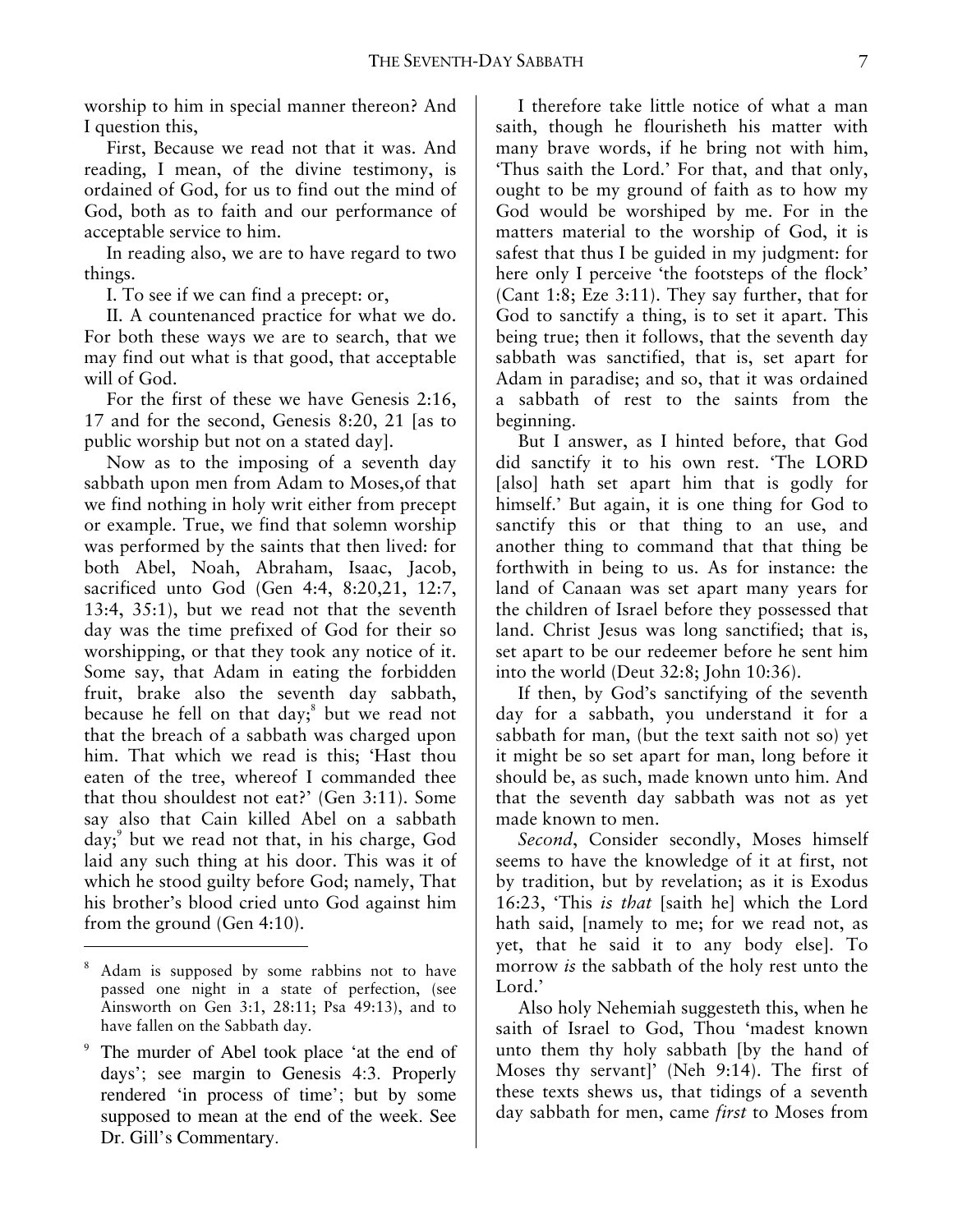heaven: and the second, that it was to Israel before unknown.

 But how could be either the one or the other, if the seventh day sabbath was taught to men by the light of nature, which is the moral law? Or if from the beginning it was given to men by a positive precept for to be kept.

 This therefore strengtheneth my doubt about the affirmative of the first question, and also prepareth an argument for what I plead as to this we have now under consideration.

 *Third*, This yet seems to me more scrupulous, because that the punishment due to the breach of the seventh day sabbath was hid from men to the time of Moses; as is clear, for that it is said of the breaker of the sabbath, 'They put him in ward, because it was not [as yet] declared what should be done to him' (Num 15:32-36).

 But methinks, had this seventh day sabbath been imposed upon men from the beginning, the penalty or punishment due to the breach thereof had certainly been known before now.

 When Adam was forbidden to eat of the tree of the knowledge of good and evil, the penalty was then, if he disobeyed, annexed to the prohibition. So also it was as to circumcision, the passover, and other ordinances for worship. How then can it be thought, that the seventh day sabbath should be imposed upon men from the beginning; and that the punishment for the breach thereof, should be hid with God for the space of two thousand years! (Gen 2:16,17, 17:13,14; Exo 12:43-48) and the same chapter  $(v 19)$ .

 *Fourth*, God's giving of the seventh day sabbath was with respect to *stated* and *stinted* worship in his church; the which, until the time of Moses, was not set up among his people. Things till then were adding or growing: *now* a sacrifice, *then* circumcision, then again long after that the passover, &c.

 But when Israel was come into the wilderness, there to receive as God's congregation, a stated, stinted, limited way of worship, then he appoints them a time, and times, to perform this worship in; but as I said afore, before that it was not so, as the whole five books of Moses plainly shew: wherefore the seventh day sabbath, as such a limited day cannot be moral, or of the law of nature, nor imposed till then.

 And methinks Christ Jesus and his apostles do plainly enough declare this very thing. For that when they repeat unto the people, or expound before them the moral law, they quite exclude the seventh day sabbath. Yea, Paul makes that law to us complete without it.

 We will first touch upon what Christ doth in this case.

 As in his sermon upon the mount (Matt 5-7). In all that large and heavenly discourse upon this law, you have not one syllable about the seventh day sabbath.

 So when the young man came running, and kneeling, and asking what good thing he should do to inherit eternal life, Christ bids him keep the commandments; but when the young man asked which; Christ quite leaves out the seventh day, and puts him upon the other. As in Matthew 19:16-19. As in Mark 10:17-20. As in Luke 18:18-20.

 You will say, he left out the first, and second, and third likewise. To which I say, that was because the young man by his question did presuppose that he had been a doer of them: for he professed in his supplication, that he was a lover of that which is naturally good, which is God, in that his petition was so universal for every thing which he had commanded.

 Paul also when he makes mention of the moral law, quite leaves out of that the very name of the seventh day sabbath, and professeth, that to us Christians the law of nature is complete without it. As in Romans 3:7-19. As in Romans 13:7-10. As in 1 Timothy 1:8-11.

 'He that loveth another, saith he, hath fulfiled the law. For this, Thou shalt not commit adultery, Thou shalt not kill, Thou shalt not steal, Thou shalt not covet; and if *there be* any other commandment, it is briefly comprehended in this saying, Thou shalt love thy neighbour as thyself. Love worketh no ill to his neighbour: therefore love *is* the fulfilling of the law.'

 I make not an argument of this, but take an occasion to mention it as I go. But certainly, had the seventh day sabbath been moral, or of the law of nature, as some would fain persuade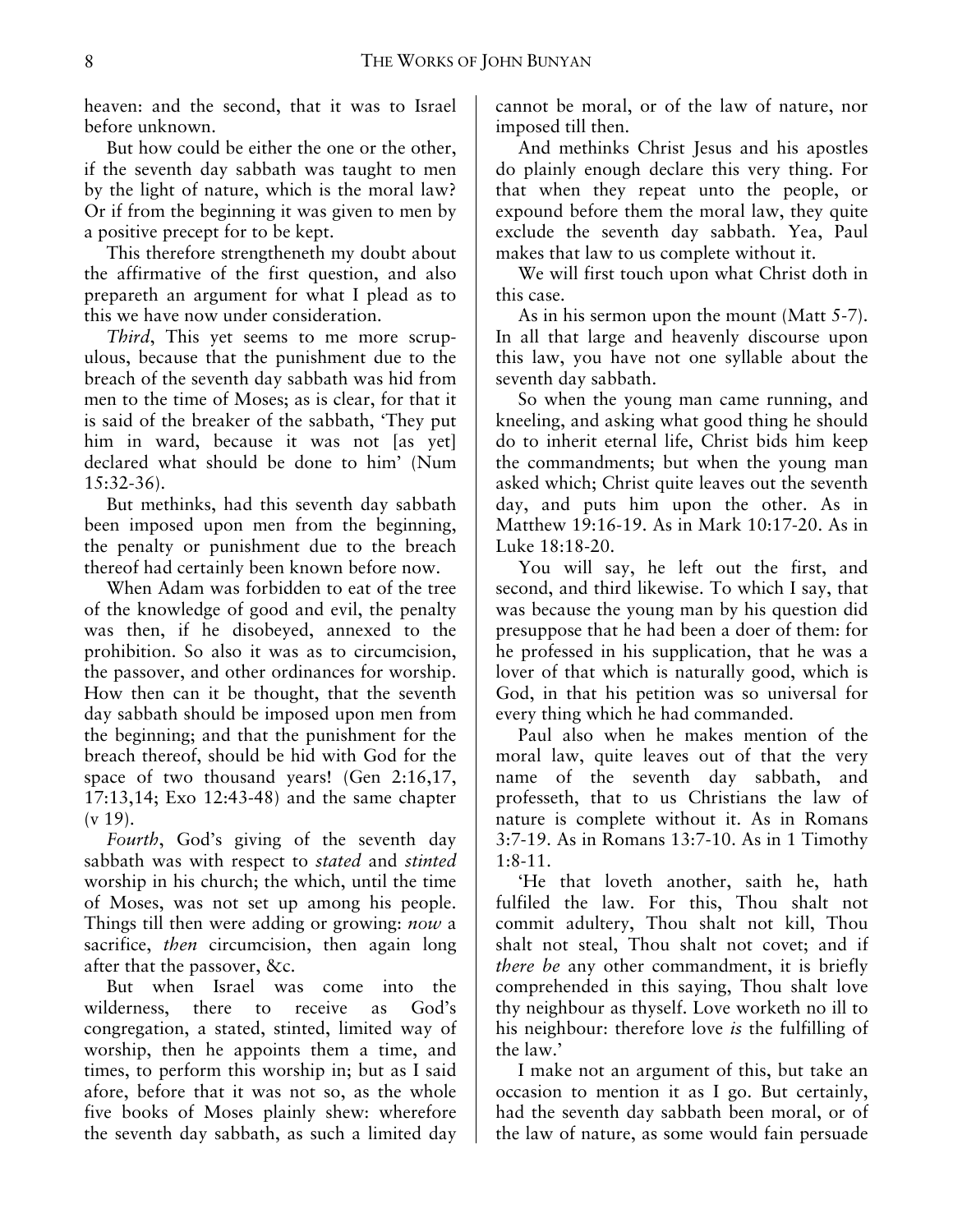themselves, it would not so slenderly have been passed over in all these repetitions of this law, but would by Christ or his apostles have been pressed upon the people, when so fair an opportunity as at these times offered itself unto them. But they knew what they did, and wherefore they were so silent as to the mention of a seventh day sabbath when they so well talked of the law as moral.

 *Fifth*, Moses and the prophet Ezekiel both, do fully confirm what has been insinuated by us; to wit, that the seventh day, as a sabbath, was not imposed upon men until Israel was brought into the wilderness.

 1. Moses saith to Israel, 'Remember that thou wast a servant int he land of Egypt, and *that* the Lord thy God brought thee out thence through a mighty hand and by a stretched out arm: THEREFORE the Lord thy God commanded thee to keep the sabbath day.' Yea, he tells us, that the covenant which God made with them in Horeb, that written in stones, was not made with their forefathers, to wit, Abraham, Isaac, and Jacob, but with them (Deut 5:1-15).

 2. Ezekiel also is punctual as to this: I caused them, saith God by that prophet, 'to go forth out of the land of Egypt, and brought them into the wilderness. And I gave them my statutes, and shewed them my judgments, which *if* a man do, he shall even live in them. Moreover also I gave them my sabbaths, to be a sign between me and them, that they might know that I *am* the Lord that sanctify them' (Eze 20:10-12; Exo 20:8, 31:13, 35:2).

 What can be more plain? And these to be sure, are two notable witnesses of God, who, as you see, do jointly concur in this; to wit, That it was not from paradise, nor from the fathers, but from the wilderness, and from Sinai, that men received the seventh day sabbath to keep it holy.

 True, it was God's sabbath before: for on the first seventh day we read, that God rested thereon, and sanctified it. Hence he calls it in the first place, MY sabbath. I gave them my sabbath: But it seems it was not given to the church till he had brought them into the wilderness.

 But I say, if it had been *moral*, it had been natural to man; and by the light of nature men would have understood it, even both before it was, and otherwise. But of this you see we read nothing, either by positive law, or countenanced example, or any other way, but rather the flat contrary; to wit, that Moses had the knowledge of it first from heaven, not by tradition. That Israel had it, not of, or from their fathers, but in the wilderness, from him, to wit, Moses, after he had brought them out of the land of Egypt. And that that whole law in which this seventh day sabbath is placed, was given for the bounding and better ordering of them in their church state for their time, till the Messias should come and put, by a better ministration, this out of his church, as we shall further shew anon.

 The seventh day sabbath therefore was not from paradise, nor from nature, nor from the fathers, but from t he wilderness, and from Sinai.

#### **QUESTION III.**

*Whether when the seventh day sabbath was given to Israel in the wilderness the Gentiles, as such, was concerned therein.*

 Before I shew my ground for this question, I must also first premise, That the Gentiles, as such, were then without the church of God, and pale thereof; consequently had nothing to do with the essentials or necessary circumstances of that worship which God had set up for himself now among the children of Israel.

Now then for the ground of the question.

 *First*, we read not that God gave it to any but to the seed of Jacob. Hence it is said to Israel, and to Israel only, 'The Lord hath given YOU the sabbath' (Exo 16:29). And again, 'also I gave THEM my sabbath' (Eze 20:5,12).

 Now, if the gift of the seventh day sabbath was only to Israel, as these texts do more than seem to say; then to the Gentiles, as such, it was not given. Unless any shall conclude, that God by thus doing preferred the Jew to a state of gentileism; or that he bestowed on them, by thus doing, some high Gentile privilege. But this would be very fictious. For, to lay aside reason,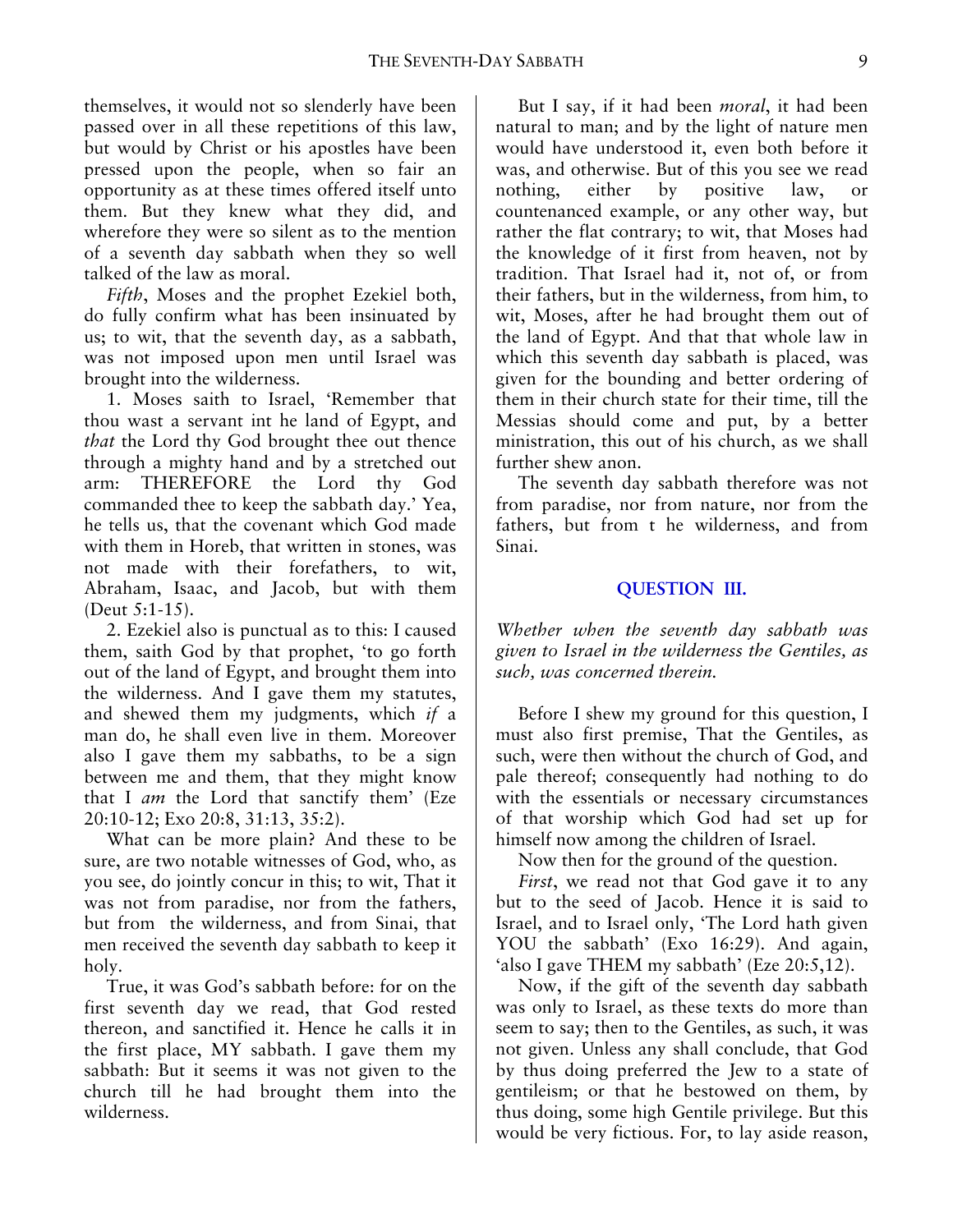the text always, as to preference, did set the Jew in the first of places (Rom 2:10). Nor was his giving the seventh day sabbath to them but a sign and token thereof.

 But the great objection is, because the seventh day sabbath is found amongst the rest of those precepts which is so commonly called the moral law; for thence it is concluded to be of a perpetual duration.

 But I answer: That neither that as given on Sinai is moral; I mean, as to the manner and ends of its ministration, of which, God permitting, we shall say more in our answer to the fourth question, whither I direct you for satisfaction. But,

*Second*, The Gentiles could not be concerned, as such, with God's giving of a seventh day sabbath to Israel, because, as I have shewed before, it was given to Israel, considered as a church of God (Acts 7:32). Nor was it given to them, as such, but with rites and ceremonies thereto belonging, so Leviticus 24:5- 9; Numbers 28:9, 10; Nehemiah 13:22; Ezekiel 46:4.

 Now, I say, if this sabbath hath ceremonies thereto belonging, and if these ceremonies were essential to the right keeping of the sabbath: and again, if these ceremonies were given to Israel only, excluding all but such as were their proselytes, then this sabbath was given to them as excluding the Gentiles as such. But if it had been moral, the Gentiles could as soon have been deprived of their nature as of a seventh day sabbath, though the Jews should have appropriated it unto themselves only.

 Again, to say that God gave this seventh day sabbath to the Gentiles, as such, (and yet so he must, if it be of the moral law) is as much as to say, that God hath ordained that *that* sabbath should be kept by the Gentiles *without*; but by the Jews, *not* without her ceremonies. And what conclusion will follow from hence, but that God did at *one* and the *same* time set up two sorts of acceptable worships in the world: one among the Jews, another among the Gentiles! But how ridiculous such a thought would be, and how repugnant to the wisdom of God, you may easily perceive.

 Yea, what a diminution would this be to God's church that then was, for one to say, the Gentiles were to serve God with more liberty than the Jew! For the law was a yoke, and yet the Gentile is called the dog, and said to be without God in the world (Deut 7:7; Psa 147:19,20; Matt 15:26; Eph 2:11,12).

 *Third*, When the Gentiles, at the Jews' return from Babylon, came and offered their wares to sell to the children of Israel at Jerusalem on this sabbath; yea, and sold them to them too: yet *not they*, but the *Jews* were rebuked as the only breakers of that sabbath. Nay, there dwelt then at Jerusalem men of Tyre, that on *this* sabbath sold their commodities to the Jews, and men of Judah: yet not they, but the men of Judah, were contended with, as the breakers of this sabbath.

 True, good Nehemiah did threaten the Gentiles that were merchants, for lying then about the walls of the city, for that by that means they were a temptation to the Jews to break *their* sabbaths; but still he charged the breach thereof *only* upon his own people (Neh 13:15-20).

 But can it be imagined, had the Gentiles now been concerned with this sabbath by law divine, that so holy a man as Nehemiah would have let them escape without a rebuke for so notorious a transgression thereof; especially considering, that now also they were upon God's ground, to wit, within and without the walls of Jerusalem.

 *Fourth*, Wherefore he saith to Israel again, 'Verily my sabbaths YE shall keep.' And again, 'YE shall keep the sabbath.' And again, 'The children of Israel shall keep the sabbath, to observe the sabbath throughout THEIR generations' (Exo 31:14-16, 16:29).<sup>10</sup>

 What can be more plain, these things thus standing int he testament of God, than that the seventh day sabbath, as such, was given to Israel, to Israel ONLY; and that the Gentiles, as such, were not concerned therein!

 *Fifth*, The very reason also of God's giving of the seventh day sabbath to the Jews, doth exclude the Gentiles, as such, from having any concern therein. For it was given to the Jews, as

<sup>&</sup>lt;sup>10</sup> 'The Lord hath given YOU the sabbath.' See also 31:17, 'It [the observance of the sabbath] *is* a sign between me and the *children of Israel* for ever.'— Ed.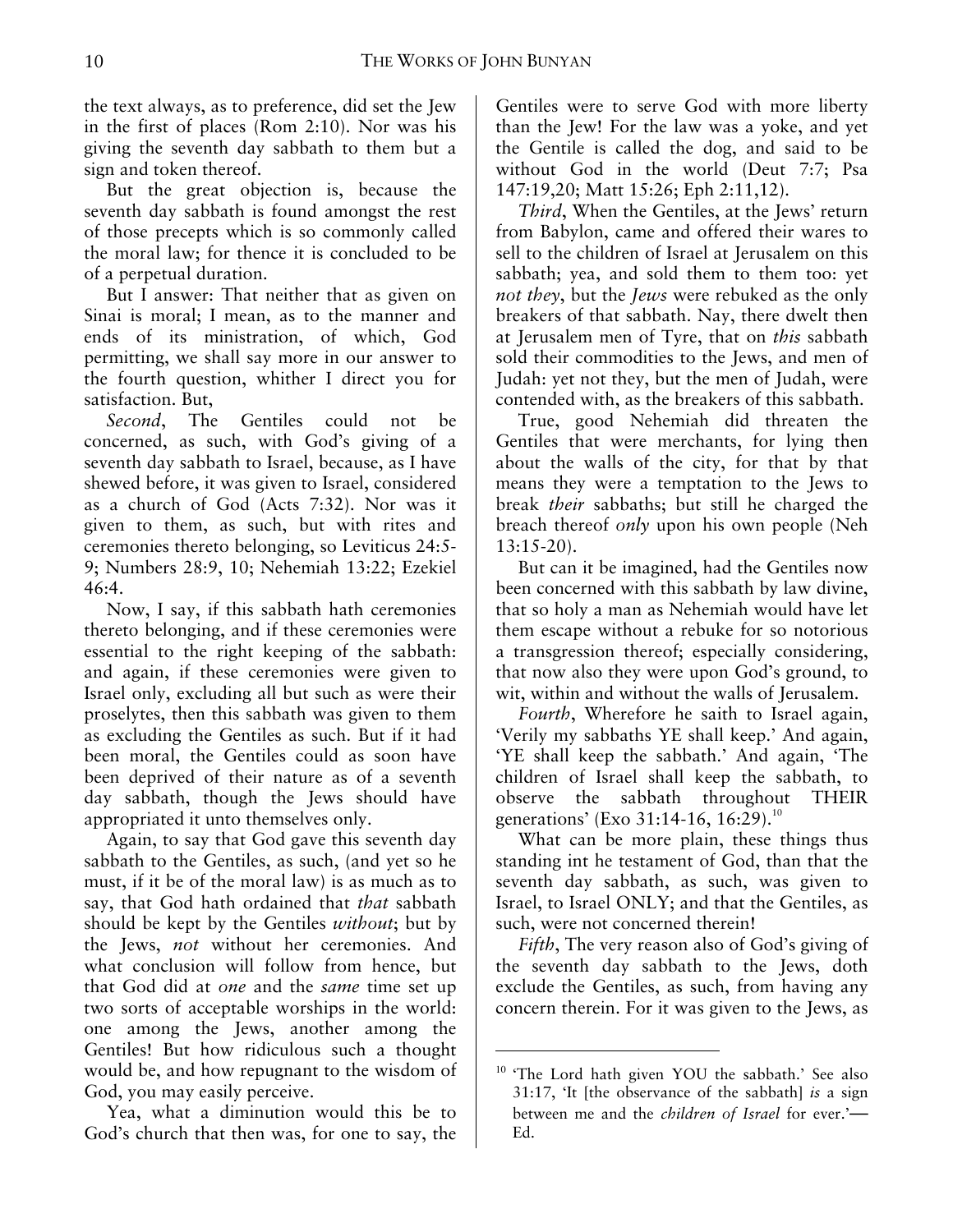was said before, as they were considered God's church, and for a sign and token by which they should know that he had chosen and sanctified them to himself for a peculiar people (Exo 31:13-17; Eze 20:12,13).

 And a great token and sign it was that he had so chosen them: for in that he had given to them this sabbath, he had given to them (his own rest) a figure and pledge of his sending his Son into the world to redeem them from the bondage and slavery of the devil: of which indeed this sabbath was a shadow or type (Col  $2:16,17$ <sup>11</sup>

 Thus have I concluded my ground for this third question. I shall therefore now propound another.

#### **QUESTION IV.**

*Whether the seventh day sabbath did not fall, as such, with the rest of the Jewish rites and ceremonies? Or whether that day, as a sabbath, was afterwards by the apostles imposed upon the churches of the Gentiles?*

 I would now also, before I shew the grounds of my proposing this question, premise what is necessary thereunto; to wit, That *time* and *day*  were both fixed upon by law, for the solemn performance of divine worship among the Jews; and that *time* and *day* is also by law fixed, for the solemnizing of divine worship to God in the churches of the Gentiles. But that the seventh day sabbath, as such, is *that* time, *that* day, that still I question.

 Now before I shew the grounds of my questioning of it, I shall enquire into the nature of that ministration in the bowels of which this seventh day sabbath is placed. And,

 *First*, I say, as to that, the *nature* of that law

is moral, but the ministration, and circumstances thereunto belonging, are shadowish and figurative.

 By the nature of it, I mean the matter thereof: by the ministration and circumstances thereto belonging, I do mean the giving of it by such hands, at such a place and time, in such a mode, as when it was given to Israel in the wilderness.

 The matter therefore, to wit, 'Thou shalt love the Lord thy God with all thy heart, and with all thy soul, and with all thy mind, and with all thy strength': and 'thy neighbour as thyself,' is everlasting (Mark 12:29-31), and is not from Sinai, nor from the two tables of stone, but in nature; for this law commenced and took being and place that day in which man was created. Yea, it was concreate with him, and without it he cannot be a rational creature, as he was in the day in which God created him. But for the ministration of it from Sinai, with the circumstances belonging to that ministration, they are not moral, nor everlasting, but shadowish and figurative only.

 That ministration cannot be moral for three reasons. 1. It commenced not when morality commenced, but two thousand years after. 2. It was not universal as the law, as moral, is; it was given only to the church of the Jews in those tables. 3. Its end is past as such a ministration, though the same law as to the morality thereof abides. Where are the tables of stone and this law as therein contained? We only, as to that, have the notice of such a ministration, and a rehearsal of the law, with that mode of giving of it, in the testament of God.

But to come to particulars.

 1. The very preface to that ministration carrieth in it a type of our deliverance from the bondage of sin, the devil, and hell. Pharaoh, and Egypt; and Israel's bondage there, being a type of these.

 2. The very stones in which this law was engraven, was a figure of the tables of the heart. The first two were a figure of the heart carnal, by which the law was broken: the last two, of the heart spiritual, in which the new law, the law of grace is written and preserved (Exo 34:1; 2 Cor 3:3).

This is a striking application of Colossians 2:17. The sabbath 'a shadow of things to come'; to the Jews it was a shadow of the rest that remaineth to the children of God, reflected from the completion of the work of creation. The day of rest and worship to the Christian, is a much stronger type, yet but a *shadow* of the holy enjoyments of his eternal rest, prefigured from the finishing of the mightier work of redemption.—Ed.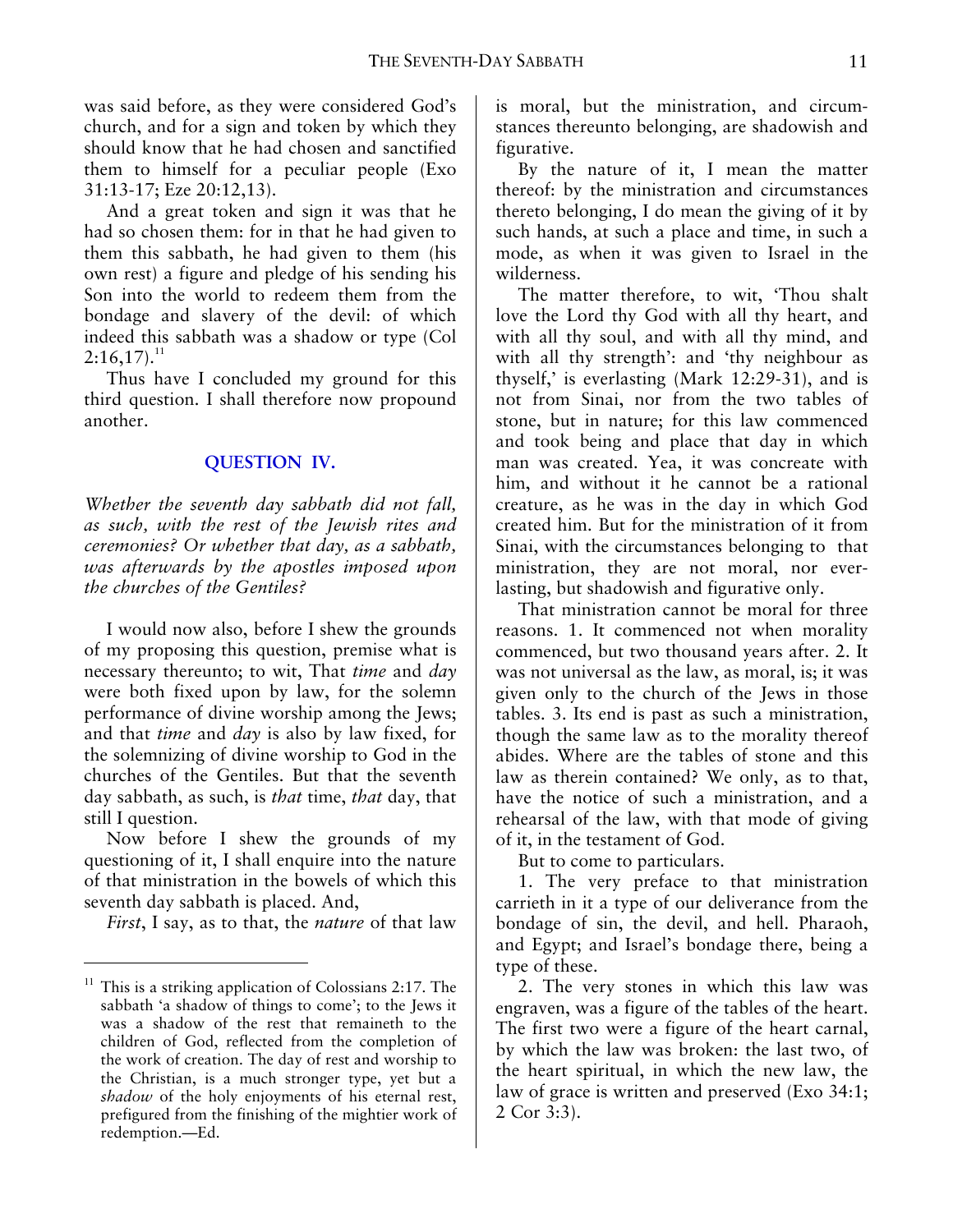3. The very mount on which this ministration was given, was typical of Mount Zion. See Hebrews 12 where they are compared (vv 18-22).

 4. Yea, the very church to whom that ministration was given, was a figure of the church of the gospel that is on Mount Zion. See the same scripture, and compare it with Acts 7:38; Revelation 14:1-5.

 5. That ministration was given in the hand and by the disposition of angels, to prefigure how the new law or ministration of the Spirit was to be given afterwards to the churches under the New Testament by the hands of the angel of God's everlasting covenant of grace, who is his only begotten Son (Isa 63:9; Mal  $3:1^{12}$ ; Acts 3:22,23).

 6. It was given to Israel also in the hand of Moses, as mediator, to shew, or typify out, that the law of grace was in after times to come to the church of Christ by the hand and mediation of Jesus our Lord (Gal 3:19; Deut 5:5; Heb 8:6; 1 Tim 2:5; Heb 9:15, 12:24).

 7. As to this ministration, it was to continue but 'till the seed should come'; and then must, as such, give place to a better ministration (Gal 3:19). 'A better covenant, established upon better promises' (Heb 8:6).

 From all this therefore I conclude, that there is a difference to be put between the morality of the law, and the ministration of it upon Sinai. The law, as to its morality was before; but as to *this* ministration, it was not till the church was with Moses, and he with the angels on Mount Sinai in the wilderness.

 Now in the law, as moral, we conclude a time propounded, but no seventh day sabbath enjoined. But in that law, as thus ministered, which ministration is already out of doors; $^{13}$  we find a seventh day; that seventh day on which God rested, on which God rested from all his works, enjoined. What is it then? Why the whole ministration as written and engraven in stones being removed, the seventh day sabbath must also be removed; for that the *time* nor yet the *day*, was as to our holy sabbath, or rest, moral; but imposed with that whole ministration, as such, upon the church, until the time of reformation: which time being come, this ministration, as I said, as such, ceaseth; and the whole law, as to the morality of it, is delivered into the hand of Christ, who imposes it now also; but not as a law of works, nor as that ministration written and engrave in stones, but as a rule of life to those that have believed in him (1 Cor 9:21).

 So then, that law is still moral, and still supposes, since it teaches that there is a God, that time must be set apart for his church to worship him in, according to that will of his that he had revealed in his word. But though by that law *time* is required; yet by that, as moral, the time never was prefixed.

 The time then of old was appointed by such a ministration of that law as we have been now discoursing of; and when that ministration ceaseth, that time did also vanish with it. And now by our new law-giver, the Son of God, he being 'lord also of the sabbath day,' we have a time prefixed, as the law of nature requireth, a *new* day, by him who is the lord of it; I say, appointed, wherein we may worship, not in the oldness of that letter written and engraven in stones, but according to, and most agreeing with, his new and holy testament. And this I confirm further by those reasons that now shall follow.

 *First*, Because we find not from the resurrection of Christ to the end of the Bible, anything written by which is imposed that seventh day sabbath upon the churches. *Time*, as I said, the law as moral requires; but *that* time we find no longer imposed. And in all duties pertaining to God and his true worship in his churches, we must be guided by his laws and testaments. By his old laws, when his old worship was in force; and by his new laws, when his new worship is in force. And he hath verily now said, 'Behold, I make all things new' (Rev 21:5).

 *Second*, I find, as I have shewed, that this seventh day sabbath is confined, not to the law of nature as such, but to that ministration of it

 $12$  In Bunyan's original edition it is 'Matt 3, 1,' but this must be a typographical error.—Ed.

 $13$  'Out of doors,' no more to be found, quite gone, fairly sent away.--*Locke*. 'Out of court.'--*Lawterm*.—Ed.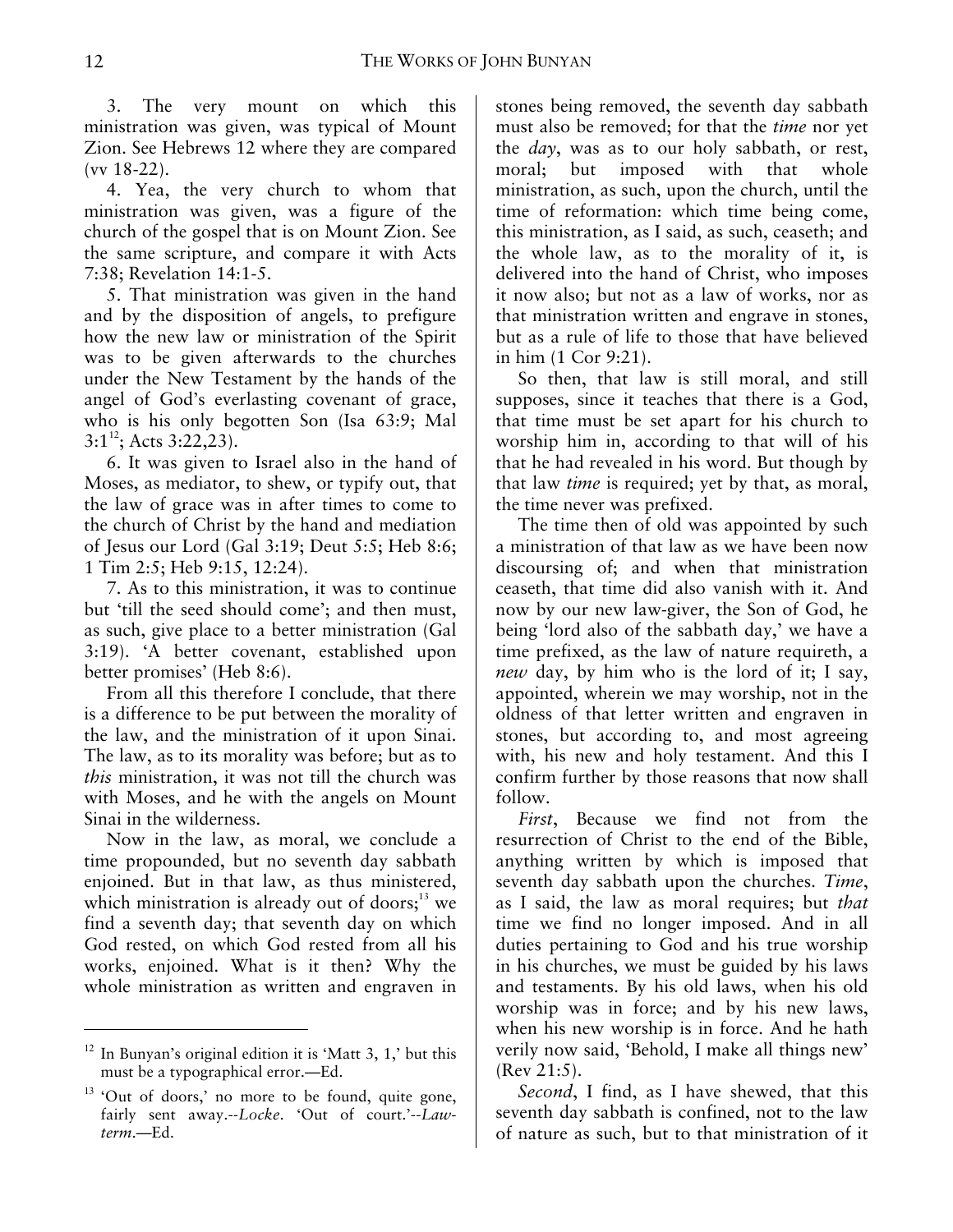which was given on Sinai: which ministration as it is come to an end as such, so it is rejected by Paul as a ministration no ways capable of abiding in the church now, since the ministration of the Spirit also hath taken its place (2 Cor 3). Wherefore instead of propounding it to the churches with arguments tending to its reception, he seeks by degrading it of its old lustre and glory, to wean the churches from any likement $14$  thereof:

 1. By calling of it the ministration of death, of the letter, and of condemnation, a term most frightful, but no ways alluring to the godly.

 2. By calling it a ministration that *now* has no glory, by reason of the exceeding glory of that ministration under which by the Holy Spirit the New Testament churches are. And these are weaning considerations (2 Cor 3).

 3. By telling of them it is a ministration that tendeth to blind the mind, and to veil the heart as to the knowledge of their Christ: so that they cannot, while under that, behold his beauteous face, but as their heart shall turn from it to him (2 Cor 3).

 4. And that they might not be left in the dark, but perfectly know what ministration it is that he means, he saith expressly, it is that 'written *and* engraven in stones.' See again 2 Corinthians 3. And in that ministration it is that this seventh day sabbath is found.

 But shall we think that the apostle speaks any thing of all here said, to wean saints off from the law of nature, as such! No verily, that he retains in the church, as being managed there by Christ: but THIS ministration is dangerous *now*, because it cannot be maintained in the church, but in a way of contempt to the ministration of the Spirit, and is derogatory to the glory of that.

 Now these, as I said, are weaning considerations. No man, I do think, that knows himself, or the glory of a gospel ministration, can, if he understands what Paul says here, desire that such a ministration should be retained in the churches.

 *Third*. This seventh day sabbath has lost its ceremonies (those unto which before you are cited by the texts) which was with it imposed upon the old church for her due performance of worship to God thereon. How then can *this* sabbath *now* be kept? Kept, I say, according to law. For if the church on which it was first imposed, was not to keep it, yea, could not keep it legally without the practising of those ceremonies: and if those ceremonies are long ago dead and gone, how will those that pretend to a belief of a continuation of the sanction thereof, keep it, I say, according as it is written?

 If they say, they retain the day, but change their manner of observation thereof; I ask, who has commanded them so to do? This is one of the laws of *this* sabbath. 'Thou shalt take fine flour, and bake twelve cakes thereof: two tenth deals shall be in one cake. And thou shalt set them in two rows, six on a row, upon the pure table before the Lord. And thou shalt put pure frankincense upon *each* row, that it may be on the bread for a memorial, *even* an offering made by fire unto the Lord. Every sabbath he shall set it in order before the Lord continually, *being taken* from the children of Israel by an everlasting covenant' (Lev 24:5-8). You may see also other places, as Numbers 28:9, 10; Nehemiah 13:22 and Ezekiel 46:4.

 Now if these be the laws of the sabbath, this seventh day sabbath; and if God did never command that *this* sabbath should by his church be sanctified without them: and, as was said before, if these ceremonies have been long since dead and buried, *how* must this sabbath be kept?

 Let men take heed, lest while they plead for law, and pretend themselves to be the only doers of God's will, $^{15}$  they be not found the

<sup>&</sup>lt;sup>14</sup> 'Any likement,' any fondness or partiality.—Ed.

<sup>&</sup>lt;sup>15</sup> This spirit is not extinct. Mr. Shenston, in his 'Plea for the Seventh-day,' charges those who keep the Lord's day 'that they yield to the tide--keep their friends--riches--comforts; they believe that the seventh-day is the sabbath, and would greatly prefer keeping it, if the rulers of the nation would alter the day; they imagine that their God is some dumb idol!'\* Language most unseemly and insulting- charging all who observe the Lord's day with being hypocrites and the worst of fools. Mr. S. forgot the solemn proverb, 'with what judgment ye judge ye shall be judged.'

 <sup>\*</sup> Edit. 1826, pp. 41, 42.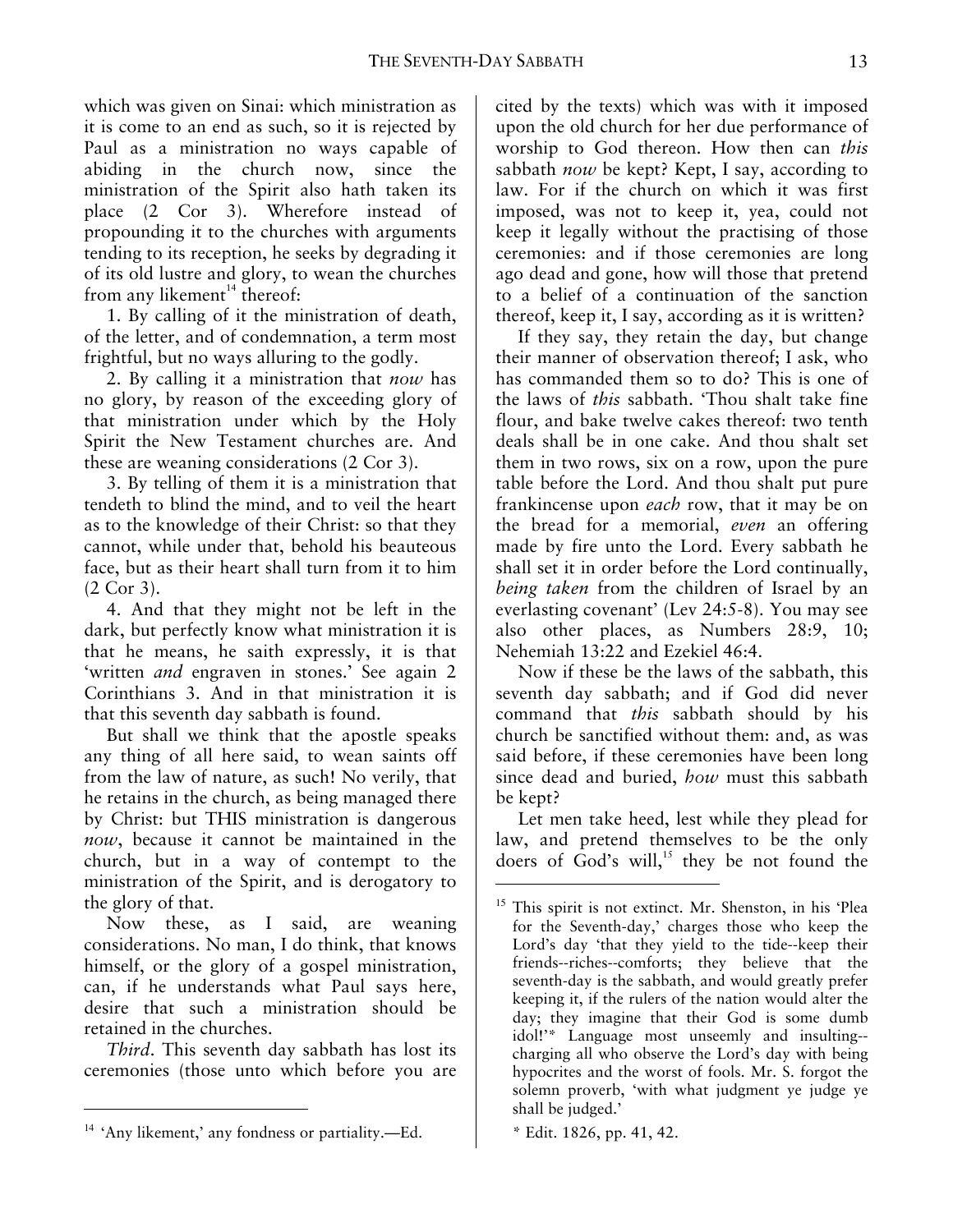biggest transgressors thereof. And why can they not as well keep the other sabbaths? As the sabbath of months, of years, and the jubilee? For this, as I have shewed, is no moral precept, it is only a branch of the ministration of death and condemnation.

 *Fourth*, The seventh day sabbath, as such, was a sign and shadow of things to come; and a sign cannot be the thing signified and substance too. Wherefore when the thing signified or substance, is come, the sign or thing shadowing ceaseth. And, I say, the seventh day sabbath being so, as a seventh day sabbath it ceaseth also. See again Exodus 31:13, 14; Ezekiel 20:12, 21; Colossians 2:14.

 Nor do I find that our Protestant writers, notwithstanding their reverence of the sabbath, do conclude otherwise; but that though time as to worshipping God, must needs be contained in the bowels of the moral law, as moral; yet they for good reasons forbear to affix the seventh day as *that* time there too.

 They do it, I say, for good reasons; reason drawn from the scripture; or rather, for that the scripture draws them so to conclude: yet they cast not away the morality of a sabbath of rest to the church. It is to be granted them, that time for God's worship abideth for ever, but the seventh day vanishes as a shadow and sign; because such indeed it was, as the scripture above cited declares as to the sanction thereof as a sabbath.

 The law of nature then calls for time; but the God of nature assigns it, and has given power to his Son to continue SUCH time as himself shall by his eternal wisdom judge most meet for the churches of the Gentiles to solemnize worship to God by him in. Hence he is said to be 'Lord even of the sabbath day' (Matt 12:8).

 *Fifth*, I find by reading God's word, that Paul by authority apostolical, takes away the sanctions of all the Jews' festivals and sabbaths.

 This is manifest, for that he leaves the observation or non-observation of them, as things indifferent, to the mind and discretion of the believers. 'One man esteemeth one day above another: another esteemeth every day *alike*. Let every man be fully persuaded in his own mind' (Rev 14:5).

By this last clause of the verse, 'Let every man be fully persuaded in his own mind,' he doth plainly declare, that *such* days are now stript of their sanction.<sup>16</sup> For none of God's laws, while they retain their sanction, are left to the will and mind of the believers, as to whether they will observe them or no. Men, I say, are not left to their liberty in such a case; for when a stamp of divine authority is upon a law, and abides, so long we are bound, not to *our* mind, but to that law: but when a thing, once sacred, has lost its sanction, then it falls, as to faith and conscience, among other *common* or indifferent things. And so the seventh day sabbath did. Again,

 *Sixth*, Thus Paul writes to the church of Colosse. 'Let no man therefore judge you in meat, or in drink, or in respect of an holyday, or of the new moon, or of the sabbath: which are a shadow of things to come; but the body *is* of Christ' (Col 2:16,17). Here also, as he serveth other holy days, he serveth the sabbath. He gives a liberty to believers to refuse the observation of it, and commands that no man should judge against them for their so doing. And as you read, the reason of his so doing is, because the body, the substance is come. Christ saith he, is the body, or that which these things were a shadow or figure of. 'The body *is* of Christ.'

 Nor hath the apostle, since he saith 'or of the sabbath' one would think, left any hole, out at which men's inventions could get: but man has sought out many; and, so, many he will use.

 But again, That the apostle by this word 'sabbath' intends the seventh day sabbath, is clear; for that it is by Moses himself counted for a sign, as we have shewed: and for that none of the other sabbaths were a more clear shadow of the Lord Jesus Christ than this. For that, and that alone, is called '*the* rest of God': in it God rested from all his works. Hence he calls it by way of eminency, 'MY sabbath, and MY holy day' (Isa 56:4, 58:13).

<sup>&</sup>lt;sup>16</sup> This was the opinion of those great reformers, Tyndale, Calvin, and Luther; see introduction by the Editor. It was a sentiment which led to no practical evil.—Ed.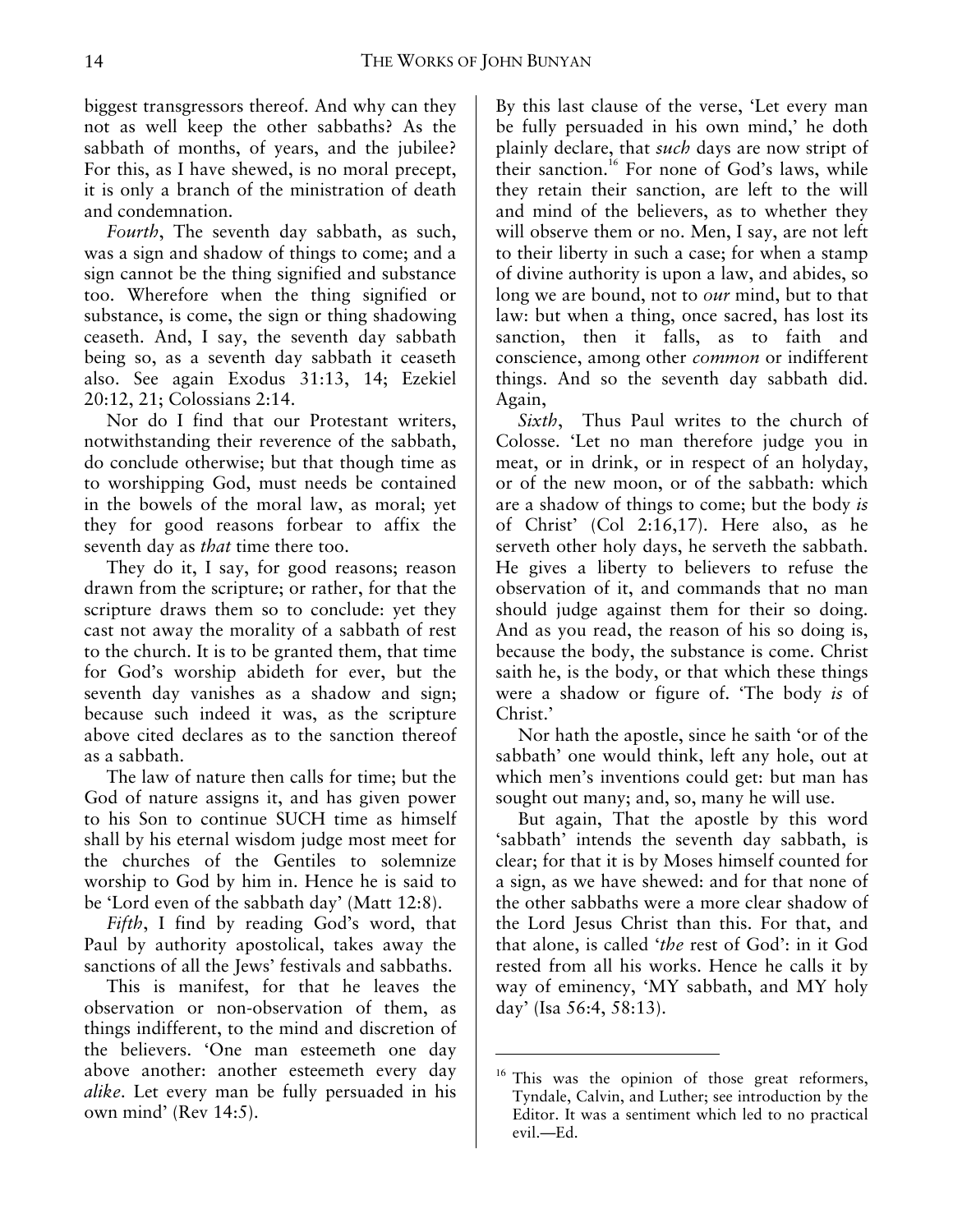Yet could that rest be nothing else but typical; for God, never since the world began, really rested, but in his Son. 'This is he,' saith God, 'in whom I am well pleased.' This sabbath then, was God's rest typically, and was given to Israel as a sign of his grace towards them in Christ. Wherefore when Christ was risen, it ceased, and was no longer of obligation to bind the conscience to the observation thereof. [Or of the sabbath.] He distinctly singleth out *this* seventh day, as that which was a most noble shadow, a most exact shadow. And then puts that with the other together; saying, they are a shadow of things to come; and that Christ has answered them all. 'The body *is* of Christ.'

 *Seventh*, No man will, I think, deny but that Hebrews 4:45 intends the seventh day sabbath, on which God rested from all his works; for the text doth plainly say so: yet may the observing reader easily perceive that both it, and the *rest* of Canaan also, made mention of verse 5 were typical, as to a day made mention of verses 7 and 8 which day he calls another. He would not afterwards have made mention of another day. If Joshua had given them rest, he would not. Now if they had not that rest in Joshua's days, be sure they had it not by Moses; for he was still before.

 All the rests therefore that Moses gave them, and that Joshua gave them too, were but typical of another day, in which God would give them rest (Heb 4:9,10). And whether the *day* to come, was Christ, or Heaven, it makes no matter: it is enough that they before did fail, as always shadows do, and that therefore mention by David is, and that afterward, made of another day. 'There remains therefore a rest to the people of God.' A rest to come, of which the seventh day in which God rested, and the land of Canaan, was a type; which rest begins in Christ *now*, and shall be consummated in glory.

 And in that he saith 'There remains a rest,' referring to that of David, what is it, if it signifies not, that the other rests remain not? There remains therefore a rest, a rest prefigured by the seventh day, and by the rest of Canaan, though they are fled and gone.

 'There remains a rest'; a rest which stands not now in signs and shadows, in the seventh day, or Canaan, but in the Son of God, and his kingdom, to whom, and to which the weary are invited to come for rest (Isa 28:12; Matt 11:20; Heb 4:11).

 Yet this casts not out the Christians holiday or sabbath: for that was not ordained to be a type or shadow of things to come, but to sanctify the name of their God in, and to perform that worship to him which was also in a shadow signified by the ceremonies of the law, as the epistle to the Hebrews doth plentifully declare.

 And I say again, the seventh day sabbath cannot be it, for the reasons shewed afore.

 *Eighth*, Especially if you add to all this, that nothing of the ministration of death written and engraven in stones, is brought by Jesus, or by his apostles, into the kingdom of Christ, as a part of his instituted worship. Hence it is said of that ministration in the bowels of which this seventh day sabbath is found, that it has now NO glory; that its glory is done away, in or by Christ, and so is laid aside, the ministration of the Spirit that excels in glory, being come in the room thereof.

 I will read the text to you. 'But if the ministration of death, written *and* engraven in stones, was glorious, so that the children of Israel could not stedfastly behold the face of Moses for the glory of his countenance; which *glory* was to be done away: [It was given at first with this proviso, that it should not always retain its glory, that sanction, as a ministration]. How shall not the ministration of the Spirit be rather glorious? For if the ministration of condemnation *be* glory, much more doth the ministration of righteousness exceed in glory. For even that which was made glorious had no glory in this respect, by reason of the glory that excelleth. For if that which was done away was glorious, much more that which remaineth *is* glorious' (2 Cor 3:7-11).

 What can be more plain? The text says expressly, that this ministration doth NOT remain; yea, and insinuates, that in its first institution it was ordained with this proviso, 'It was to be done away.' Now if in its first institution upon Sinai it was thus ordained; and if by the coming in of the ministration of the spirit, this ordination is now executed; that is, if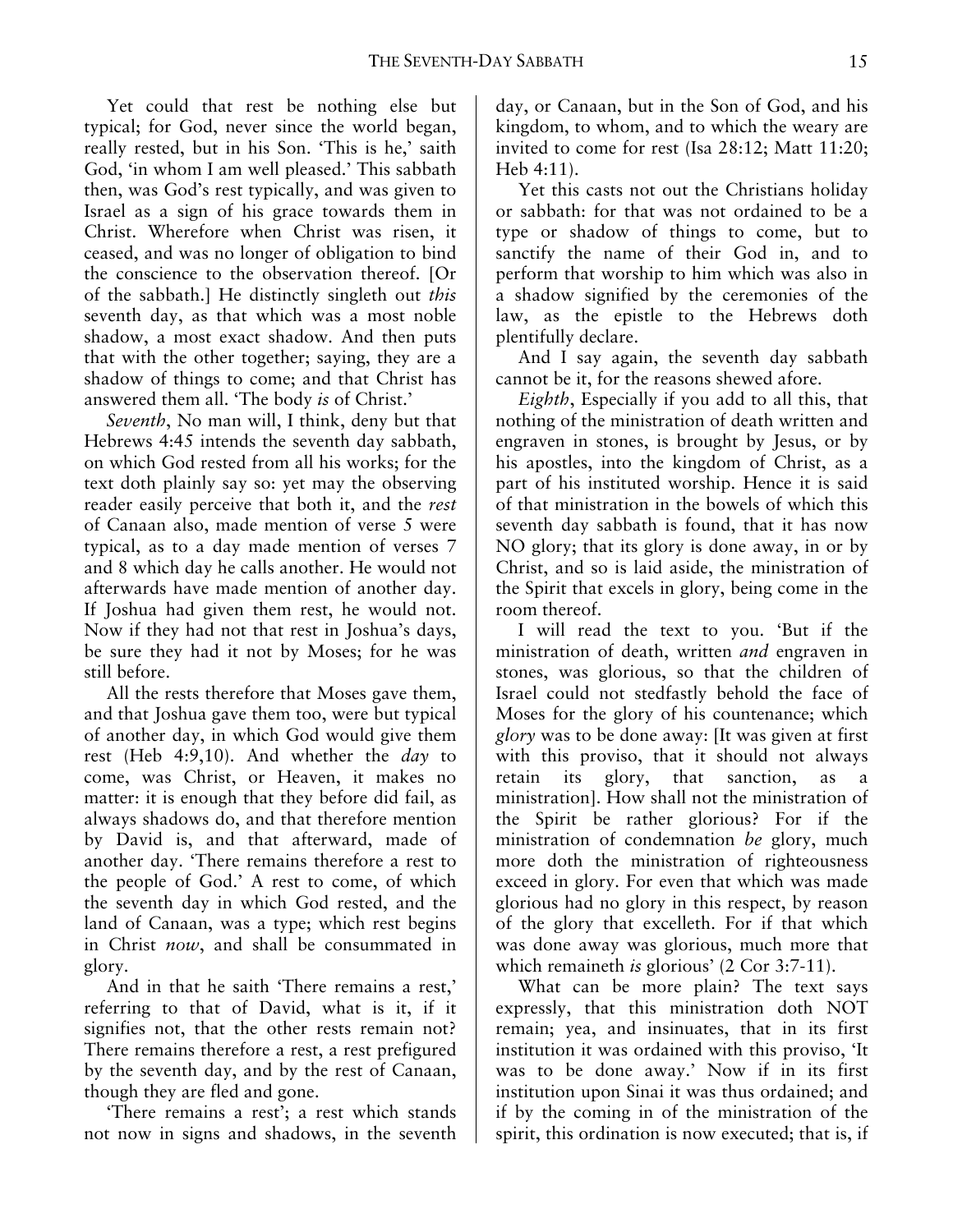by it, and the apostle saith it, it is done away by a ministration that remains: then where is that seventh day sabbath?

 Thus therefore I have discoursed upon this fourth question: And having shewed by this discourse that the old seventh day sabbath is abolished and done away, and that it has nothing to do with the churches of the Gentiles; I am next to shew what day it is that must abide as holy to the Christians, and for them to perform their New Testament church service in.

Take the question thus.

#### **QUESTION V.**

*Since it is denied that the seventh day sabbath is moral, and it is found that it is not to abide as a sabbath for ever in the church, What time is to be fixed on for New Testament saints to perform together, divine worship to God by Christ in?*

 Upon this question hangs the stress of all, as to the subject now under consideration: but before I can speak distinctly to it, I must premise, as I have in order to my speaking to the questions before, something for the better clearing of our way--

 [Therefore I remark, that] we are not now speaking of all manner of worshipping God, nor of all times in which all manner of worship is to be performed; but of that worship, which is church worship, or worship that is to be performed by the assembly of saints, when by the will of God they in all parts of his dominion assemble together to worship him; which worship hath a prefixed time allotted to, or for its performance, and without which it cannot, according to the mind of God, be done. This is the time, I say, that we are to discourse of, and not of ALL time appointed for all manner of worship.

 I do not question but that worship by the godly is performed to God every day of the week; yea, and every night too, and that time is appointed or allowed of God for the performance of such worship. But this time is not fixed to the same moment or hour universally, but is left to the discretion of the believers, as their frame of spirit, or occasions, or exigencies, or temptations, or duty shall require.

 We meddle then only with that time that the worship aforesaid is to be performed in; which time the law of nature as such supposes, but the God of nature chooses. And this time as to the churches of the Gentiles, we have proved is not that time which was assigned to the Jews, to wit, THAT seventh day which was imposed upon them by the ministration of death; for, as we have shewed already, that ministration indeed is done away by a better and more glorious ministration, the ministration of the spirit; which ministration surely would be much more inferior than that which has now no glory, was it defective as to this. That is, if it imposed a gospel service, but appointed not time to perform that worship in: or if notwithstanding all its commendation, it should be forced to borrow of a ministration inferior to itself; that, to wit, the time without which by no means its most solemn worship can be performed.

 This then is the conclusion, that TIME to worship God in, is required by the law of nature; but that the law of nature doth, as such, fix it on the seventh day from the creation of the world, that I utterly deny, by what I have said already, and have yet to say on that behalf. Yea, I hope to make it manifest, as I have, that this seventh day is removed; that God, by the ministration of the spirit, has changed the time to another day, to wit, The first day of the week. Therefore we conclude the time is fixed for the worship of the New Testament Christians, or churches of the Gentiles, unto that day.

 Now in my discourse upon this subject, I shall,

 I. Touch upon those texts that are more close, yet have a divine intimation of this thing in them.

 II. And then I shall come to texts more express.

 FIRST, for those texts that are more close, yet have a divine intimation of this thing in them.

 *First*, The comparison that the Holy Ghost makes between the rest of God from his works, and the rest of Christ from his, doth intimate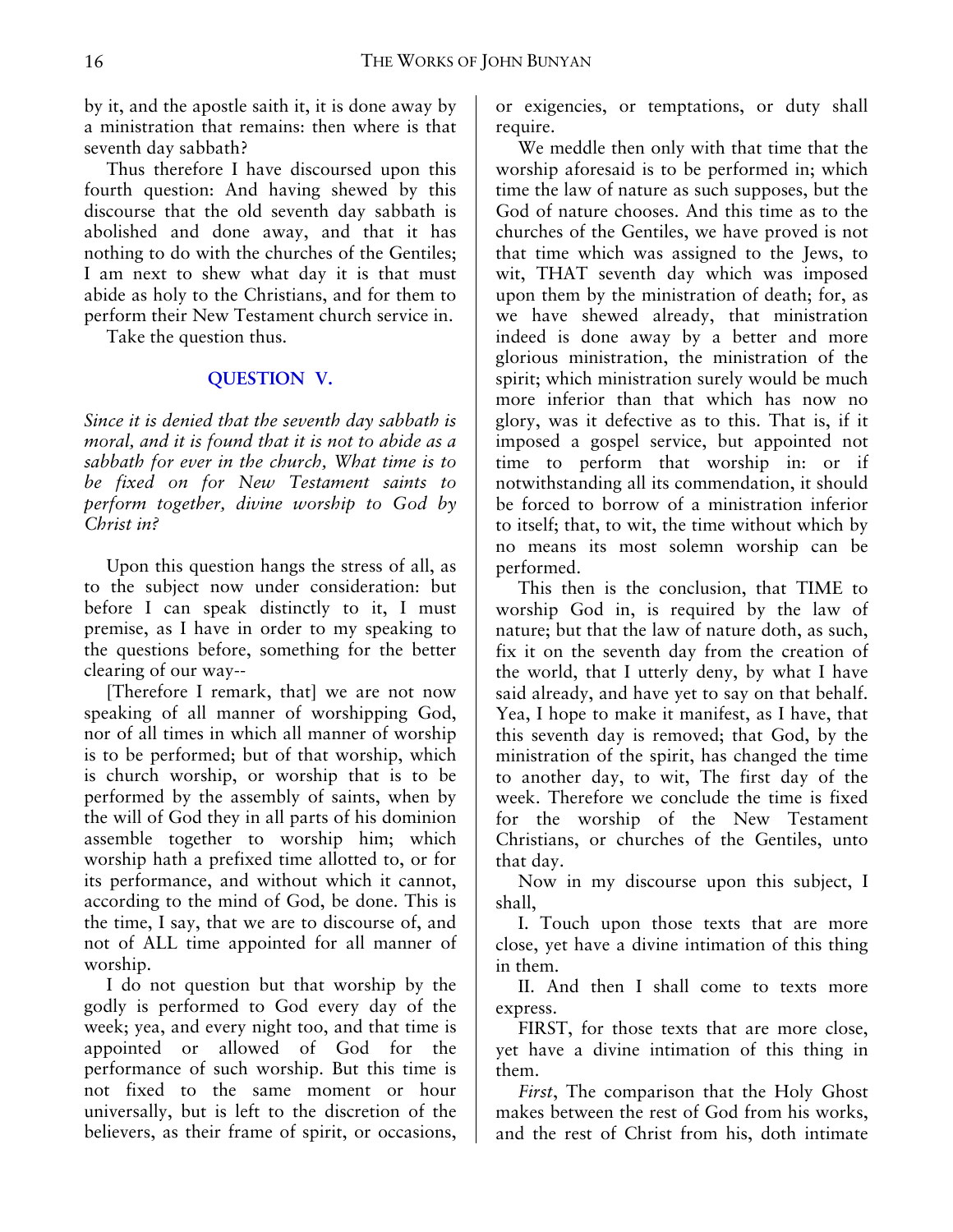such a thing. 'He that is entered into his rest, he also hath ceased from his own works, as God *did* from his' (Heb 4:10).

 Now God rested from his works, and sanctified a day of rest to himself, as a signal of that rest, which day he also gave to his church as a day of holy rest likewise. And if Christ thus rested from his own works, and the Holy Ghost says he did thus rest, he also hath sanctified a day to himself, as that in which he hath finished his work, and given it (that day) also to his church to be an everlasting memento of his so doing, and that they should keep it holy for his sake.

 And see, as the Father's work was first, so his day went before; and as the Son's work came after, so his day accordingly succeeded. The Father's day was on the seventh day from the creation, the Son's the first day following.

 Nor may this be slighted, because the text says, as God finished his work, so Christ finished his; He also hath ceased from his own works as God did from his. He rested, I say, as God did; but God rested on his resting day, and therefore so did Christ. Not that he rested on the Father's resting day; for it is evident, that then he had great part of his work to do; for he had not as then got his conquest over death, but the next day he also entered into his rest, having by his rising again, finished his work, viz., made a conquest over the powers of darkness, and brought life and immortality to light through his so doing.

 So then, that being the day of the rest of the Son of God, it must needs be the day of the rest of his churches also. For God gave his resting day to his church to be a sabbath; and Christ rested from his own works as God did from his, therefore he also gave the day in which he rested from his works, a sabbath to the churches, as did the Father. Not that there are TWO sabbaths at once: the Father's was imposed for a time, even until the Son's should come; yea, as I have shewed you, even in the very time of its imposing it was also ordained to be done away. Hence he saith, that ministration 'was to be done away' (2 Cor 3:7). Therefore we plead not for two sabbaths to be at one time, but that a succession of time was ordained to the New Testament saints, or churches of the Gentiles, to worship God in; which time is that in which the Son rested from his own works as God did from his.

 *Second*, Hence he calls himself, The 'Lord even of the sabbath day,' as Luke 5; Matthew 12:8 shews. Now to be a LORD, is to have dominion, dominion over a thing, and so power to alter or change it according to that power; and where is he that dares say Christ has not this absolutely! We will therefore conclude that it is granted on all hands he hath. The question then is, Whether he hath exercised that power to the demolishing or removing of the Jews' seventh day, and establishing another in its room? The which I think is easily answered, in that he did not rest from his own works therein, but chose, for his own rest, to himself another day.

 Surely, had the Lord Jesus intended to have established the seventh day to the churches of the Gentiles, he would himself in the first place have rested from his own works therein; but since he passed by that day, and took no notice of it, as to the finishing of his own works, as God took notice of it when he had finished his; it remains that he fixed upon another day, even the first of the week; on which, by his rising again, and shewing himself to his disciples before his passion, he made it manifest that he had chosen, 'as Lord of the sabbath,' that day for his own rest: consequently, and for the rest of his churches, and for his worship to be solemnized in.

 *Third*, And on THIS day some of the saints that slept arose, and began their eternal sabbath (Matt 27:52,53). See how the Lord Jesus hath glorified *this* day! Never was such a stamp of divine honour put upon any other day, no not since the world began. 'And the graves were opened; and many bodies of the saints which slept arose, and came out of the graves after his resurrection,' &c. That is, they arose as soon as he was risen. But why was not all this done on the seventh day? No, that day was set apart that saints might adore God for the works of creation, and that saints through that might look for redemption by Christ. But now a work more glorious than that is to be done, and therefore another day is assigned for the doing of it in. A work, I say, of redemption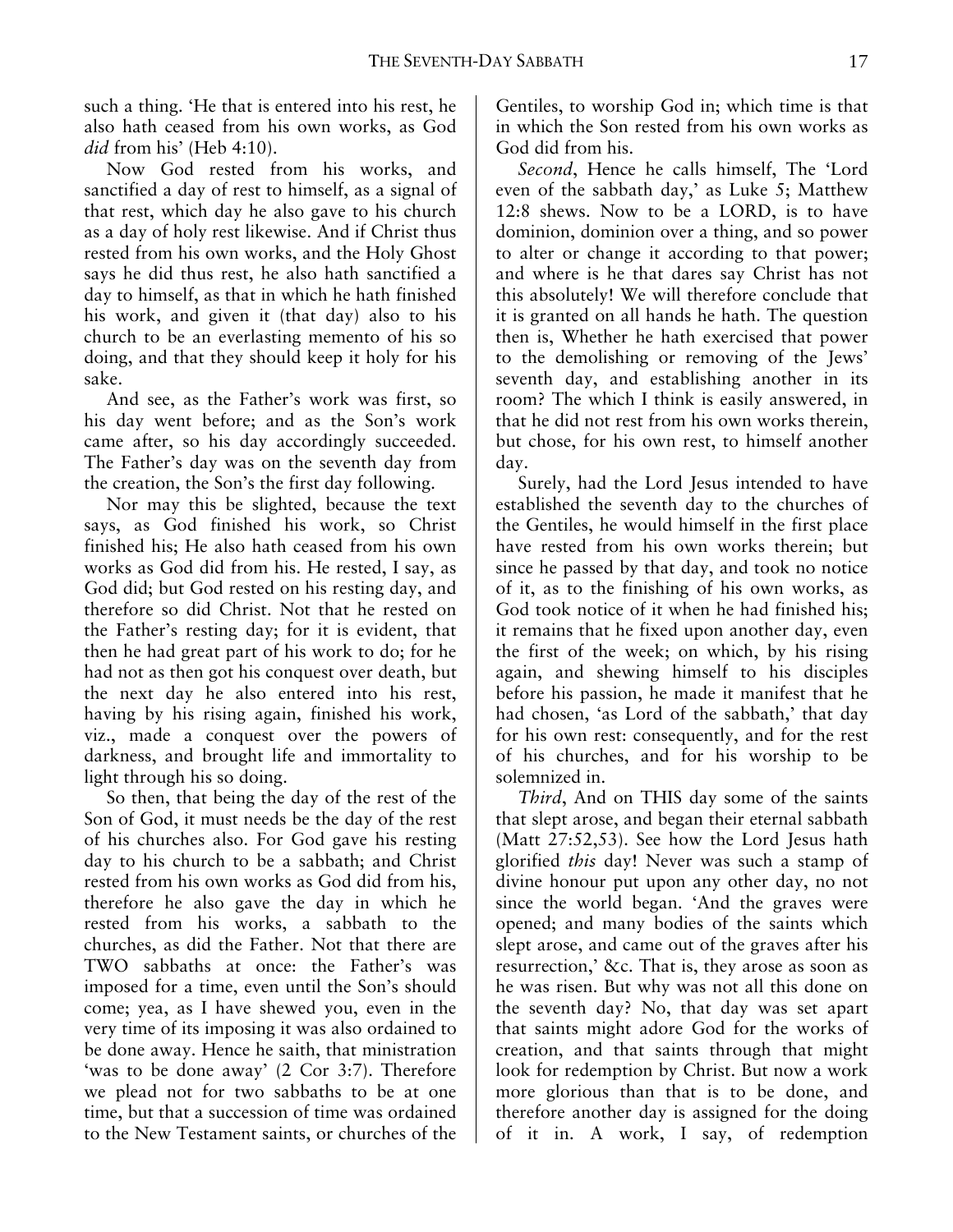completed, a day therefore by itself must be assigned for this; and some of the saints to begin their eternal sabbath with God in heaven, therefore a day by itself must be appointed for this. Yea, and that this day might not want that glory that might attract the most dim-sighted Christian to a desire after the sanction of it, the resurrection of Christ, and also of those saints met together on it: yea, they both did begin their eternal rest thereon.

 *Fourth*, The psalmist speaks of a day that the Lord Jehovah, the Son of God, has made; and saith, 'we will rejoice and be glad in it.' But what day is this? Why the day in which Christ was made the 'head of the corner,' which must be applied to the day in which he was raised from the dead, which is the first of the week.

 Hence Peter saith to the Jews, when he treateth of Christ before them, and particularly of his resurrection. 'This is the stone which WAS set at nought of you builders, which IS become the head of the croner.' He *was* set at nought by them, the whole course of his ministry unto his death, and was made the head of the corner by God, on *that* day he rose from the dead. This day therefore is the day that the Lord Jehovah has made a day of rejoicing to the church of Christ, and we will rejoice and be glad in it (Psa 118:24).

 For can it be imagined, that the Spirit by the prophet should thus signalise this day for nothing; saying, 'This *is* the day *which* the Lord hath made'; to no purpose? Yes, you may say, for the resurrection of his son.

 But I add, that that is not all, it is a day that the Lord has both made for that, and that we might 'rejoice and be glad in it.'<sup>17</sup> Rejoice, that is before the Lord while solemn divine worship is performed on it, by all the people that shall partake of the redemption accomplished then.

 *Fifth*, God *the Father* again leaves such another stamp of divine note and honour upon this day as he never before did leave upon any; where he saith to our Lord, 'Thou art my Son, this day have I begotten thee' (Acts 13:33). Still, I say, having respect to the first day of the week; for that, and no other, is the day here intended by the apostle. This day, saith God, is the day: 'And as concerning that he raised him up from the dead, *now* no more to return to corruption, he said on this wise, I will give thee the sure mercies of David. Wherefore he saith also in another *Psalm*, Thou shalt not suffer thine Holy One to see corruption.' Wherefore the day in which God did this work, is greater than that in which he finished the work of creation; for his making of the creation saved it not from corruption, but now he hath done a work which corruption cannot touch, wherefore the day on which he did this, has this note from his own mouth, THIS day, as a day that doth transcend.

 And, as I said, this day is the first of the week; for it was on that day that God begat his beloved Son from the dead. This first day of the week therefore, on it God found that pleasure which he found not in the seventh day from the world's creation, for that in it his Son did live again to him.

 Now shall not Christians, when they do read that God saith, 'This day,' and that too with reference to a work done on it by him, so full of delight to him, and so full of life and heaven to them, set also a remark upon it, saying, This was the day of God's pleasure, for that his Son did rise thereon, and shall it not be the day of my delight in him!

 This is the day on which his Son was both begotten and born, and became the first fruits to God of them that sleep; yea, and in which also he was made by him the chief, and head of the corner; and shall not we rejoice in it? (Acts 13:33; Heb 1:5; Col 1:18; Rev 1:5).

 Shall kings, and princes, and great men set a remark upon the day of their birth and coronation, and expect that both subjects and servants should do them high honour on that day, and shall the day in which Christ was both begotten and born, be a day contemned by Christians! And his name not be but of a common regard on that day?

 I say again, shall God, as with his finger, point, and that in the face of the world, at this day, saying, 'Thou art my Son, this day,' &c., and shall not Christians fear, and awake from their employments, to worship the Lord on this day!

<sup>&</sup>lt;sup>17</sup> Psalm 118:24.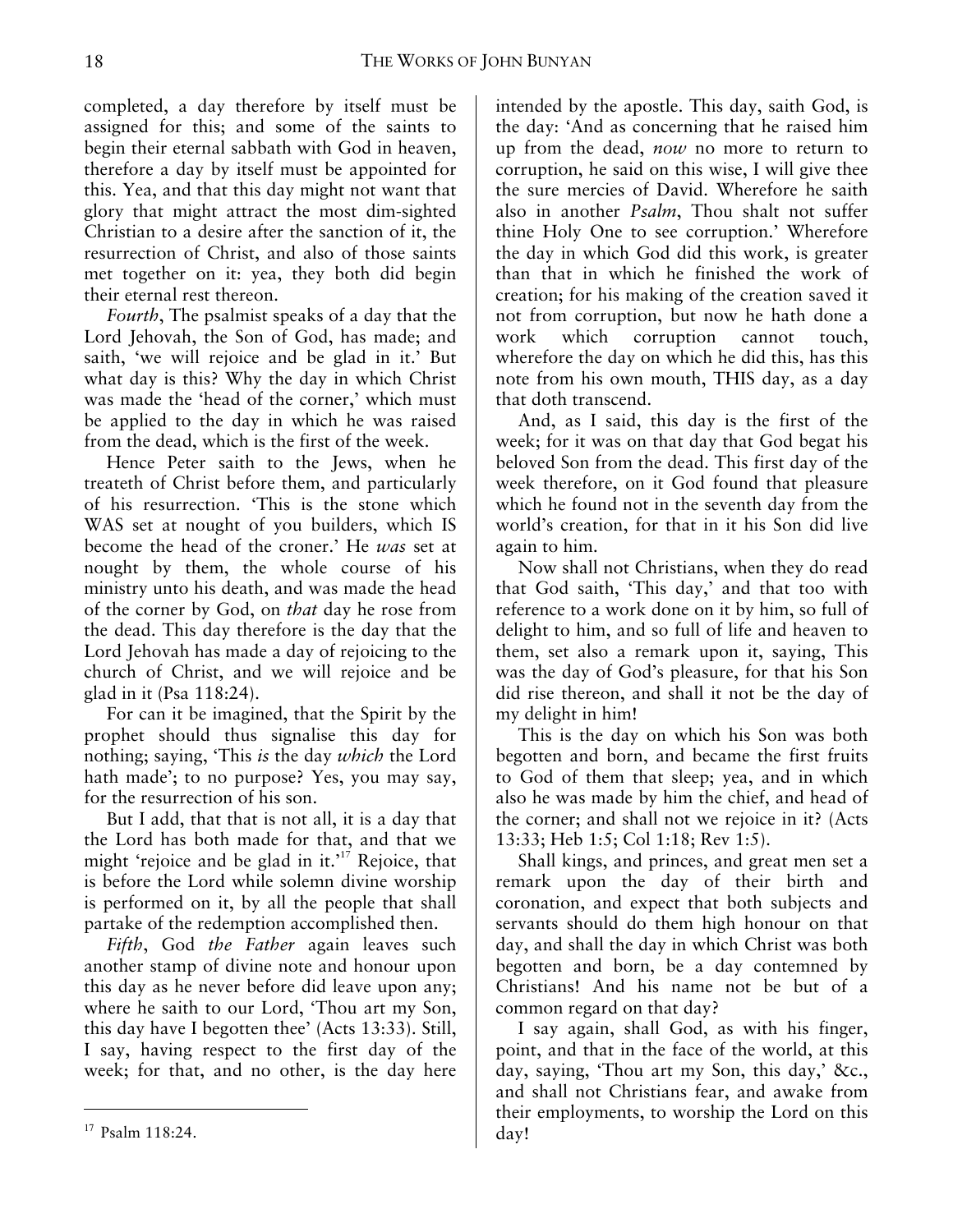If God remembers it, well may I! If God says, and that with all gladness of heart, 'Thou art my Son, this day have I begotten thee!' may not! ought not I also to set this day apart to sing the songs of my redemption in?

THIS day my redemption was finished.

This day my dear Jesus revived.

 This day he was declared to be the Son of God with power.

 Yea this is the day in which the Lord Jesus finished a greater work than ever yet was done in the world; yea, a work in which the Father himself was more delighted than he was in making of heaven and earth. And shall darkness and the shadow of death stain this day! Or shall a cloud dwell on this day! Shall God regard this day from above! And shall not his light shine upon this day! What shall be done to them that curse this day, and would not that the stars should give their light thereon. This day! After this day was come, God never, that we read of, made mention with delight, of the old seventh day sabbath more.

*Sixth*, Nor is that altogether to be slighted, when he saith, 'When he bringeth in the firstbegotten into the world, Let all the angels of God worship him.' To wit, at that very time and day (Heb 1:6).

 I know not what our expositors say of this text, but to me it seems to be meant of his resurrection from the dead; both because the apostle is speaking of that  $(v 5)$ , and closes that argument with this text, 'Thou art my Son, this day have I begotten thee? and again, I will be to him a Father, and he shall be to me a Son? And again, when he bringeth in the first-begotten into the world, he saith, And let all the angels of God worship him.'

 So then, for God's bringing of his firstbegotten now into the world, was by his raising him again from the dead after they by crucifying of him had turned him out of the same.

 Thus then God brought him into the world, never by them to be hurried out of it again. For Christ being now raised from the dead, dies no more; death hath no more dominion over him.

 Now, saith the text, when he bringeth him thus into the world, he requireth that worship be done unto HIM. When? That very day, and that by all the angels of God. And if by *all*, then ministers are not excluded; and if not ministers, then not churches; for what is said to the angels, is said to the church itself (Rev 2:1- 7,8,11,12,17,18,29, 3:1,6,7,13,14,22).

 So then, if the question be asked, when they must worship him: the answer is, when he brought him into the world, which was on the first day of the week; for then he bringeth him again from the dead, and gave the whole world and the government thereof into his holy hand. This text therefore is of weight as to what we have now under consideration, to wit, that the first day of the week, the day in which God brought his first-begotten into the world, should be the day of worshipping him by all the angels of God.

 *Seventh*, Hence this day is called 'the Lord's day,' as John saith, 'I was in the Spirit on the Lord's day,' the day in which Jesus rose from the dead (Rev 1:10).

 'The Lord's day.' Every day, say some, is the Lord's day. Indeed this for discourse sake may be granted; but strictly, no day can so properly be called *the* Lord's day, as this first day of the week; for that no day of the week or of the year has those badges of the Lord's glory upon it, nor such divine grace put upon it as has the first day of the week.

 This we have already made appear in part, and shall make appear much more before we have done therewith.

 There is nothing, as I know of, that bears this title but the Lord's supper, and this day (1 Cor 11:20; Rev 1:10). And since Christians count it an abuse to allegorize the first, let them also be ashamed to fantasticalize the last. The Lord's day is doubtless the day in which he rose from the dead. To be sure it is not the old seventh day; for from the day that he arose, to the end of the Bible, we find not that he did hang so much as one twist of glory upon that; but this day is beautified with glory upon glory, and that both by the Father and the Son; by the prophets and those that were raised from the dead thereon; therefore this day must be more than the rest.

 But we are as yet but upon divine intimations, drawn from such texts which, if candidly considered, do very much smile upon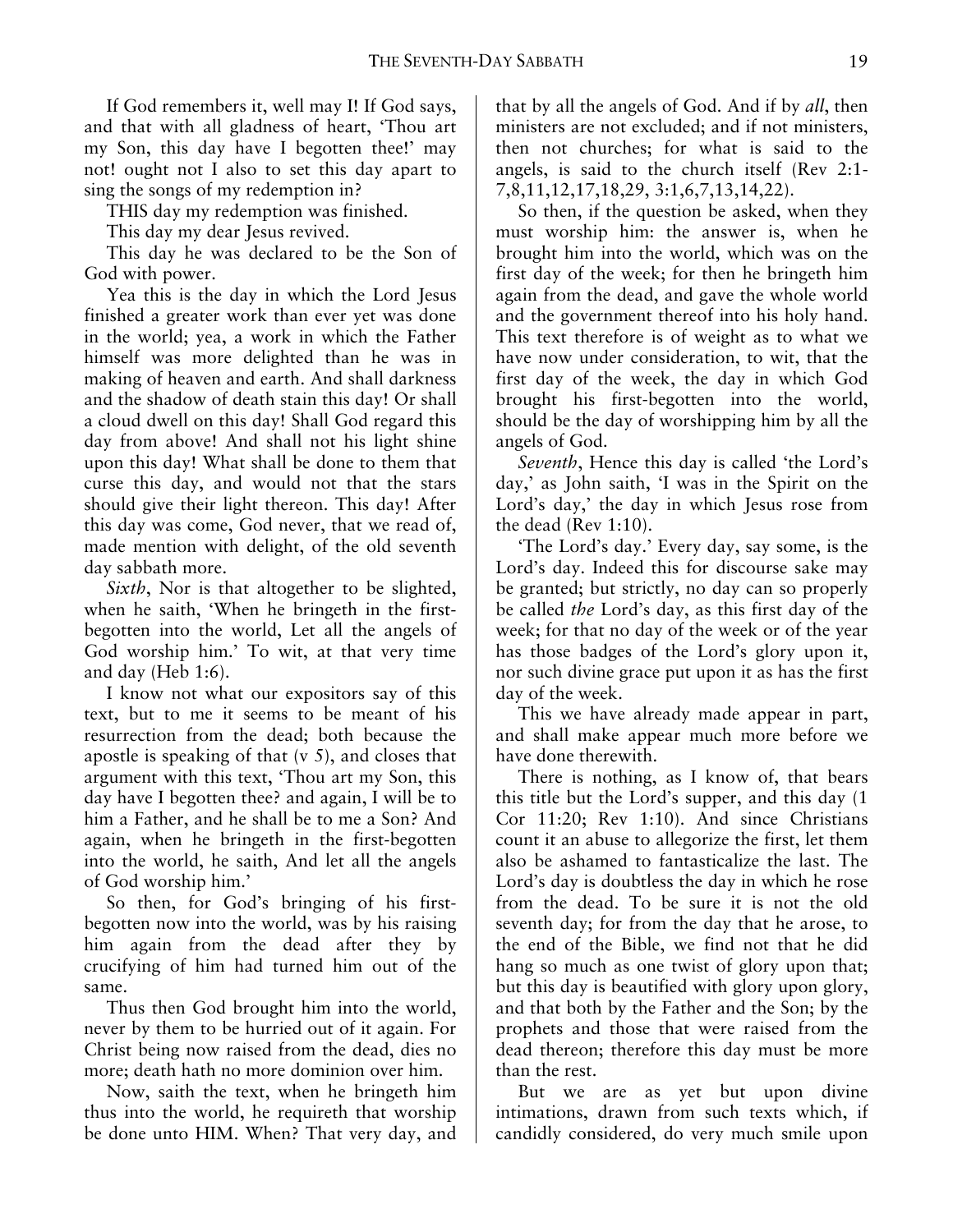this great truth; namely, that the first day of the week is to be accounted the Christian sabbath, or holy day for divine worship in the churches of the saints. And SECOND, Now I come to the texts that are more express.

 Then *First*, This was the day in the which he did use to shew himself to his people, and to congregate with them after he rose from the dead. On the first first-day, even on the day on which he rose from the dead, he visited his people, both when together and apart, over, and over, and over, as both Luke and John do testify (Luke 24; John 20). And preached such sermons of his resurrection, and gave unto them; yea, and gave them such demonstration of the truth of all, as was never given them from the foundation of the world. Shewing, he shewed them his risen body; opening, he opened their understandings; and dissipating, he so scattered their unbelief on THIS day, as he never had done before. And this continued one way or another even from before day until the evening.

 *Second*, On the next first day following the church was within again; that is, congregated to wait upon their Lord. And John so relates the matter, as to give us to understand that they were not so assembled together again till then. 'After eight days,' saith he, 'again his disciples were within,' clearly concluding, that they were not so on the days that were between, no not on the old seventh day.

 Now why should the Holy Ghost thus precisely speak of their assembling together upon the first day, if not to confirm us in this, that the Lord had chosen that day for the *new* sabbath of his church? Surely the Apostles knew what they did in their meeting together upon that day; yea, and the Lord Jesus also; for that he used so to visit them when so assembled, made his practice a law unto them. For practice is enough for us New Testament saints, especially when the Lord Jesus himself is in the head of that practice, and that after he rose from the dead.

 Perhaps some may stumble at the word 'after,' after eight days; but the meaning is, at the conclusion of the eighth day, or when they had spent in a manner the whole of their sabbath in waiting upon their Lord, then in comes their Lord, and finisheth that their day's service to him with confirming of Thomas' faith, and by letting drop other most heavenly treasure among them. Christ said, he must lie three days and three nights in the heart of the earth, yet it is evident, that he rose the third day (1 Cor 15:4).

 We must take then a part for the whole, and conclude, that from the time that the Lord Jesus rose from the dead, to the time that he shewed his hands and his side to Thomas, eight days were almost expired; that is, he had sanctified unto them two first days, and had accepted that service they had performed to him therein, as he testified by giving of them so blessed a farewell at the conclusion of both those days.

 Hence now we conclude, that this was the custom of the church at this day, to wit, upon the first day of the week to meet together, and to wait upon their Lord therein. For the Holy Ghost counts it needless to make a continued repetition of things; it is enough therefore if we have now and then mention made thereof.

 *Obj*. But Christ shewed himself alive to them at other times also, as in John 21 &c.

 *Ans*. The names of all those days in which he so did are obliterated and blotted out, that they might not be idolized; for Christ did not set them apart for worship, but *this* day, the first day of the week, by its name is kept alive in the church, the Holy Ghost surely signifying thus much, that how hidden soever other days were, Christ would have *his* day, the *first day* had in everlasting remembrance among saints.

 Churches also meet together now on the week days, and have the presence of Christ with them too in their employments; but that takes not off from them the sanction of the first day of the week, no more than it would take away the sanction of the old seventh day, had it still continued holy to them: wherefore this is no let or objection to hinder our sanctifying of the first day of the week to our God. But,

 *Third*, Add to this, that upon Pentecost, which was the first day of the week, mention is made of their being together again: for Pentecost was always the morrow after the sabbath, the old seventh day sabbath. Upon *this* day, I say, the Holy Ghost saith, they were again 'with one accord together in one place.'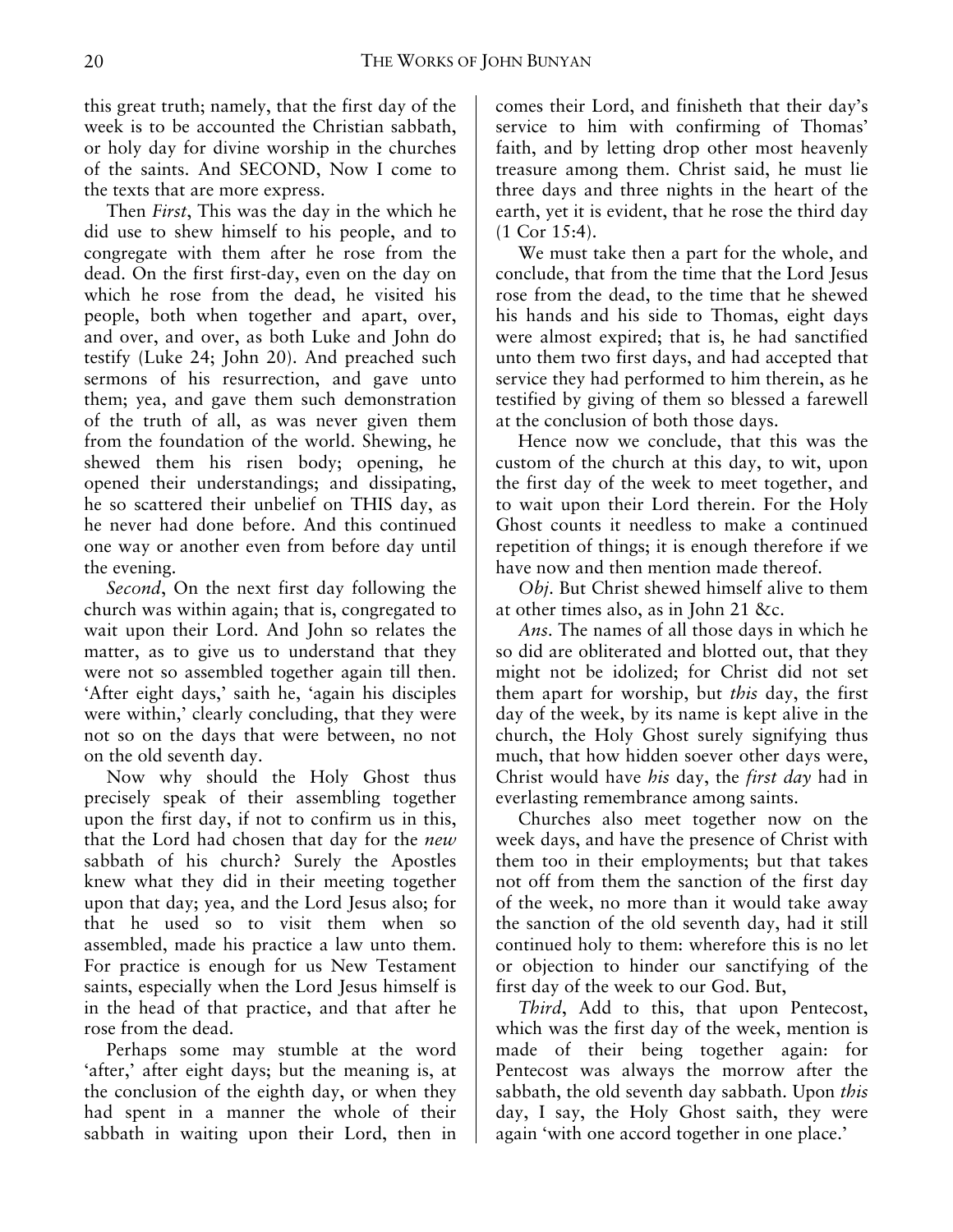But oh! the glory that then attended them, by the presence of the Holy Ghost among them: never was such a thing done as was done on that first day until then. We will read the text, 'And when the day of Pentecost was fully come, they were all with one accord in one place. And suddenly there came a sound from heaven as of a rushing mighty wind, and it filled all the house where they were sitting. And there appeared unto them cloven tongues like as of fire, and it sat upon each of them. And they were all filled with the Holy Ghost' (Acts 2:1- 4).

 Here is a first day glorified! Here's a countenance given to the day of their Christian assembling. But we will note a few things upon it.

 1. The church was now, as on other first days, all with one accord in one place. We read not that they came together by virtue of any precedent revelation, nor by accident, but contrariwise by agreement, they were together 'with one accord,' or by appointment, in pursuance of their duty, setting apart *that* day, as they had done the first days afore, to the holy service of their blessed Lord and Saviour Jesus Christ.

 2. We read that this meeting of theirs was not begun on the old sabbaths, but when Pentecost was *fully* come: the Holy Ghost intimating, that they had left now, and began to leave, the seventh day sabbath to the unbelieving Jews.

 3. Nor did the Holy Ghost come down upon them till every moment of the old sabbath was past, Pentecost, as was said, was FULLY come first. 'And when the day of Pentecost was fully come, they were all with one accord in one place.' And then, &c.

 And why was not this done on the seventh day sabbath? But, possibly, to shew, that the ministration of death and condemnation was not that, by or through which Christ the Lord would communicate so good a gift unto his churches (Gal 3:1-5).

 This gift must be referred to the Lord's day, the first day of the week, to fulfil the scripture, and to sanctify yet farther this holy day unto the use of all New Testament churches of the saints. For since on the first day of the week our Lord did rise from the dead, and by his special presence, I mean his personal, did accompany his church therein, and so preach as he did, his holy truths unto them, it was most meet that they on the same day also should receive the first fruits of their eternal life most gloriously.

 And, I say again, since from the resurrection of Christ to this day, the church then did receive upon the first day, but as we read, upon no other, such glorious things as we have mentioned, it is enough to beget in the hearts of them that love the Son of God, a high esteem of the first day of the week. But how much more, when there shall be joined to these, proof that it was the custom of the first gospel church, the church of Christ at Jerusalem, after our Lord was risen, to assemble together to wait upon God on the first day of the week with their Lord as leader.

 To say little more to this head, but only to repeat what is written of this day of old, to wit, that it should be proclaimed the selfsame day, to wit, the morrow after the sabbath, which is the first day of the week, '*that* it may be an holy convocation unto you; ye shall do no servile work *therein: it shall be* a statute for ever in all your dwellings' (Lev 23:21).

 This ceremony was about the sheaf that was to be waved, and bread of first fruits, which was a type of Christ; for he is unto God 'the first fruits of them that slept' (1 Cor 15:20).

 This sheaf, or bread, must not be waved on the old seventh day, but on the morrow after, which is the first day of the week, the day in which Christ rose from the dead, and waved himself as the first fruits of the elect unto God. Now from this day they were to count seven sabbaths complete, and on the morrow after the seventh sabbath, which was the first day of the week again; and this Pentecost upon which we now are, then they were to have a new meat offering, with meat offerings and drink offerings, &c.

 And on the selfsame day they were to proclaim that that first day should be a holy convocation unto them. The which the apostles did, and grounded that their proclamation so on the resurrection of Jesus Christ, not on ceremonies, that at the same day they brought three thousand souls to God (Acts 2:41).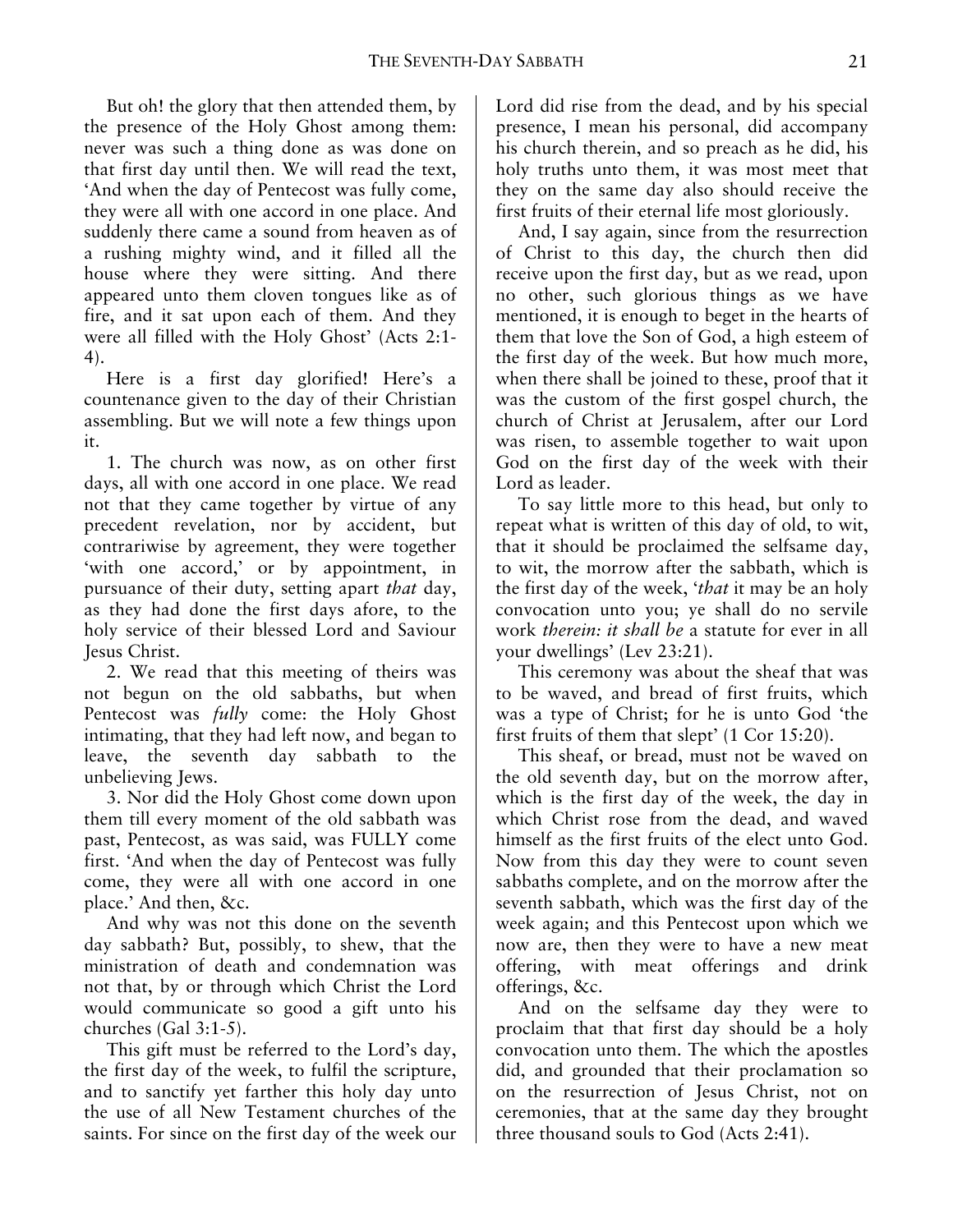Now what another signal [applause] was here put upon the first day of the week! The day in which our Lord rose from the dead, assembled with his disciples, poured out so abundantly of the Spirit, and gathered even by the first draught that his fishermen made by the gospel, such a number of souls to God.

 Thus then they proclaimed, and thus they gathered sinners on the first first-day that they preached; for though they had assembled together over and over with their Lord before therein, yet they began not jointly to preach until this first day Pentecost.

 Now, after this the apostles to the churches did never make mention of a seventh day sabbath. For as the wave sheaf and the bread of first fruits were a figure of the Lord Jesus, and the waving, of his life from the dead: so that morrow after the sabbath on which the Jews waved their sheaf, was a figure of *that* on which our Lord did rise; consequently, when their morrow after the sabbath ceased, *our* morrow after that began, and so has continued a blessed morrow after their sabbath, as a holy sabbath to Christians from that time ever since.

 *Fourth*, We come yet more close to the custom of churches; I mean, to the custom of the churches of the Gentiles; for as yet we have spoken but of the practice of the church of God which was at Jerusalem; only we will add, that the customs that were laudable and binding with the church at Jerusalem, were with reverence to be imitated by the churches of the Gentiles; for there was but one law of Christ for them both to worship by.

 Now then, to come to the point, to wit, that it was the custom of the churches of the Gentiles, on the first day of the week, but upon no other that we read of, $^{18}$  to come together to perform divine worship to their Lord.

 Hence it is said 'And upon the first *day* of the week, when the disciples came together to break bread,' &c. (Acts 20:7). This is a text, that as to matter of fact cannot be contradicted by any, for the text saith plainly they did so, the disciples then came together to break bread, the disciples among the Gentiles, did so.

 Thus you see that the solemnizing of a first day to holy uses was not limited to, though first preached by the church that was at Jerusalem. The church at Jerusalem was the mother church, and not that at Rome, as some falsely imagine; for from this church went out the law and the holy word of God to the Gentiles. Wherefore it must be supposed that this meeting of the Gentiles on the first day of the week to break bread, came to them by holy tradition<sup>19</sup> from the church at Jerusalem, since they were the first that kept the first day as holy unto the Lord their God.

 And indeed, they had the best advantage to do it; for they had their Lord in the head of them to back them to it by his presence and preaching thereon.

 But we will a little comment upon the text. 'Upon the first *day* of the week.' Thus you see the day is nominated, and so is kept alive among the churches. For in that the day is nominated on which this religious exercise was performed, it is to be supposed that the Holy Ghost would have it live, and be taken notice of by the churches that succeed.

 It also may be nominated to shew, that both the church at Jerusalem, and those of the Gentiles did harmonize in their sabbath, jointly concluding to solemnize worship on a [the same] day. And then again to shew, that they all had left the old sabbath to the unbelievers, and jointly chose to sanctify the day of the rising of their Lord, to this work.

 They 'came together to break bread,' to partake of the super of the Lord. And what day so fit as the Lord's day for this? This was to be the work of that day, to wit, to solemnize that

<sup>&</sup>lt;sup>18</sup> 'That we read of' in the New Testament; for this is our sole authority in all inquiries as to a Christian's faith and practice.—Ed.

<sup>&</sup>lt;sup>19</sup> 'Tradition' is a communication without writing, and when made orally by some apostle or messenger from the first church at Jerusalem, and the message so obeys as to be *left upon record* by the Holy Ghost, it has the same authority as if it had been commanded in an epistle. It has nothing to do with the vain traditions of the fathers (so called), which were not heard of until after the inspired volume was completed and closed. Any subsequent commands are censures upon God's omniscience, and are deserving only of contempt.—Ed.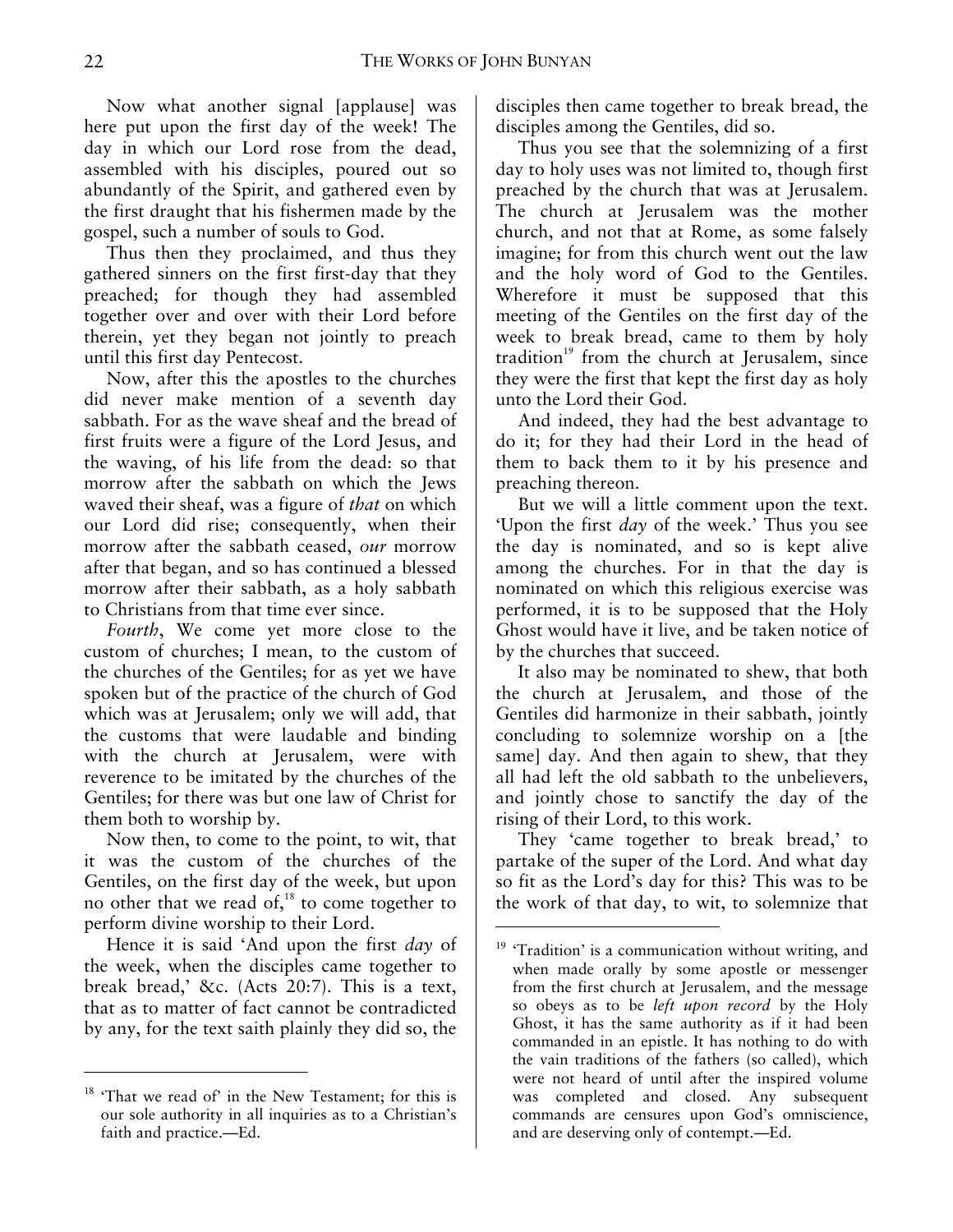ordinance among themselves, adjoining other solemn worship thereto, to fill up the day, as the following part of the verse shews. This day therefore was designed for this work, the *whole* day, for the text declares it. The first day of the week was set by them apart for this work.

 'Upon THE first day'; not upon A first day, or upon *one* first day, or upon *such* a first day; for had he said so, we had had from thence not so strong an argument for our purpose: but when he saith, 'upon the first *day* of the week' they did it, he insinuates, that it was their custom. [It was] also upon one of these, [that] Paul being among them, preached unto them, ready to depart on the morrow. Upon the first day: what, or which first day of this, or that, of the third or fourth week of the month? No, but upon the first day, every first day; for so the text admits us to judge.

 'Upon the first *day* of the week, WHEN the disciples came together,' supposes a custom *when*, or as they were wont to come together to perform such service among themselves to God: *then* Paul preached unto them, &c.

 It is a text also that supposes an agreement among themselves as to this thing. They came together then *to* break bread; they had appointed to do it then, for that then was the day of their Lord's resurrection, and that in which he himself congregated after he revived, with the first gospel church, the church at Jerusalem.

 Thus you see, that breaking of bread, was the work, the work that by general consent was agreed to be by the churches of the Gentiles performed upon the first day of the week. I say, by the churches; for I doubt not but that the practice here, was also the practice of the rest of the Gentile churches, even as it had been before the practice of the church at Jerusalem.

 For this practice now did become universal, and so this text implies; for he speaks here universally of the practice of all disciples as such, though he limits Paul preaching to that church with whom he at present personally was. Upon the first day of the week, 'when the disciples came together to break bread,' Paul being at that time at Troas preached to them on that day.

 Thus then you see how the Gentile churches did use to break bread, not on the old sabbath, but on the first day of the week. And, I say, they had it from the church at Jerusalem; where the apostles were first seated, and beheld the way of their Lord with their eyes.

 Now, I say, since we have so ample an example, not only of the church at Jerusalem, but also of the churches of the Gentiles, for the keeping of the first day to the Lord, and that as countenanced by Christ and his apostles, we should not be afraid to tread in their steps, for their practice is the same with law and commandment. But,

 *Fifth*, We will add to this another text. 'Now [saith Paul] concerning the collection for the saints, as I have given order to the churches of Galatia, even so do ye. Upon the first *day* of the week let every one of you lay by him in store, as *God* hath prospered him, that there be no gatherings when I come' (1 Cor 16:1,2).

 This text some have greatly sought to evade, counting the duty here, on this day to be done, a duty too inferior for the sanction of an old seventh day sabbath; when yet to show mercy to an ass on the old sabbath, was a work which our Lord no ways condemns (Luke 13:15, 14:5).

 But to pursue our design, we have a duty enjoined, and that of no inferior sort. If charity be indeed as it is, the very bond of perfectness: and if without it all our doings, yea and sufferings too, are not worthy so much as a rush (1 Cor 13; Col 3:14). we have here a duty, I say, that a seventh day sabbath, when in force, was not too big for it to be performed in.

 The work now to be done, was, as you see, to bestow their charity upon the poor; yea, to provide for time to come. And I say, it must be collected upon the first day of the week. Upon THE first day; not A first day, as signifying one or two, but upon THE first day, even *every* first day; for so your ancient Bibles have it;<sup>20</sup> also

<sup>&</sup>lt;sup>20</sup> The New Testament by Whittinghan, 1557; the Genevan or Puritan Bible by Knox, Coverdale, and others, 1560; and the New Testament revised by Tomson, 1576, very frequently reprinted, and very favourite translations among our puritan and pilgrim forefathers in the faith. The marginal note to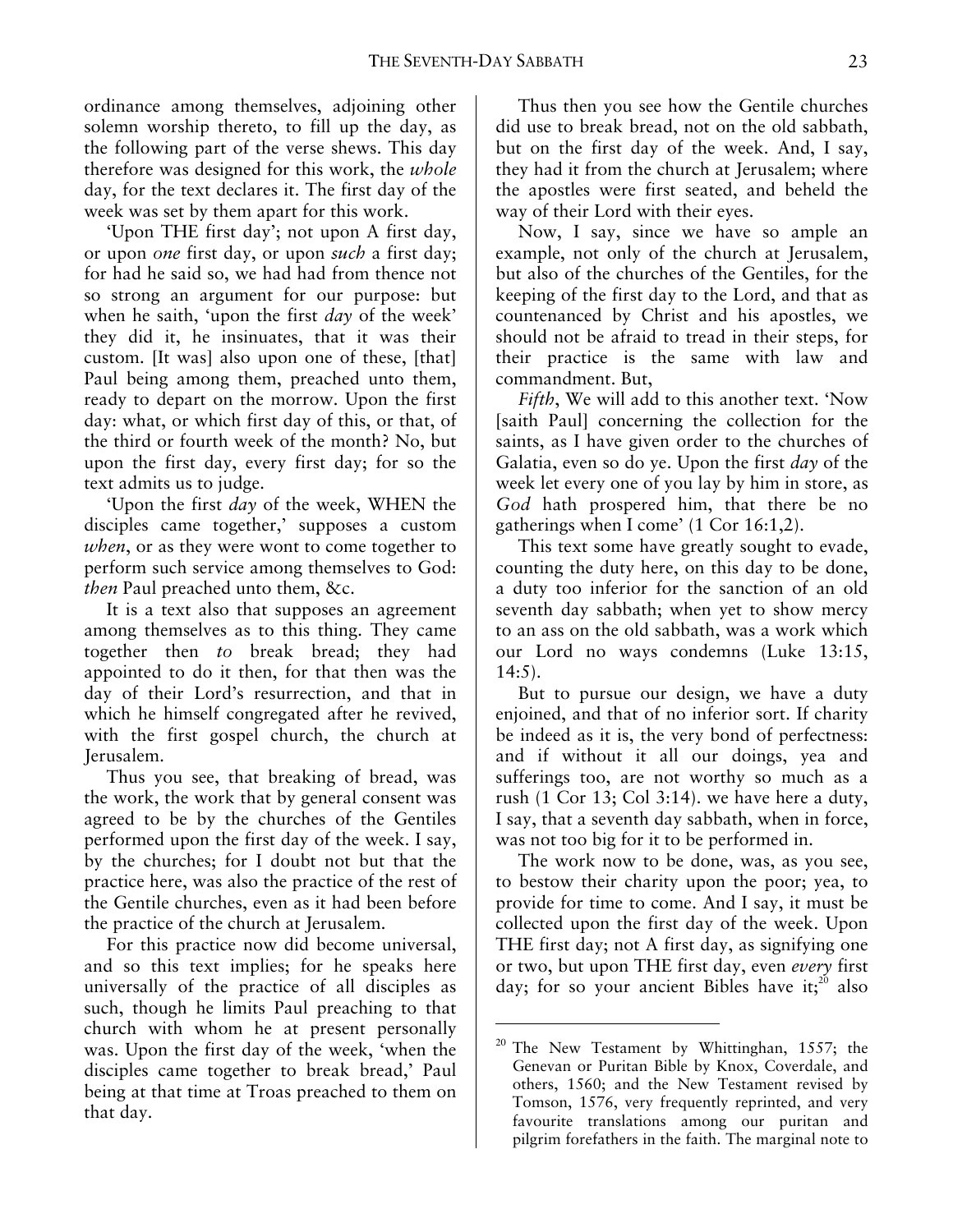our later must be so understood, or else Paul had left them to whom he did write, utterly at a loss. For if he intended not every first day, and yet did not specify a particular one, it could hardly even have been understood which first day he meant. But we need not stand upon this. This work was a work for A first-day, for EVERY first day of the week.

 Note again that we have this duty here commanded and enforced by an apostolical order: 'I have given order,' saith Paul, for this; and his orders, as he saith in another place, 'are the commandments of the Lord.' You have it in the same epistle (chap. 14:37).

 Whence it follows, that there was given even by the apostles themselves, a holy respect to the first day of the week above all the days of the week; yea, or of the year besides.

 Further, I find also by this text, that this order is universal. I have, saith he, given this order not only to you, but to the churches of Galatia. Consequently to all other that were concerned in this collection (2 Cor 8, 9, &c.).

 Now this, whatever others may think, puts yet more glory upon the first day of the week. For in that all the churches are commanded, as to make their collections, so to make them on *this* day: what is it, but that this day, by reason of the sanction that Christ put upon it, was of virtue to sanctify the offering through and by Christ Jesus, as the altar and temple afore did sanctify the gift and gold that was, and was offered on them. The proverb is, 'The better day, the better deed.' And I believe, that things done on the Lord's day, are better done, than on other days of the week, in his worship.

 *Obj*. But yet, say some, here are no orders to keep this first day holy to the Lord.

 *Ans*. 1. That is supplied; for that by this very text this day is appointed, above all the days of the week, to do this holy duty in.

 2.. You must understand that this order is but additional, and now enjoined to fill up that

 $\overline{a}$ 

which was begun as to holy exercise of religious worship by the churches long before.

 3. The universality of the duty being enjoined to this day, supposes that this day was universally kept by the churches as holy already.

 4. And let him that scrupleth this, shew me, if he can, that God by the mouth of his apostles did ever command that all the churches should be confined to this or that duty on such a day, and yet put no sanction upon that day; or that he has commanded that this work should be done on the first day of the week, and yet has reserved other church ordinances as a public solemnization of worship to him, to be done of another day, as of a day more fit, more holy.

 5. If charity, if a general collection for the saints in the churches is commanded on this day, and on no other day but this day; for church collection is commanded on no other, there must be a reason for it: and if that reason had not respect to the sanction of the day, I known to why the duty should be so strictly confined to it.

 6. But for the apostle now to give with this a particular command to the churches to sanctify that day as holy unto the Lord, had been utterly superfluous; for that they already, and that by the countenance of their Lord, and his church at Jerusalem, had done.

 Before now, I say, it was become a custom, as by what hath been said already is manifest: wherefore what need that their so solemn a practice be imposed again upon the brethren? An intimation now of a continued respect thereto, by the very naming of the day, is enough to keep the sanctity thereof on foot in the churches. How much more then, when the Lord is still adding holy duty to holy duty, to be performed upon that day. So then, in that the apostle writes to the churches to do this holy duty on the first day of the week, he puts them in mind of the sanction of the day, and insinuates, that he would still have them have a due respect thereto.

 *Quest*. But is there yet another reason why this holy duty should, in special as it is, be commanded to be performed on the first day of the week?

the Puritan Bible, in Acts 20:7, 'first day,' is, 'which we call Sunday. Of this place, and also of the 1 Corinthians 16:2, we gather that the Christians used to have their solemn assemblies this day, laying aside the ceremony of the Jewish sabbath.'—Ed.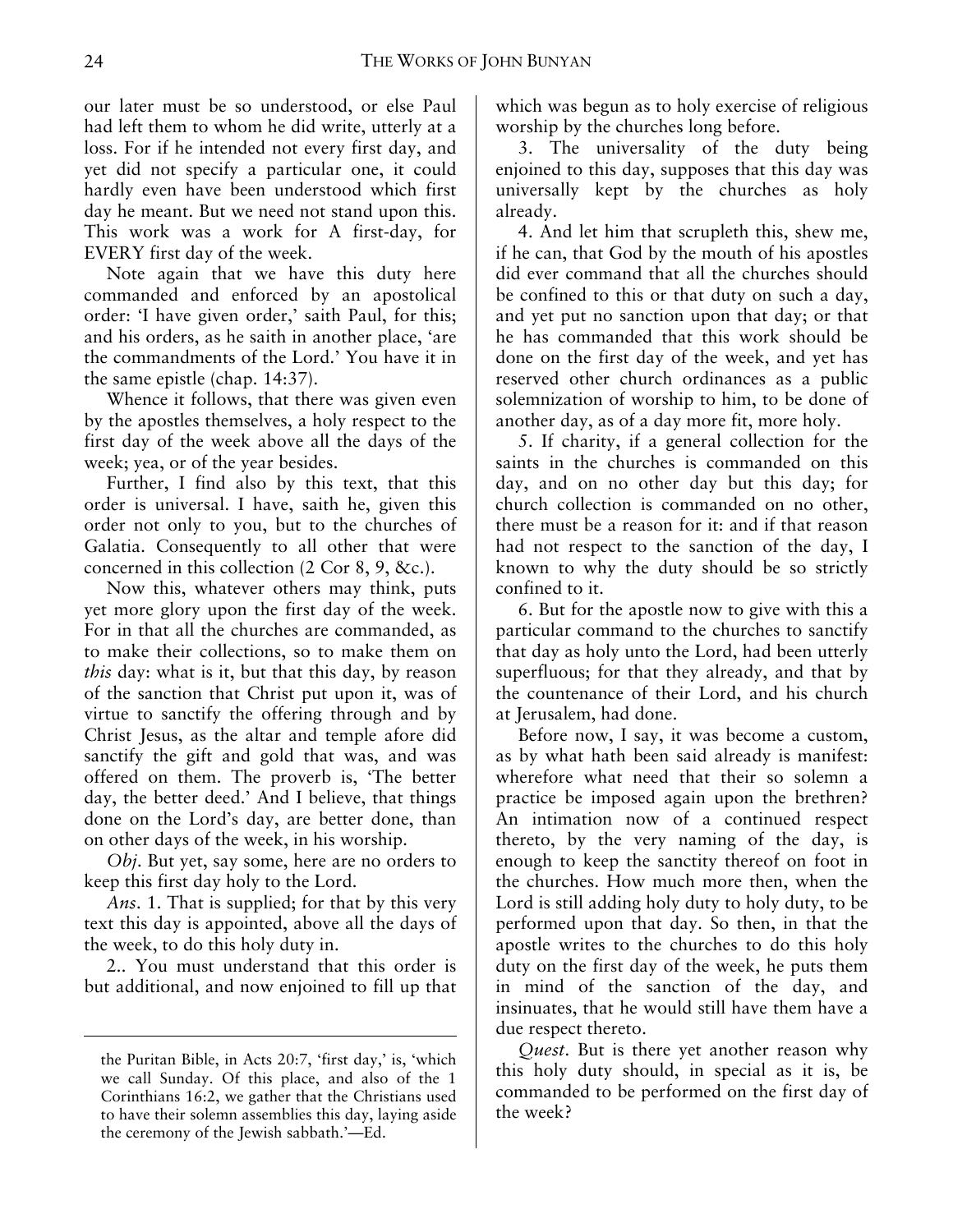*Ans*. 1. Yes: for that now the churches were come together in their respective places, the better to agree about collections, and to gather them. You know church worship is a duty, so long as we are in the world, and so long also is this of making collections for the saints. And for as much as the apostle speaks here, as I have hinted afore, of a church collection, when is it more fit to be done, than when the church is come together upon the first day of the week to worship God?

 2. This part of worship is most comely to be done upon the first day of the week, and that at the close of that day's work. For thereby the church shows, not only her thankfulness to God for a sabbath day's mercy, but also returneth him, by giving to the poor, that sacrifice for their benefit that is most behoveful to make manifest their professed subjection to Christ (Prov 19:17; 2 Cor 9:12-15). It is therefore necessary, that this work be done on the first day of the week, for a comely close of the worship that we perform to the Lord our God on that day.

 3. On the first day of the week, when the church is performing of holy worship unto God, then that of collection for the saints is most meet to be performed; because then, in all likelihood, our hearts will be most warm with the divine presence; consequently most open and free to contribute to the necessity of the saints. You know, that a man when his heart is open, is taken with some excellent thing; then, if at all, it is most free to do something for the promoting thereof.

 Why, waiting upon God in the way of his appointments, opens, and makes free, the heart to the poor: and because the first day of the week was it in which now such solemn service to him was done, therefore also the apostle commanded, that upon the same day also, as on a day most fit, this duty of collecting for the poor should be done. 'For God loveth a cheerful giver' (2 Cor 9:6,7).

 Wherefore the apostle by this, takes the churches as it were at the advantage, and as we say, [strikes] while the iron is hot, to the intent he might, what in him lay, make their collections, not sparing nor of a grudging mind, but to flow from cheerfulness. And the first day of the week, though its institution be set aside, doth most naturally tend to this; because it is the day, the only day, on which we received such blessings from God (Acts 3:26).

 This is the day on which, at first, it rained manna all day long from heaven upon the new testament church, and so continues to do this day.

 Oh! the resurrection of Christ, which was on this day, and the riches that we receive thereby. Though it should be, and is, I hope thought on every day; yet when the first of the week is *fully* come! Then *to*-day! This day! This is the day to be warmed; this day he was begotten from the dead.

 The thought of this, will do much with an honest mind: this is the day, I say, that the first saints did find, and that after saints do find the blessings of God come down upon them; and therefore this is the day here commanded to be set apart for holy duties.

 And although what I have said may be but little set by of some, yet, for a closing word as to this, I do think, could but half so much be produced from the day Christ rose from the dead quite down [to the end of revelation], for the sanction of a seventh day sabbath in the churches of the Gentiles, it would much sway with me. But the truth is, neither doth the apostle Paul, nor any of his fellows, so much as once speak one word to the churches that shows the least regard, as to conscience to God, of a seventh day sabbath more. No, the first day, the first day, the first day, is now all the cry in the churches by the apostles, for the performing church worship in to God. Christ began it on THAT day: then the Holy Ghost seconded it on that day: then the churches practised it on that day. And to conclude; the apostle by the command now under consideration, continues the sanction of that day to the churches to the end of the world.

 But as to the old seventh day sabbath, as hath been said afore in this treatise, Paul, who is the apostle of the Gentiles, has so taken away that whole ministration in the bowels of which it is; yea, and has so stript it of its old testament grandeur, both by terms and arguments, that it is strange to me it should by any be still kept up in the churches; specially, since the same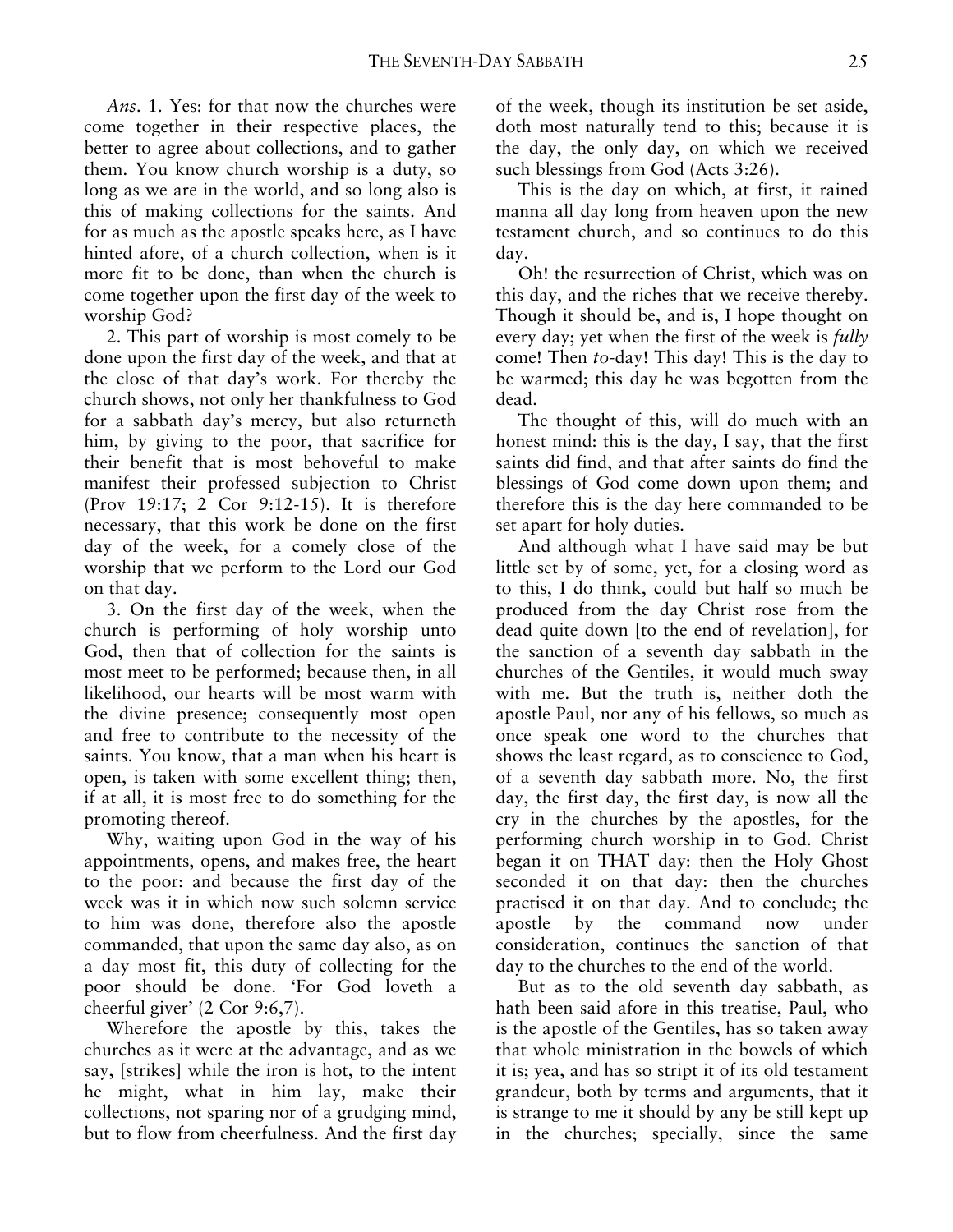apostle, and that at the same time, has put a better ministration in its place (2 Cor 3).

 But when the consciences of good men are captivated with an error, none can stop them from a prosecution thereof, as if were itself of the best of truths.

*Obj*. But Paul preached frequently on the old sabbath, and that after the resurrection of Christ.

 *Ans*. To the unbelieving Jews and their proselytes, I grant he did. But we read not that he did it to any new testament church on that day: nor did he celebrate the instituted worship of Christ in the churches on that day. For Paul, who had before cast out the ministration of death, as that which had no glory, would not now take thereof any part for new testament instituted worship; for he knew that that would veil the heart, and blind the mind from that, which yet instituted worship was ordained to discover.

 He preached then on the seventh day sabbath, of a divine and crafty love to the salvation of the unbelieving Jews.

 I say, he preached now on that day to them and their proselytes, because that day was theirs by their estimation. He did it, I say, of great love to their souls, that if possible, he might save some of them.

 Wherefore, if you observe, you shall still find, that where it is said that he preached on that day, it was to that people, not to the churches of Christ. See Acts 9:20, 13:14-16, 16:13, 17:1-3, 18:4.

 Thus, though he had put away the sanction of that day as to himself, and had left the Christians that were weak to their liberty as to conscience to it, yet he takes occasion upon it to preach to the Jews that still were wedded to it, the faith, that they might be saved by grace.

 Paul did also many other things that were Jewish and ceremonial, for which he had, as then, no conscience at all, as to any sanction that he believed was in them.

 As his circumcising of Timothy (Acts 16:1- 3).

His shaving of his head (Acts 18:18).

 His submitting to Jewish purifications (Acts 21:24-26).

 His acknowledging of himself a Pharisee (chap. 23:6).

 His implicitly owning of Ananias for high priest after Christ was risen from the dead (Acts  $23:1-5$ ).

 He tells us also that, 'unto the Jews he became as a Jew' that he might save the Jew. And 'without law,' to them that were without law, that also he might gain them. Yea, he became, as he saith, 'all things to all *men*,' that he might gain the more, as it is 1 Corinthians 9:19-23.

 But these things, as I said, he did not of conscience to the things; for he knew that their sanction was gone. Nor would he suffer them to be imposed upon the churches directly or indirectly; no, not by Peter himself (Gal 2:11).

 Were I in Turkey with a church of Jesus Christ, I would keep the first day of the week to God, and for the edification of his people: and would also preach the word to the infidels on their sabbath day, which is our Friday; and be glad too, if I might have such opportunity to try to persuade them to a love of their own salvation.

 *Obj*. But if the seventh day sabbath is, as you say, to be laid aside by the churches of the Gentiles, why doth Christ say to his, 'Pray ye that your flight be not in the winter, neither on the sabbath day?' For, say some, by this saying it appears, that the old seventh day sabbath, as you have called it, will as to the sanction of it, abide in force after Christ is ascended into heaven.

 *Ans*. I say first, these words were spoken to the Jewish Christians, not to the Gentile churches. And the reason of this first hint, you will see clearer afterwards.

 The Jews had several sabbaths; as, their seventh day sabbath, their monthly sabbaths, their sabbath of years, and their jubilee (Lev 25).

 Now if he means their ordinary sabbaths, or that called the seventh day sabbath, why doth he join the winter thereto? for in that he joineth the winter with *that* sabbath that he exhorteth them to pray their flight might not be in, it should seem that he meaneth rather their sabbath of years, or their jubilee, which did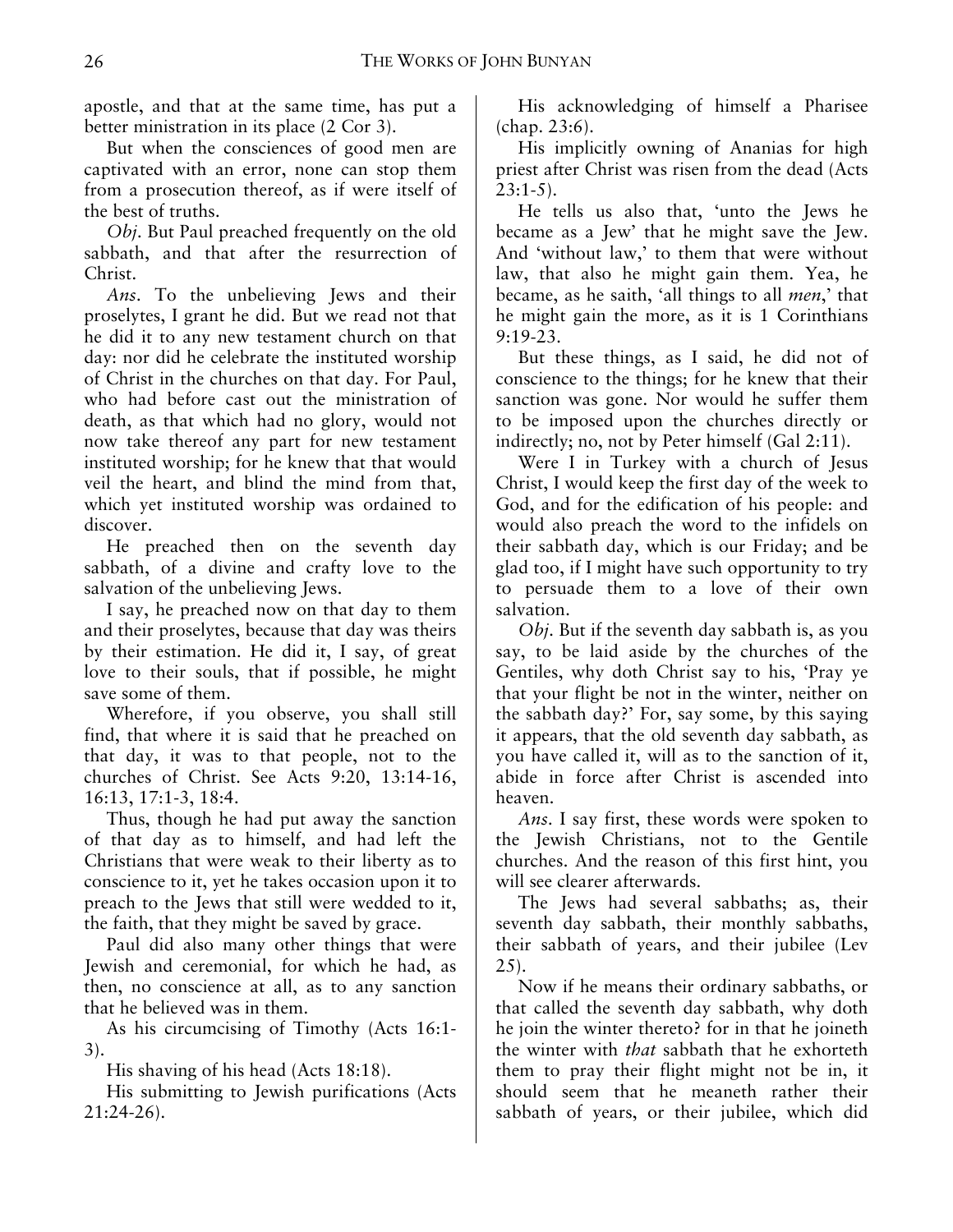better answer one to another than one day and a winter could.

 And I say again, that Christ should suppose that their flight should, or might last some considerable part of a winter, and yet that then they should have their rest on those seventh day sabbaths, is a little beside my reason, if it be considered again, that the Gentiles before whom they were then to fly, were enemies to their sabbath, and consequently would take opportunity at their sabbaths to afflict them so much the more. Wherefore, I would that they who plead for a continuation of the seventh day sabbath from this text, would both better consider it, and the incoherence that seems to be betwixt such a sabbath and a winter.

 But again, were it granted that it is the seventh day sabbath that Christ here intendeth; yet, since as we have proved, the sanction before this was taken away; I mean before this flight should be, he did not press them to pray thus because by any law of heaven they should then be commanded to keep it holy; but because some would, through their weakness, have conscience of it till then. And such would, if their flight should happen thereon, be as much grieved and perplexed, as if it yet stood obligatory to them by a law.

 This seems to have some truth in it, because among the Jews that believed, there continued a long time many that were wedded yet to the law, to the ceremonial part thereof, and were not so clearly evangelized as the churches of the Gentiles were. 'Thou seest brother,' said James to Paul, 'how many thousands of Jews there are which believe; and they are all zealous of the law' (Acts 21:20, 15:5).

 Of these, and such weak unbelieving Jews, perhaps Christ speaks, when he gives this exhortation to them to pray thus; whose consciences he knew would be weak, and being so, would bind when they were entangled with an error, as fast as if it bound by a law indeed.

 Again, though the seventh day sabbath and ceremonies lost their sanction at the resurrection of Christ, yet they retained some kind of being in the church of the Jews, until the desolation spoken of by Daniel should be.

 Hence it is said, that then the oblation and sacrifices shall cease (Dan 9:27). And hence it is, that Jerusalem and the temple are still called the holy place, even until this flight should be (Matt 24:15).

 Now if Jerusalem and the temple are still called holy, even after the body and substance, of which they were shadows, were come; then no marvel though some to that day that believed were entangled therewith, &c. For it may very well be supposed that all conscience of them would not be quite taken away, until all reason for that conscience should be taken away also. But when Jerusalem, and the temple, and the Jews' worship, by the Gentiles was quite extinct by ruins, then in reason that conscience did cease. And it seems by some texts, that all conscience to them was not taken away till then.

 *Quest*. But what kind of being had the seventh day sabbath, and other Jewish rites and ceremonies, that by Christ's resurrection were taken away?

 *Ans*. These things had a virtual and a nominal being. As to their virtual being, that died that day Christ did rise from the dead, they being crucified with him on the cross (Col 2).

 But now, when the virtual being was gone, they still with the weak retained their name, among many of the Jews that believed, until the abomination that maketh desolate stood in the holy place: for in Paul's time they were, as to that, but ready to vanish away.

 Now, I say, they still retaining their nominal grandeur, though not by virtue of a law, they could not, till time and dispensation came, be swept out of the way. We will make what hath been said, as to this, out by a familiar similitude.

 There is a lord or great man dies; now being dead, he has lost his virtual life. He has now no relation to a wife, to children, virtually; yet his name still abides, and that in that family, to which otherwise he is dead. Wherefore they embalm him, and also keep him above ground for many days. Yea, he is still reverenced by those of the family, and that in several respects. Nor doth any thing but time and dispensation wear this name away.

 Thus then the Old Testament signs and shadows went off the stage in the church of Christ among the Jews. They lost their virtue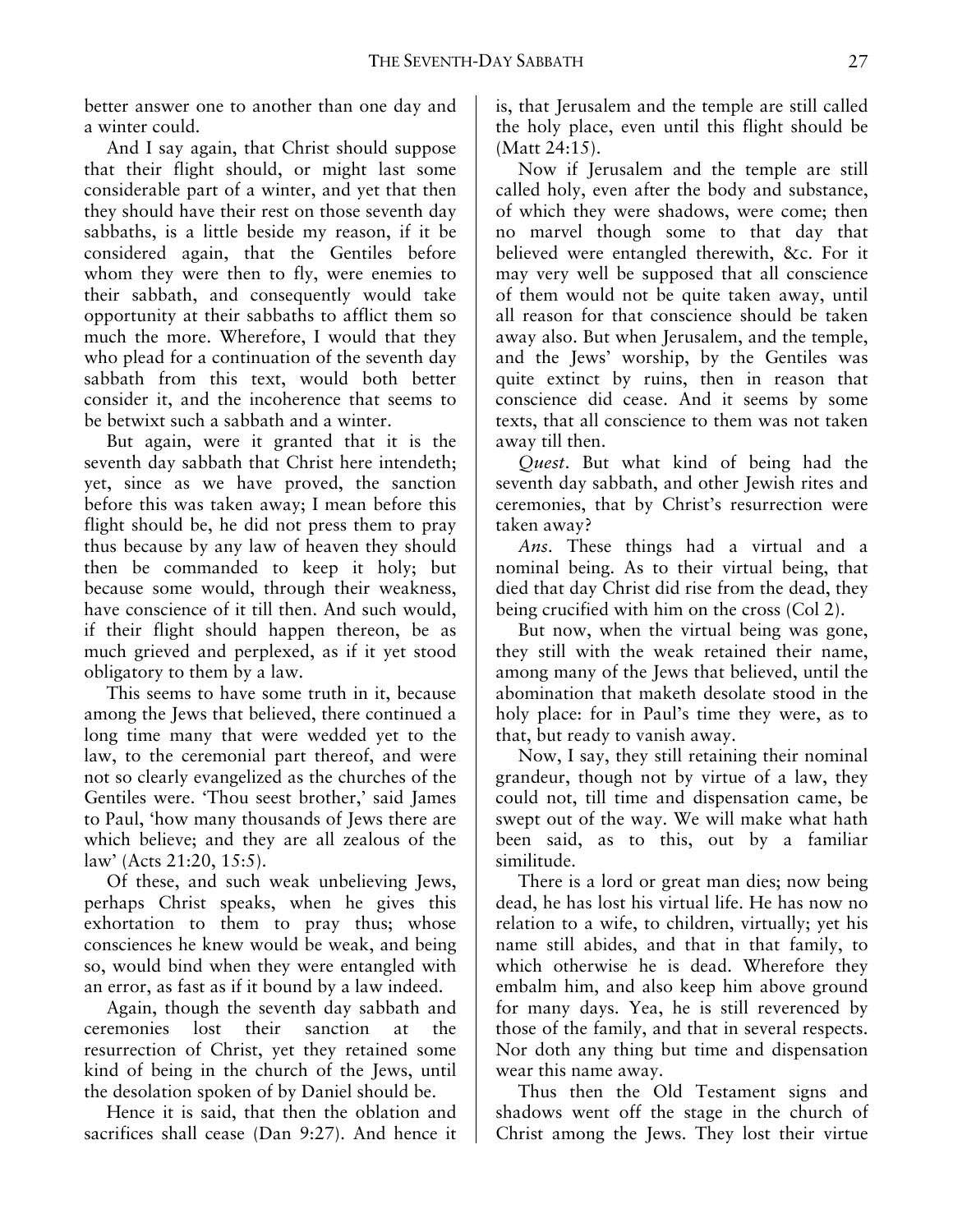and signification when Christ nailed them to his cross (Col 2). But as to their name, and the grandeur that attended that, it continued with many that were weak, and vanished not, but when the abomination that made them desolate came.

 The sum then and conclusion of the matter is this; the seventh day sabbath lost its glory when that ministration in which it was, lost its: But yet the name thereof might abide a long time with the Jewish legal Christians, and so might become obligatory still, though not by the law, to their conscience, even as circumcision and other ceremonies did: and to them it would be as grievous to fly on that day, as if by law it was still in force.

 For, I say, to a weak conscience, that law which has lost its life, may yet through their ignorance, be as binding as if it stood still upon the authority of God.

 Things then become obligatory these two ways. (1.) By an institution of God. (2.) By the over-ruling power of a man's misinformed conscience. And although by virtue of an institution divine worship is acceptable to God by Christ, yet conscience will make that a man shall have but little ease if such rules and dictates as it imposes be not observed by him.

 This is my answer, upon a supposition that the seventh day sabbath is in this text intended: and the answer, I think, stands firm and good.

 Also, there remains, notwithstanding this objection, no divine sanction in or upon the old seventh day sabbath.

 Some indeed will urge, that Christ here meant the first day of the week, which here he puts under the term of sabbath. But this is foreign to me, so I waive it till I receive more satisfaction in the thing.

 *Quest*. But if indeed the first day of the week be the new christian sabbath, why is there no more spoken of its institution in the testament of Christ?

 *Ans*. No more! What need is there of more than enough! Yea, there is a great deal found in the testament of the Lord Jesus to prove its authority divine.

 (1.) For we have shewed from sundry scriptures, that from the very day our Lord did rise from the dead, the church at Jerusalem, in which the twelve apostles were, did meet together on that day, and had the Lord himself for their preacher, while they were auditors; and thus the day began.

 (2.) We have shewed that the Holy Ghost, the third person in the Trinity, did second this of Christ, in coming down from heaven upon this day to manage the apostles in their preaching; and in that very day so managed them in that work, that by his help they then did bring three thousand souls to God.

 (3.) We have shewed also, that after this the gentile churches did solemnize this day for holy worship, and that they had from Paul both countenance and order so to do.

 And now I will add, that more need not be spoken: for the practice of the first church, with their Lord in the head of them to manage them in that practice, is as good as many commands. What then shall we say, when we see a first practice turned into holy custom?

 I say, moreover, that though a seventh day sabbath is not natural to man as man, yet our christian holy day is natural to us as saints, if our consciences are not clogged before with some old fables, or Jewish customs.

 But if an old religion shall get footing and rooting in us, though the grounds thereof be vanished away, yet the man concerned will be hard put to it, should he be saved, to get clear of his clouds, and devote himself to that service of God which is of his own prescribing.

 Luther himself, though he saw many things were without ground which he had received for truth, had yet work hard enough, as himself intimates, to get his conscience clear from all those roots and strings of inbred error.

 But, I say, to an untainted and well bred Christian, we have good measure, shaken together, and running over, for our christian Lord's day. And I say again, that the first day of the week, and the spirit of such a Christian, suit one another as nature suiteth nature; for there is as it were a natural instinct in Christians, as such, when they understand what in a first day was brought forth, to fall in therewith to keep it holy to their Lord.

 1. The first day of the week! Why it was the day of our life. 'After two days he will revive us,' and in the third day 'we shall live in his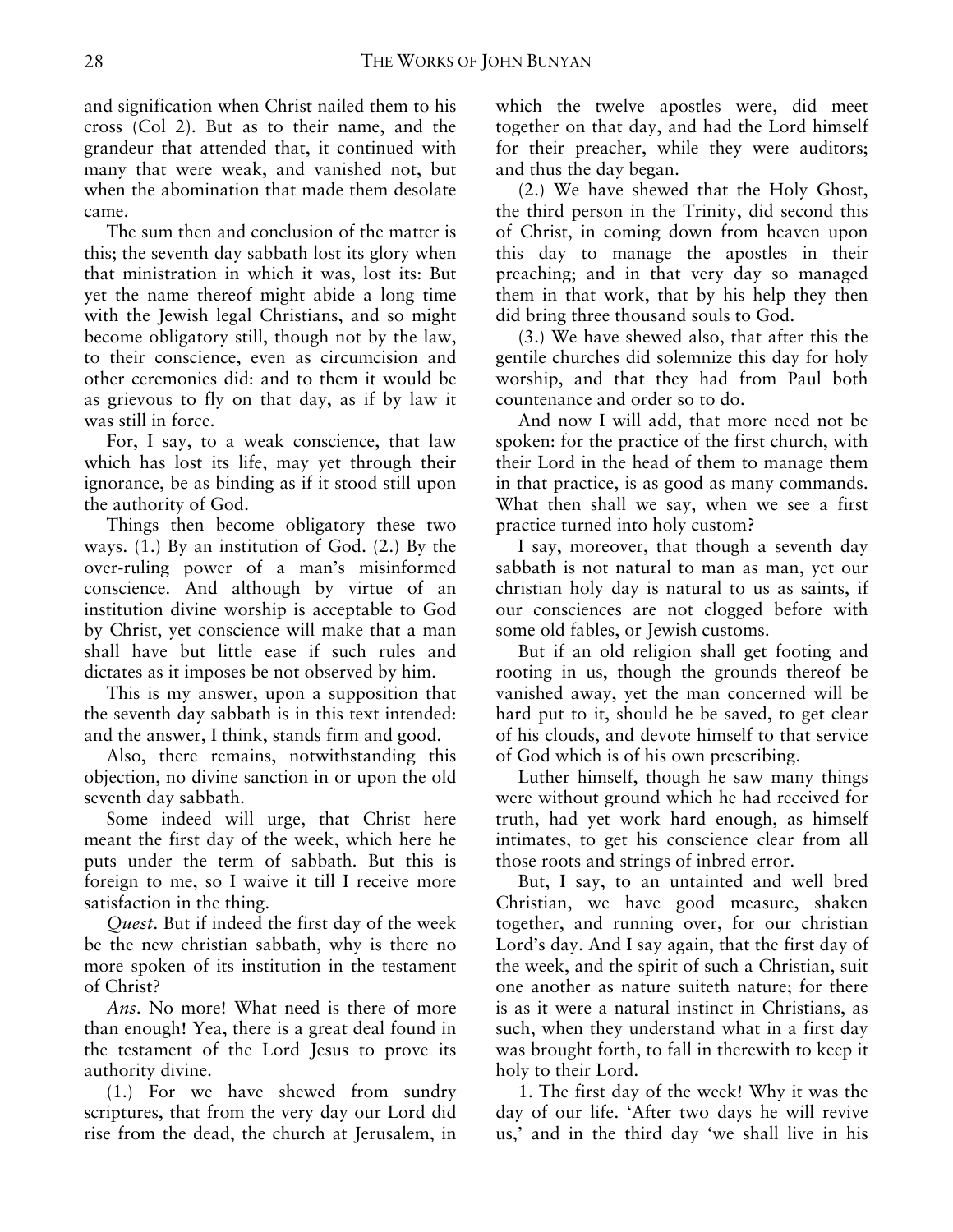sight.' 'After two days' there is the Jews' preparation, and seventh day sabbath, quite passed over; and in the third day, that is the first day of the week, which is the day our Lord did rise from the dead, we began to live by him in the sight of God (Hosea 6:2; John 20:1; 1 Cor 15:4).

 2. The first day of the week! That is the day in which, as I hinted before, our Lord was wont to preach to his disciples after he rose form the dead; in which also he did use to shew them his hands and his feet (Luke 24:38,39; John 20:25). To the end they might be confirmed in the truth of his victory over death and the grave for them. The day in which he made himself known to them in breaking bread. The day in which he so plentifully poured out the Holy Ghost upon them. The day in which the church, both at Jerusalem and those of the Gentiles, did use to perform to God divine worship: all which has before been sufficiently proved. And shall we not imitate our Lord, nor the church that was immediately acted<sup>21</sup> by him in this, and the churches their fellows? Shall, I say, the Lord Jesus do all this in his church, and they together with him! Shall the churches of the Gentiles also fall in with their Lord and with their mother at Jerusalem herein! And again, shall all this be so punctually committed to sacred story, with the day in which these things were done, under denomination, over and over, saying, These things were done on the first day, on the first day, on the first day of the week, while all other days are, as to name, buried in everlasting oblivion! And shall we not take that notice thereof as to follow the Lord Jesus and the churches herein? Oh stupidity!

 3. This day of the week! They that make but observation of what the Lord did of old, to as many sinners, and with his churches on this day, must needs conclude, that in this day the treasures of heaven were broken up, and the richest things therein communicated to his church. Shall the children of this world be, as to this also, wiser in their generations than the children of light, and former saints, upon whose shoulders we pretend to stand, go beyond us here also.

 Jacob could by observation gather that the place where he lay down to sleep was no other but the house of God, and the very gate of heaven (Gen 28:17).

 Laban could gather by observation, that the Lord blessed him for Jacob's sake (Gen 30:27).

 David could gather by what he met with upon Mount Moriah, that that was the place where God would have the temple builded, therefore he sacrificed there (1 Chron 21:26-28, 22:1,2; 2 Chron 3:1).

 Ruth was to mark the place where Boaz lay down to sleep, and shall not Christians also mark the day in which our Lord rose from the dead (Ruth 3:4).

 I say, shall we not mark it, when so many memorable things were done on it, *for*, and *to* and *in* the churches of God! Let saints be ashamed to think that such a day should be looked over, or counted common, when tempted to it by Satan, when [it was] kept to religious service of old, and when beautified with so many divine characters of sanctity as we have proved, by Christ, his church, the Holy Ghost, and the command of apostolical authority it was.

 But why, I say, is this day, on which our Lord rose from the dead, nominated as it is? why was it not sufficient to say 'he rose again,' or, he rose again the third day? without a specification of the very name of the day. For, as was said afore, Christ appeared to his disciples, after his resurrection, on other days also, yea, and thereon did miracles to. Why then did not these days live? Why was their name, for all that, blotted out, and this day only kept alive in the churches?

 The day on which Christ was born of a virgin; the day of his circumcision, the day of his baptism, and of his transfiguration, are not by their names committed by the Holy Ghost to holy writ to be kept alive in the world, nor yet such days in which he did many great and wonderful things. But THIS day, this day is still nominated; the first day of the week is the day. I say, why are things thus left with us? But because we, as saints of old, should gather, and separate, what is of divine authority from the

<sup>&</sup>lt;sup>21</sup> 'Acted by,' a mode of speech now obsolete; it means 'actuated by' or 'influenced by.'—Ed.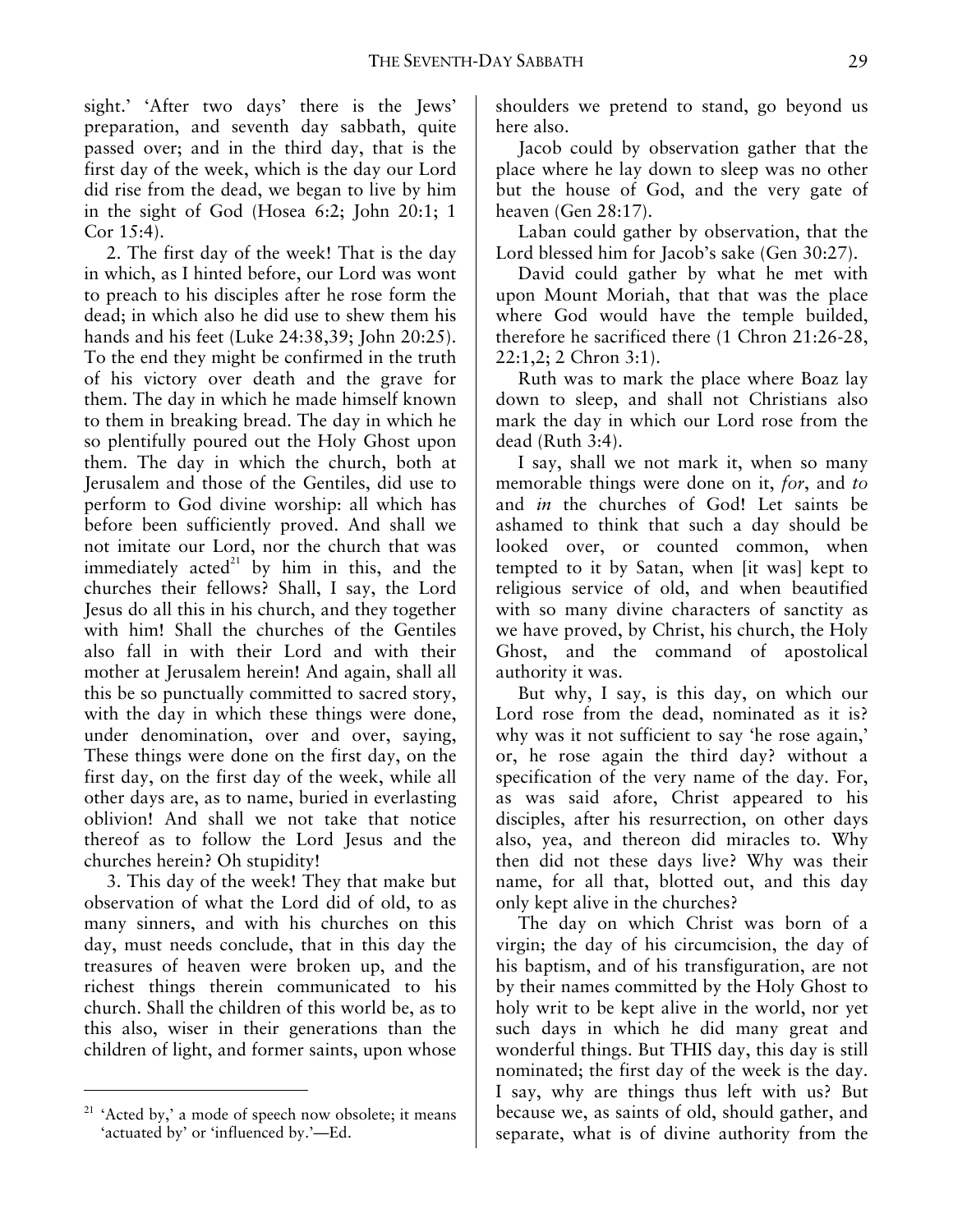rest. For in that this day is so often nominated while all other days lie dead in their graves, it is as much as if God should say, Remember the first day of the week to keep it holy to the Lord your God.

 And set this aside, and I know not what reason can be rendered, or what prophecy should be fulfilled by the bare naming of the day.

 When God, of old, did sanctify for the use of his church a day, as he did many, he always called them either by the name of the day of the month, or of the week, or by some other signal by which they might be certainly known, why should it not then be concluded, that for this very reason the first day of the week is thus often nominated by the Holy Ghost in the testament of Christ?

 Moreover, he that takes away the first day, as to this service, leaves us now no day, as sanctified of God, for his solemn worship to be by his churches performed in. As for the seventh day sabbath, that, as we have seen, is gone to its grave with the signs and shadows of the Old Testament. Yea, and has such a dash left upon it by apostolical authority, that it is enough to make a Christian fly from it for ever (2 Cor 3).

 Now, I say, since that is removed by God: if we should suffer the first day also to be taken away by man, what day that has a divine stamp upon it, would be left for us to worship God in?

 Alas! the first day of the week is the Christian's market day, that which they so solemnly trade in for sole provision for all the week following. This is the day that they gather manna in. To be sure the seventh day sabbath is not that. For of old the people of God could never find manna on that day. 'On the seventh day [said Moses] *which is* the sabbath, in it there shall be none' (Exo 16:26).

 Any day of the week manna could be found, but on that day it was not to be found upon the face of the ground. But now our first day is the manna day; the only day that the churches of the New Testament, even of old, did gather manna in. But more of this anon.

 Nor will it out of my mind but that it is a very high piece of ingratitude, and of uncomely behaviour, to deny the Son of God his day, the Lord's day, the day that he has made. And as we have shewed already, this first day of the week is it; yea, and a great piece of unmannerliness is it too, for any, notwithstanding the old seventh day is so degraded as it is, to attempt to impose it on the Son of God. To impose a day upon him which yet Paul denies to be a branch of the ministration of the Spirit, and of righteousness. Yea, to impose a part of that ministration which he says plainly 'which was done away,' for that a better ministration stript it of its glory, is a high attempt indeed (2 Cor 3).

 Yet again, the apostle smites the teachers of the law upon the mouth, saying, 'understanding neither what they say, nor whereof they affirm' (1 Tim 1:7).

 The seventh day sabbath, was indeed God's rest from the works of creation; but yet the rest that he found in what the first day of the week did produce, for Christ was born from the dead on it, more pleased him than did all the seventh days that ever the world brought forth: wherefore, as I said before, it cannot be but that the well-bred Christian must set apart this day for solemn worship to God, and to sanctify his name therein.

 Must the church of old be bound to remember that night in which they did come out of Egypt! must Jephtha's daughter have four days for the virgins of Israel yearly to lament her hard case in! Yea, must two days be kept by the church of old, yearly, for their being delivered from Haman's fury! And must not one to the world's end be kept by the saints for the Son of God their Redeemer, for all he has delivered them from a worse than Pharaoh or Haman, even from the devil, and death, and sin, and hell! Oh stupidity! (Exo 12:24; Judg 11:39,40; Esth 9:26-32).

 A day! say some, God forbid but he should have a day. But what day? Oh! The old day comprised within the bounds and bowels of the ministration of death.

 And is this the love that thou hast to thy Redeemer, to keep that day to him for all the service that he hath done for thee, which has a natural tendency in it to draw thee off from the consideration of the works of thy redemption, to the creation of the world! Oh stupidity!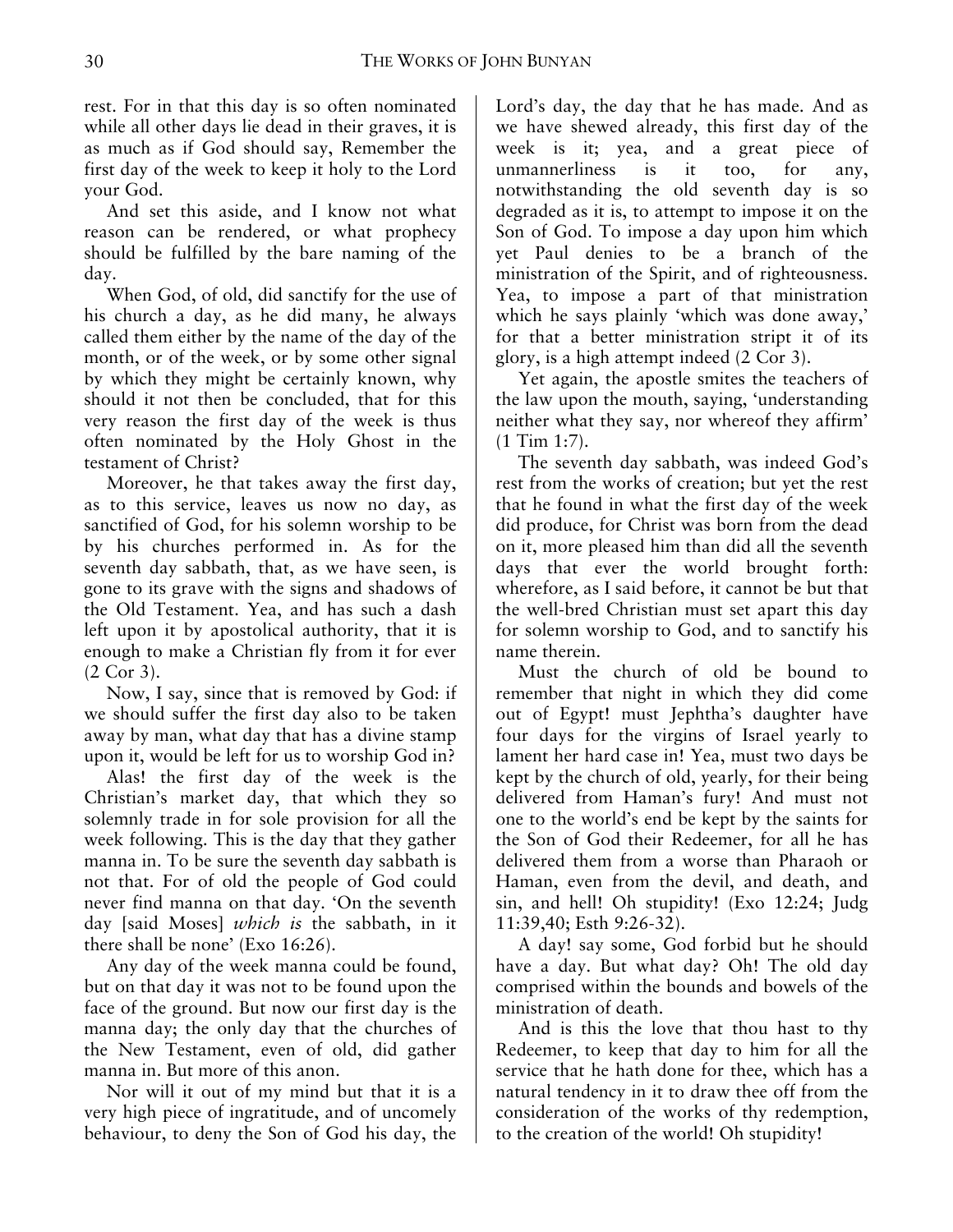But why must he be imposed upon? Has he chosen that day? Did he finish *his* work thereon? Is there in all the New Testament of our Lord, from the day he rose from the dead, to the end of his holy book, one syllable that signifies in the least the tenth part of such a thing? where is the scripture that saith that this Lord of the sabbath commanded his church, from that time, to do any part of church service thereon? Where do we find the churches to gather together thereon?

 But why the seventh day? What is it? Take but the shadow thereof away. Or what shadow now is left in it since its institution as to divine service is taken long since from it?

 Is there any thing in the works that was done in that day, more than shadow, or that in the least tends otherwise to put us in mind of Christ; and he being come, what need have we of that shadow? And I say again, since that day was to be observed by a ceremonial method, and no way else, as we find; and since ceremonies have ceased, what way of divine appointment is there left to keep that old sabbath by Christians in?

 If they say, ceremonies have ceased. By the same argument, so is the sanction of the day in which they were to be performed. I would gladly see the place, if it is to be found, where it is said, That day retains its sanction, which yet has lost that method of service which was of God appointed for the performance of worship to him thereon.

 When Canaan worship fell, the sanction of Canaan fell. When temple worship, and altar worship, and the sacrifices of the Levitical priesthood fell, down also came the things themselves. Likewise so, when the service, or shadow and ceremonies of the seventh day sabbath fell, the seventh day sabbath fell likewise.

 On the seventh day sabbath, as I told you, manna was not to be found. But why? For that *that* day was of Moses and of the ministration of death. But manna was not of him. Moses, saith Christ, 'gave you not that bread of heaven' (John 6:31,32). Moses, as was said, gave that sabbath in tables of stone, and God gave that manna from heaven. Christ, nor his Father, gives grace by the law; no not by that law in which is contained the old seventh day sabbath itself.

 The law is not of faith, why then should grace be by Christians expected by observation of the law? The law, even the law written and engraven in stones, enjoins perfect obedience thereto on pain of the curse of God. Nor can that part of it now under consideration, according as is required, be fulfilled by any man, was the ceremony thereto belonging, allowed to be laid aside (Isa 58:13). Never man yet did keep it perfectly, except he whose name is Jesus Christ: in him therefore we have kept it, and by him are set free from that law, and brought under the ministration of the Spirit.

 But why should we be bound to seek manna on that day, on which God says, none shall be found.

 Perhaps it will be said, that the sanction of *that* day would not admit that manna should be gathered on it.

 But that was not all, for on that day there was none to be found. And might I choose, I had rather sanctify that day to God on which I might gather this bread of God all day long, then set my mind at all upon that in which no such bread was to be had.

 The Lord's day, as was said, is to the Christians the principal manna day.

 On this day, even on it manna in the morning very early was gathered by the disciples of our Lord, as newly springing out of the ground. The true bread of God: the sheaf of first fruits, which is Christ from the dead, was ordained to be waved before the Lord on the morrow after the sabbath, the day on which our Lord ceased from his *own* work as God did from *his* (Lev 23).

 Now therefore the disciples found their green ears of corn indeed! Now they read life, both *in* and out of the sepulchre in which the Lord was laid. Now they could not come together nor speak one to another, but either their Lord was with them, or they had heart enflaming tidings from him. *Now* cries one and says, The Lord is risen: And then another and says, He hath appeared to such and such.

 Now comes tidings to the eleven that their women were early at the sepulchre, where they had a vision of angels that told them their Lord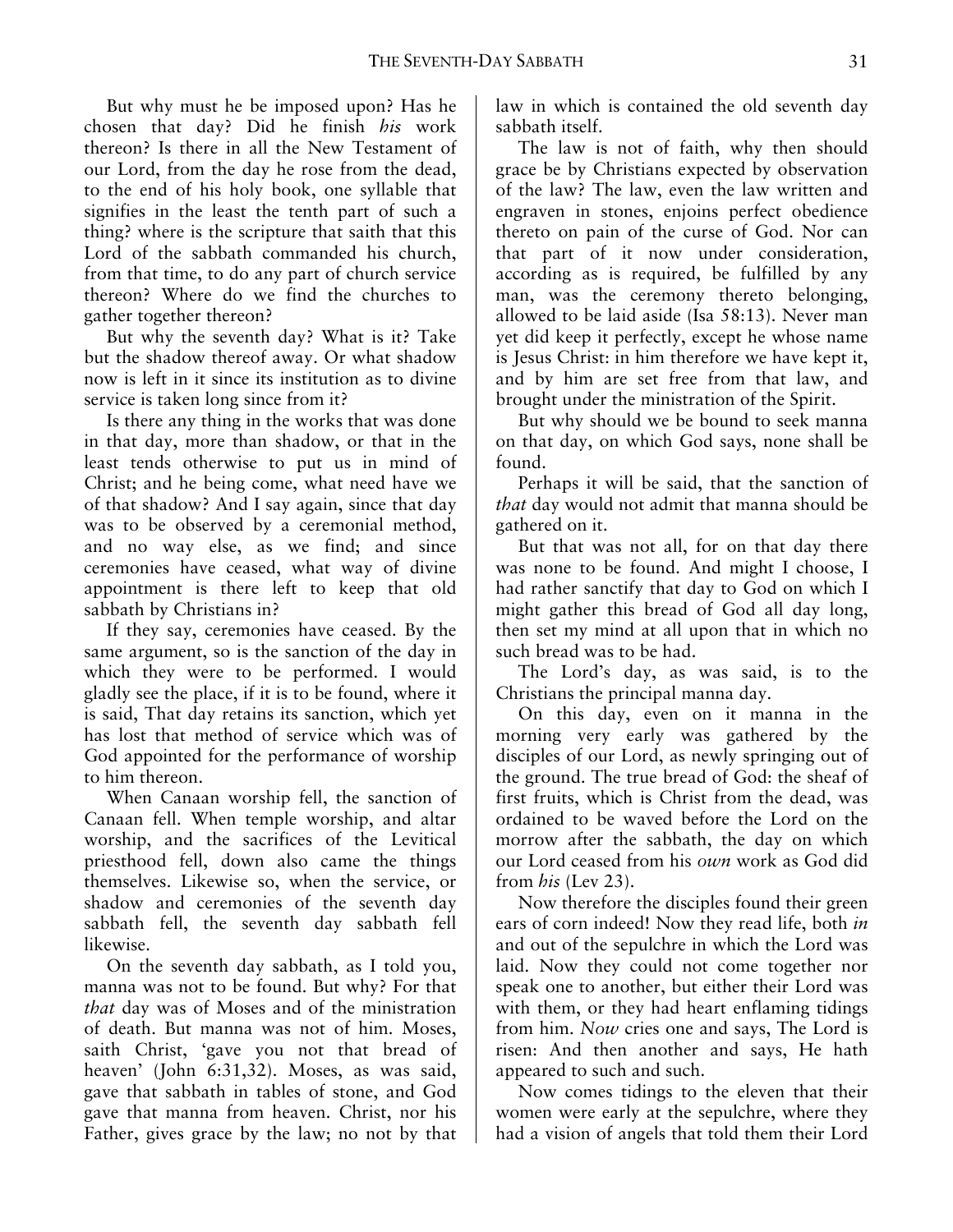was risen: Then comes another and says, The Lord is risen indeed. Two also came from Emmaus and cried, We have seen the Lord: and by and by, while they yet were speaking, their Lord shows himself in the midst of them.

 Now he calls to their mind some of their eminent passages of his life, and eats and drinks in their presence, and opens the scriptures to them: yea, and opens their understanding too, that their hearing might not be unprofitable to them; all which continued from early in the morning till late at night. Oh! what a manna day was this to the church. And more than all this you will find, if you read but the four evangelists upon this subject.

 Thus began the day after the sabbath, and *thus* it has continued through all ages to this very day. Never did the seventh day sabbath yield manna to Christians. A new world was now begun with the poor church of God, for so said the Lord of the sabbath, 'Behold, I make all things new.' A new covenant, and why not then a new resting day to the church? Or why must the old sabbath be joined to this new ministration? let him that can, show a reason for it.

 Christians, if I have not been so large upon things as some might expect; know, that my brevity on this subject is, from consideration that must needs not be spoken thereto, and because I may have occasion to write a second part.

 Christians, beware of being entangled with old testament ministrations, lest by one you be brought into many inconveniencies.

 I have observed, that though the Jewish rites have lost their sanction, yet some that are weak in judgment, do bring themselves into bondage by them. Yea, so high have some been carried as to a pretended conscience to these that they have at last proceeded to circumcision, to many wives, and the observation of many bad things besides.

 Yea, I have talked with some pretending to Christianity, who have said, and affirmed, as well as they could, that the Jewish sacrifices must up again.

 But do you give no heed to these Jewish fables 'That turn from the truth' (Titus 1:14). Do you, I say, that love the Lord Jesus, keep close to his testament, his word, his gospel, and observe HIS holy day.

 And this caution in conclusion I would give, to put stop to this Jewish ceremony, to wit, That a seventh day sabbath pursued according to its imposition by law, (and I know not that it is imposed by the apostles) leads to blood and stoning to death those that do but gather sticks thereon (Num 15:32-36). A thing which no way becomes the gospel, that ministration of the Spirit and of righteousness (2 Cor 3). Nor yet the professors thereof (Luke 9:54-56).

 Nor can it with fairness be said, that *that* sabbath day remains, although the law thereof is repealed. For confident I am, that there is no more ground to make such a conclusion, than there is to say, that circumcision is still of force, though the law for cutting of the uncircumcised is by the gospel made null and void.

 I told you also in the epistle, that if the fifth commandment was the first that was with promise; then it follows, that the fourth, or that seventh day sabbath, had no promise entailed to it. Whence it follows, that where you read in the prophet of a promise annexed to a sabbath, it is best to understand it of our gospel sabbath (Isa 56).

 Now if it be asked, What promise is entailed to our first day sabbath? I answer, The biggest of promises. For,

 *First*, The resurrection of Christ was tied by promise to this day, and to none other. He rose the third day after his death, and that was the first day of the week, 'according' to what was fore-promised in the scriptures (Hosea 6:1,2; 1 Cor 15:3-6).

 *Second*, That we should live before God by him, is a promise to be fulfilled on this day; 'After two days will he revive us: in the third day - we shall live in his sight' (Hosea 6:2). See also Isaiah 26:19 and compare them again with 1 Corinthians 15:4.

 *Third*, The great promise of the new testament, to wit, the pouring out of the Spirit, fixeth upon these days; and so he began in the most wonderful effusion of it upon Pentecost, which was the first day of the week, that the scriptures might be fulfilled (Acts 2:16-19).